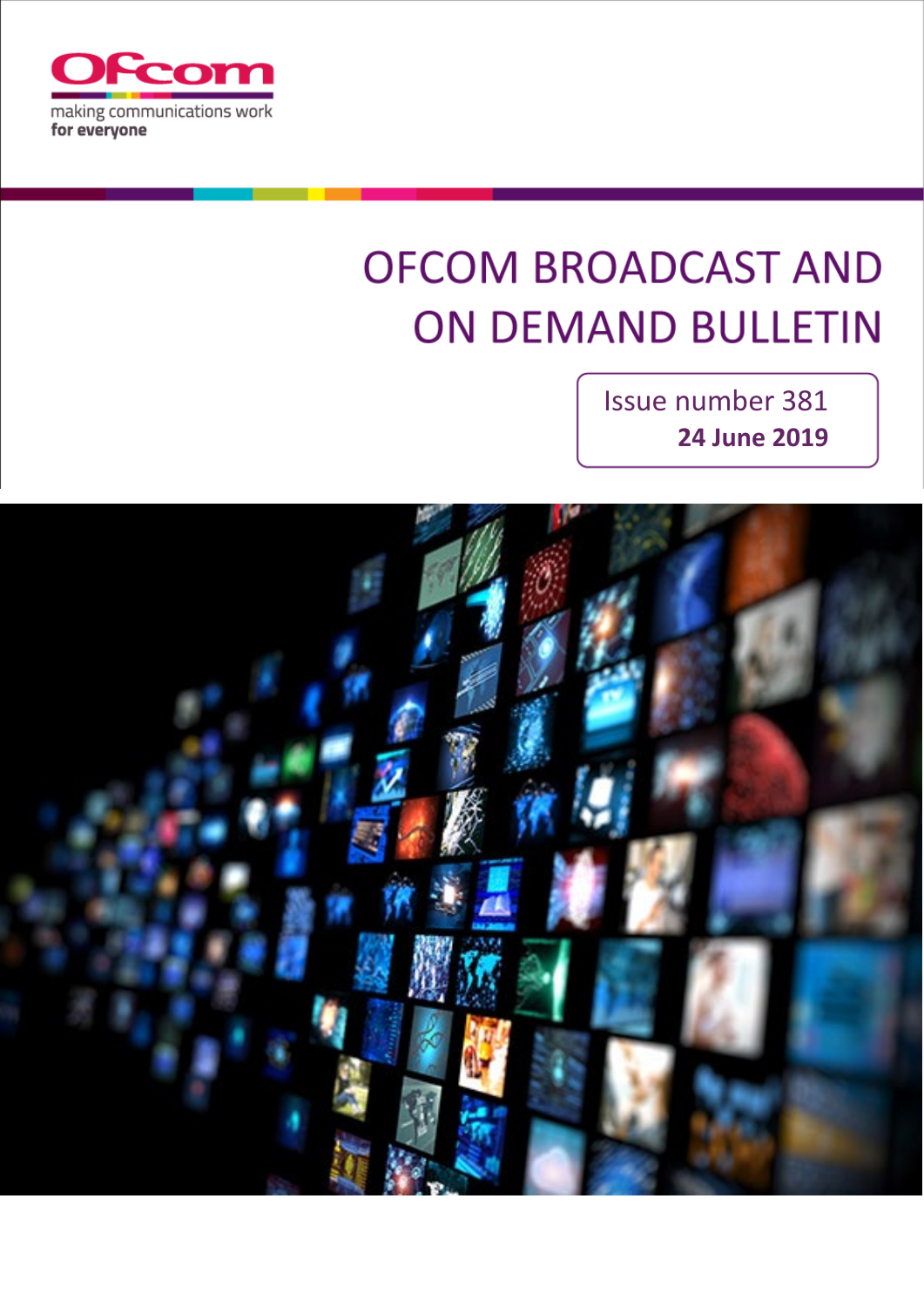# **Contents**

| <b>Introduction</b>              | ີ |
|----------------------------------|---|
| <b>Broadcast Standards cases</b> |   |

### In Breach

| The Sex Business: Pain for Pleasure, Channel 5, 10 December 2018, 22:00<br>The Sex Business: Trans On Demand, Channel 5, 11 December 2018, 22:00<br>The Sex Business: Orgasms for Sale, Channel 5, 12 December 2018, 22:00 | 5  |
|----------------------------------------------------------------------------------------------------------------------------------------------------------------------------------------------------------------------------|----|
| Mondays for Women (trailer)<br>Kino TV, Various dates and times                                                                                                                                                            | 19 |
| <b>Resolved</b>                                                                                                                                                                                                            |    |
| <b>Bahrain Grand Prix</b><br>Sky Sports F1, 30 March 2019, 16:45                                                                                                                                                           | 23 |
| <b>Broadcast Licence Conditions cases</b>                                                                                                                                                                                  |    |
| In Breach<br>Providing a service in accordance with 'Key Commitments'<br>Your FM (Stockport), 19 to 20 January 2019                                                                                                        | 25 |
| Retention and production of recordings<br>NDTV India, New Delhi Television Limited                                                                                                                                         | 27 |
| <b>Tables of cases</b>                                                                                                                                                                                                     |    |
| Investigations Not in Breach                                                                                                                                                                                               | 29 |
| Complaints assessed, not investigated                                                                                                                                                                                      | 30 |
| Complaints outside of remit                                                                                                                                                                                                | 38 |
| <b>BBC First</b>                                                                                                                                                                                                           | 39 |
| <b>Investigations List</b>                                                                                                                                                                                                 | 42 |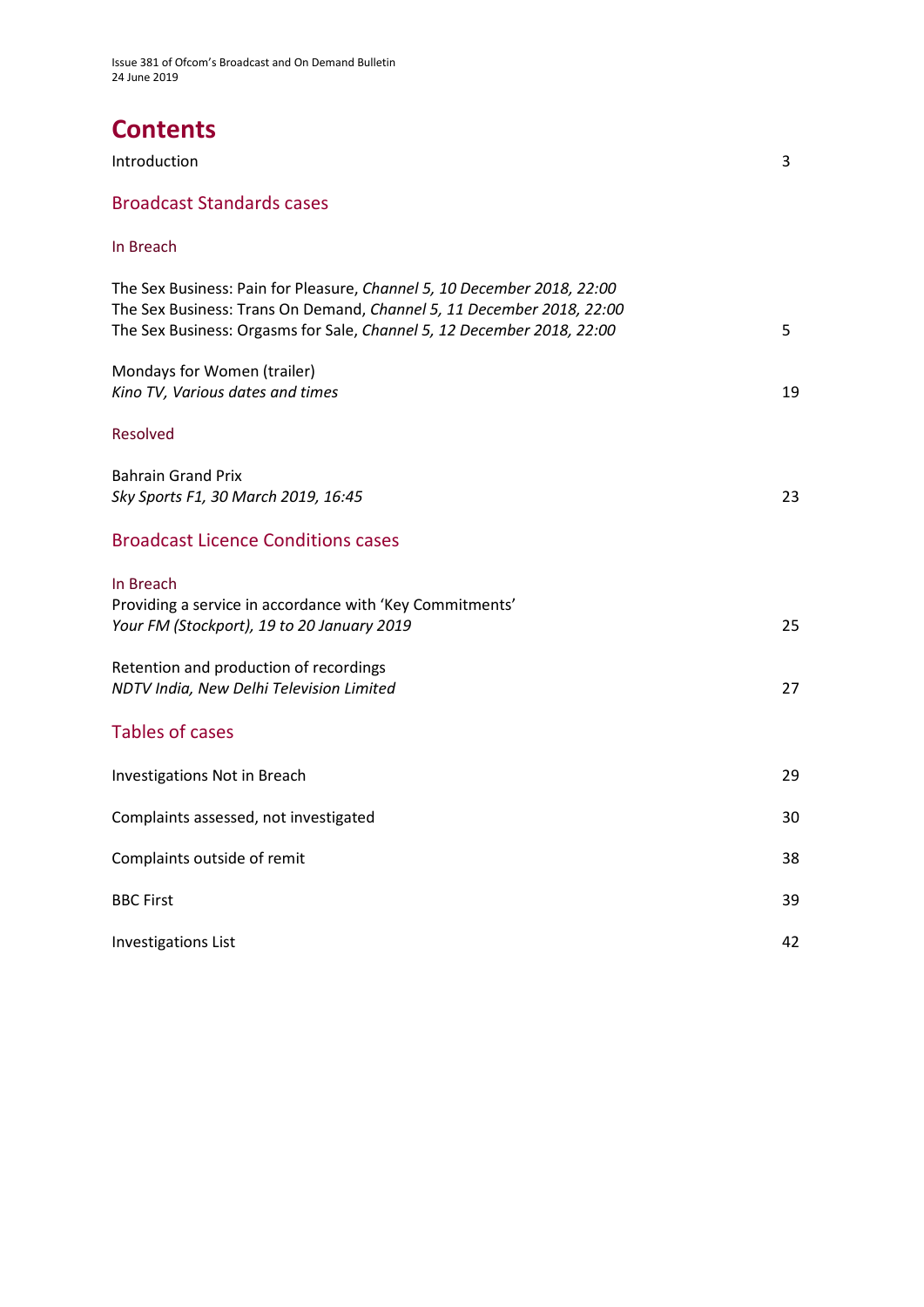# **Introduction**

Under the Communications Act 2003 ("the Act"), Ofcom has a duty to set standards for broadcast content to secure the standards objectives<sup>[1](#page-2-0)</sup>. Ofcom also has a duty to ensure that On Demand Programme Services ("ODPS") comply with certain standards requirements set out in the  $Act^2$  $Act^2$ .

Ofcom reflects these requirements in its codes and rules. The Broadcast and On Demand Bulletin reports on the outcome of Ofcom's investigations into alleged breaches of its codes and rules, as well as conditions with which broadcasters licensed by Ofcom are required to comply. The codes and rules include:

- a) [Ofcom's Broadcasting Code](http://stakeholders.ofcom.org.uk/broadcasting/broadcast-codes/broadcast-code/) ("the Code") for content broadcast on television and radio services licensed by Ofcom, and for content on the BBC's licence fee funded television, radio and on demand services.
- b) the [Code on the Scheduling of Television Advertising](https://www.ofcom.org.uk/__data/assets/pdf_file/0014/32162/costa-april-2016.pdf) ("COSTA"), containing rules on how much advertising and teleshopping may be scheduled on commercial television, how many breaks are allowed and when they may be taken.
- c) certain sections of th[e BCAP Code: the UK Code of Broadcast Advertising,](https://www.asa.org.uk/codes-and-rulings/advertising-codes/broadcast-code.html) for which Ofcom retains regulatory responsibility for television and radio services. These include:
	- the prohibition on 'political' advertising;
	- 'participation TV' advertising, e.g. long-form advertising predicated on premium rate telephone services – notably chat (including 'adult' chat), 'psychic' readings and dedicated quiz TV (Call TV quiz services); and
	- gambling, dating and 'message board' material where these are broadcast as advertising<sup>3</sup>.
- d) other conditions with which Ofcom licensed services must comply, such as requirements to pay fees and submit information required for Ofcom to carry out its statutory duties. Further information can be found on Ofcom's website for [television](http://licensing.ofcom.org.uk/tv-broadcast-licences/) and [radio](http://licensing.ofcom.org.uk/radio-broadcast-licensing/) licences.
- e) Ofcom'[s Statutory Rules and Non-Binding Guidance for Providers of On-Demand](http://stakeholders.ofcom.org.uk/binaries/broadcast/on-demand/rules-guidance/rules_and_guidance.pdf)  [Programme Services](http://stakeholders.ofcom.org.uk/binaries/broadcast/on-demand/rules-guidance/rules_and_guidance.pdf) for editorial content on ODPS (apart from BBC ODPS). Ofcom considers sanctions for advertising content on ODPS referred to it by the Advertising Standards Authority ("ASA"), the co-regulator of ODPS for advertising, or may do so as a concurrent regulator.

[Other codes and requirements](http://stakeholders.ofcom.org.uk/broadcasting/broadcast-codes/) may also apply to broadcasters, depending on their circumstances. These include the requirements in the BBC Agreement, the Code on Television Access Services (which sets out how much subtitling, signing and audio description relevant licensees must provide), the Code on Electronic Programme Guides, the Code on Listed Events, and the Cross Promotion Code.

<span id="page-2-0"></span><sup>&</sup>lt;sup>1</sup> The relevant legislation is set out in detail in Annex 1 of the Code.

<span id="page-2-1"></span> $2$  The relevant legislation can be found at Part 4A of the Act.

<span id="page-2-2"></span><sup>&</sup>lt;sup>3</sup> BCAP and ASA continue to regulate conventional teleshopping content and spot advertising for these types of services where it is permitted. Ofcom remains responsible for statutory sanctions in all advertising cases.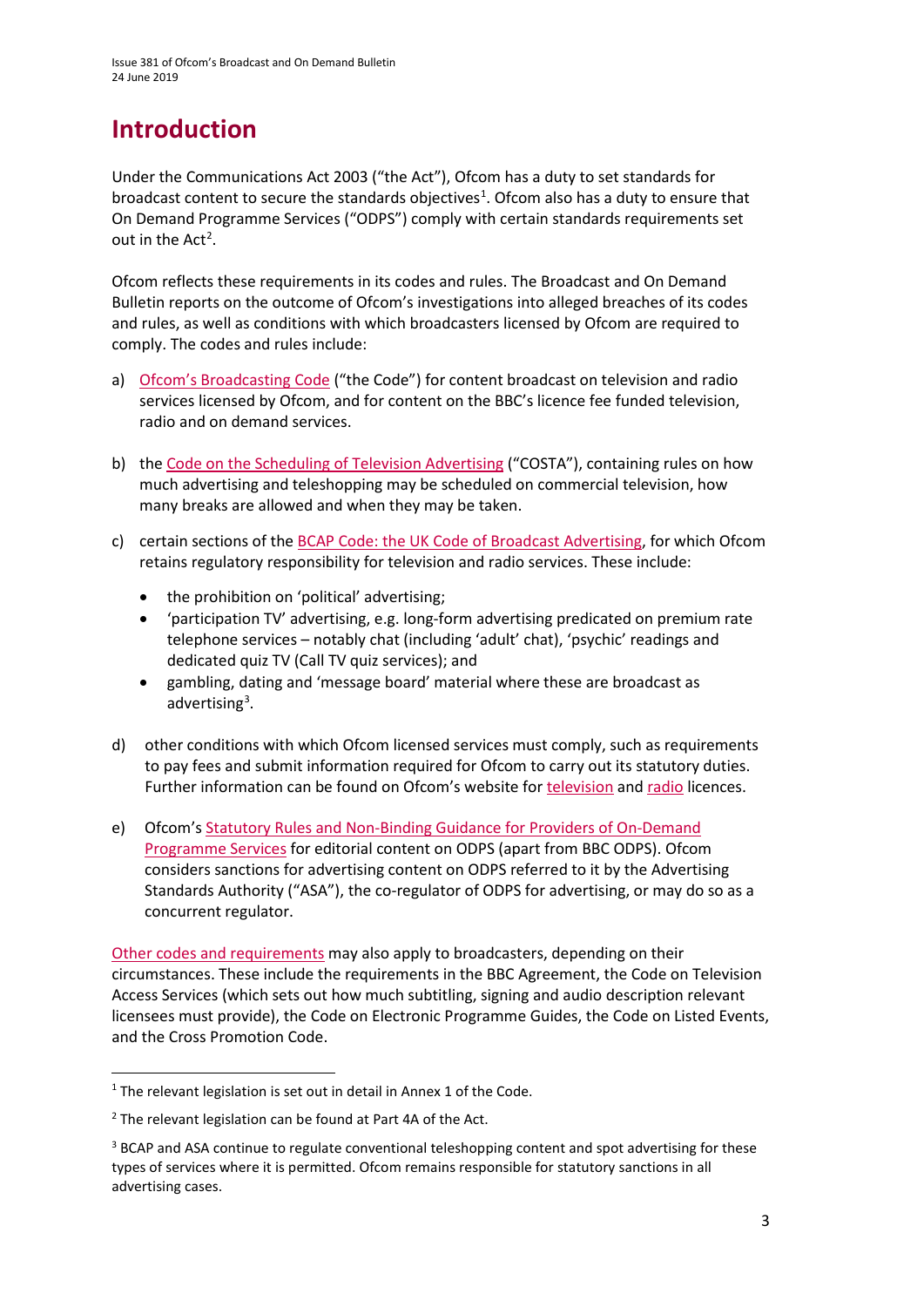**It is Ofcom's policy to describe fully television, radio and on demand content. Some of the language and descriptions used in Ofcom's Broadcast and On Demand Bulletin may therefore cause offence.**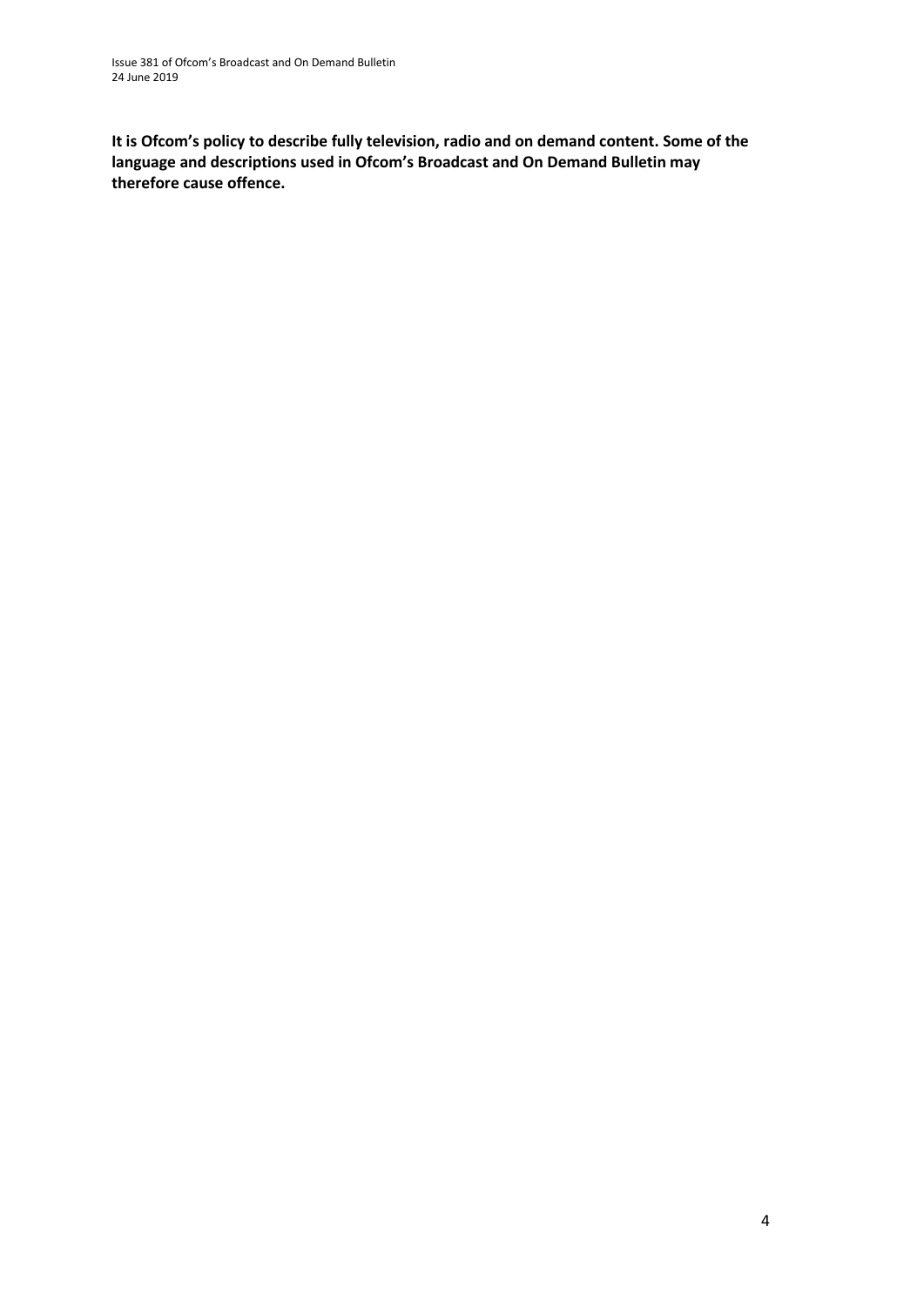# **Broadcast Standards cases**

### In Breach

**The Sex Business: Pain for Pleasure,** *Channel 5 10 December 2018, 22:00* **The Sex Business: Trans On Demand,** *Channel 5, 11 December 2018, 22:00* **The Sex Business: Orgasms for Sale,** *Channel 5, 12 December 2018, 22:00* 

### **Warning: this Decision includes graphic descriptions of extreme sexual activity**

### **Introduction**

*The Sex Business* was an observational documentary series on Channel 5 investigating the lives of sex workers in Britain. The licence for Channel 5 is held by Channel 5 Broadcasting Limited ("Channel 5" or "the Licensee").

Ofcom received 36 complaints about the three episodes of *The Sex Business* titled: *Pain for Pleasure* ("Episode 1") 9 complaints; *Trans On Demand* ("Episode 2") 23 complaints; and Orgasms for Sale ("Episode 3") 4 complaints<sup>[1](#page-4-0)</sup>.

The programmes included interviews with sex workers and images of real sexual activity between the sex workers and their clients. In summary, the complainants considered that the sexual activity shown in these episodes was unsuitable for broadcast on Channel 5 from 22:00.

### Episode 1: *Pain for Pleasure*

The following warning was broadcast (narrated and shown in text):

*"Not for the faint hearted. Be prepared throughout for full frontal nudity, extremely graphic scenes of actual kinky sexual activity, including dangerous consensual sexual violence, ball nailing, fisting and practices that only senior Dominatrixes with years of training and experience can undertake safely; all of which may disturb some viewers".* 

When the programme resumed after advertising breaks, a very similar warning was broadcast each time.

The episode included the following sexual content:

- a long-shot of a dominatrix stapling a client's genitals and describing it as a "chastity device";
- three dominatrixes engaged in a sadomasochistic session with a client, who was tied and masked and had his testicles restrained in a device which was pulled upwards by a lever;

<span id="page-4-0"></span><sup>&</sup>lt;sup>1</sup> Ofcom also received: 2 complaints about a repeat of Episode 1 on Channel 5 on 21 March 2019 at 22:00; and 2 complaints about Episode 3 repeated on 1 April 2019 at 22:00.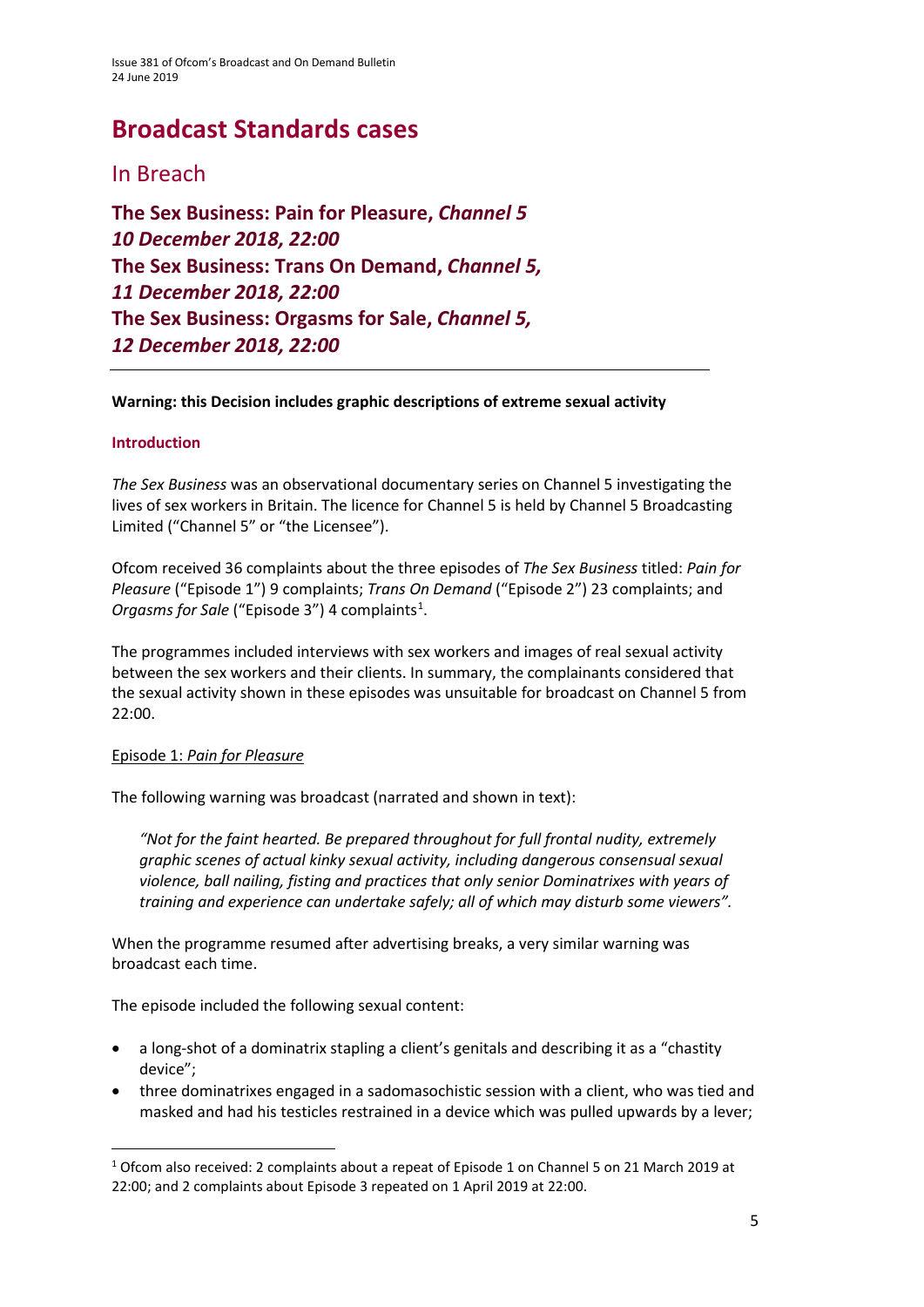- a dominatrix describing her work including how she introduces *"anal play"* and how she takes one of her clients to a point where he *"doesn't want it"* and that is *"like a rape"* but *"completely consensual"*;
- a mid-shot, which was partially masked, of the same dominatrix anally fisting the masked client whose legs were suspended over a wooden frame and his wrists restrained by handcuffs (the point of insertion was not shown);
- a mid-shot of another dominatrix anally penetrating the same client with a prosthetic strap-on penis from behind the wooden frame (the point of insertion was not shown);
- a dominatrix describing "electrical play" as *"very painful"* and how she *"takes up those electrics all the way"* and a close-up shot showing her application of the increasing electrical charge to the restrained client's testicles<sup>[2](#page-5-0)</sup>;
- mid to long range shots of clients' testicles being kicked by dominatrixes;
- a dominatrix describing "ball nailing" and a masked close-up shot showing the dominatrix hammering a client's testicles onto a wooden board, standing on the wooden board with the nailed testicles and removing the nails from the testicles;
- several unmasked shots showing caning, whipping and slapping of clients' buttocks with clients whimpering or shouting out and the resulting red marks and/or bloodied wounds on the buttocks

### Episode 2: *Trans On Demand*

The following warning was broadcast (narrated and shown in text):

*"Be prepared right from the start and throughout for full frontal nudity, graphic scenes of actual kinky sexual activity and offensive language; all of which may offend some viewers".* 

When the programme resumed after advertising breaks, a very similar warning was broadcast each time.

Episode 2 included the following sexual content:

- mid-shots filmed to the side of two oral sex acts (anal and vaginal);
- a close-up shot of a sex worker slapping a client's buttocks (the anus was partially masked);
- a mid-shot showing the same sex worker urinating onto a client and asking the client if he wants to take *"the piss in his mouth"* or on his body;
- the sex worker describing a client's request to *"shove a foot or anything in him"* followed by three separate close-up shots (partially masked) showing the insertion of the same sex worker's toes into a client's anus;
- a close-up partially masked shot showing insertion of fingers into a vagina and penetration;
- a sex worker describing making amateur online pornography content and an unmasked mid-shot showing the insertion of a prosthetic penis into the vagina and an unmasked close-up shot of clitoral masturbation; and

<span id="page-5-0"></span> <sup>2</sup> The following text appeared before the scenes featuring electrical play: *"electrical play is not life threatening and involves systematically applying currents to sensitive areas of the body causing considerable pain"*.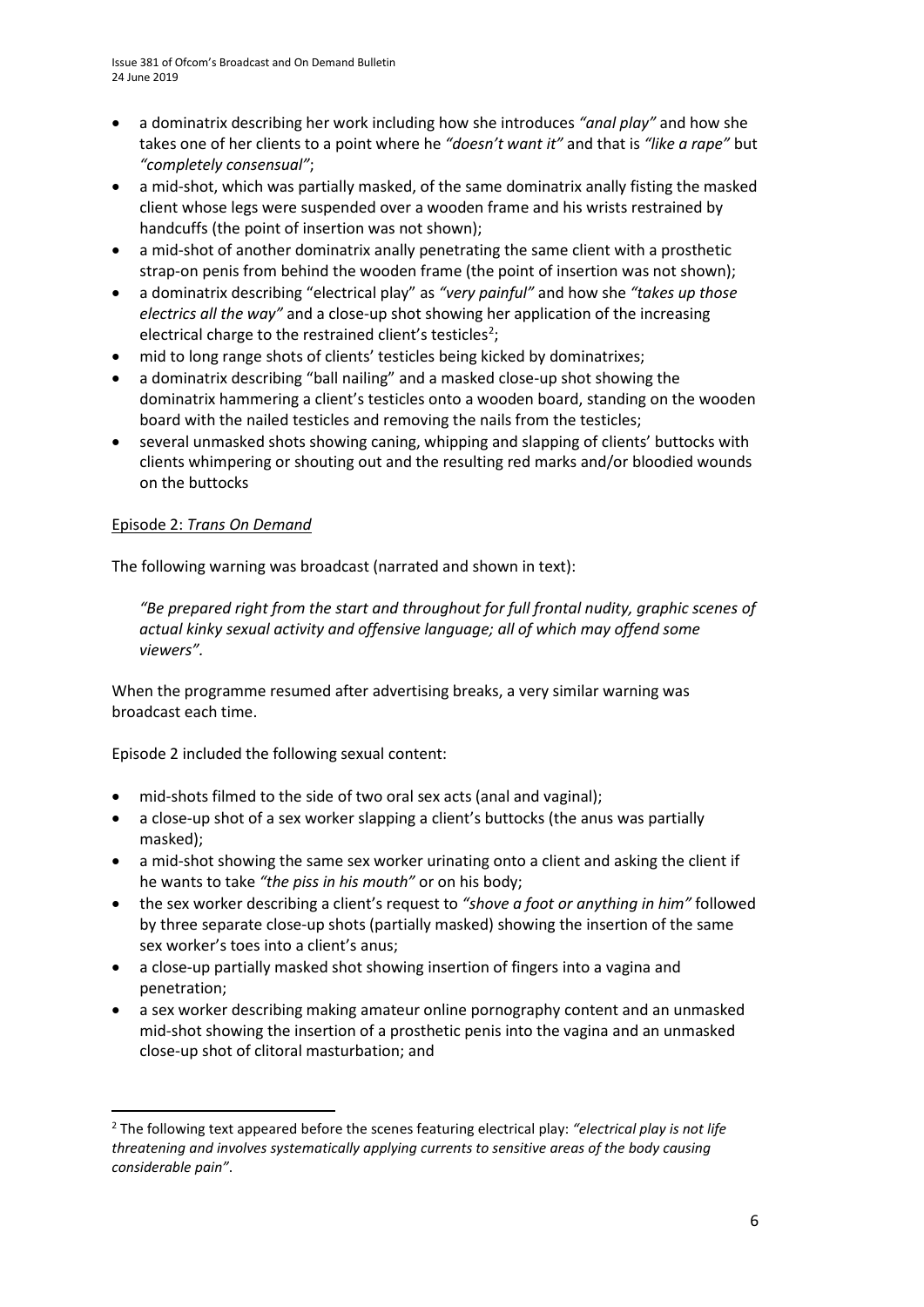• the insertion of a metal ball into an anus shot to the side (the insertion point was not shown) and two shots of its expulsion (one mid-shot reflected in the mirror and a closeup side shot where the ball was expelled in slow motion).

### Episode 3: *Orgasms for Sale*

The following warning was broadcast (narrated and shown in text):

*"Be prepared right from the start and throughout for full frontal nudity, graphic scenes of actual sexual activity and highly offensive language; all of which may offend some viewers".*

When the programme resumed after advertising breaks, a very similar warning was broadcast each time.

Episode 3 included the following sexual content:

- a mid-shot showing a male sex worker massaging and penetrating a female client with his fingers and masturbating her (the shot was filmed from behind the client so her genitals and the point of insertion were not visible) as she groans and breathes heavily;
- the same sex worker describing his services: *"I have many clients who come regularly, who want penetration services, who want to be fucked – they want access to cock and I am happy to provide these services"*; and, that he doesn't offer penetrative services during the first session and *"he's keeping his cock in his pants"*;
- a mid-shot of a second male sex worker massaging a female client's genitals as she lays on her back with her legs wide apart;
- two close-up shots of the second sex worker inserting his fingers and vigorously penetrating a client repeatedly as she lay face down on the bed; and
- a mid-shot of the second sex worker inserting his fingers into, and penetrating, a woman's vagina repeatedly as she lay on her back with her legs apart.

Ofcom considered that the sexual material in the above episodes raised issues under the following rules of the [Broadcasting Code](https://www.ofcom.org.uk/tv-radio-and-on-demand/broadcast-codes/broadcast-code) ("the Code"):

- Rule 2.3: "In applying generally accepted standards broadcasters must ensure that material which may cause offence is justified by the context"; and
- Rule 1.19: "Broadcasters must ensure that material broadcast after the watershed, …, which contains images and/or language of a strong or explicit sexual nature, but is not 'adult sex material' [as defined in Rule 1.18<sup>[3](#page-6-0)</sup>...], is justified by the context".

We therefore asked the Licensee for its comments on how the programmes complied with these rules.

<span id="page-6-0"></span><sup>&</sup>lt;sup>3</sup> Rule 1.18 defines 'Adult sex material' as material that contains images and/or language of a strong sexual nature which is broadcast for the primary purpose of sexual arousal or stimulation.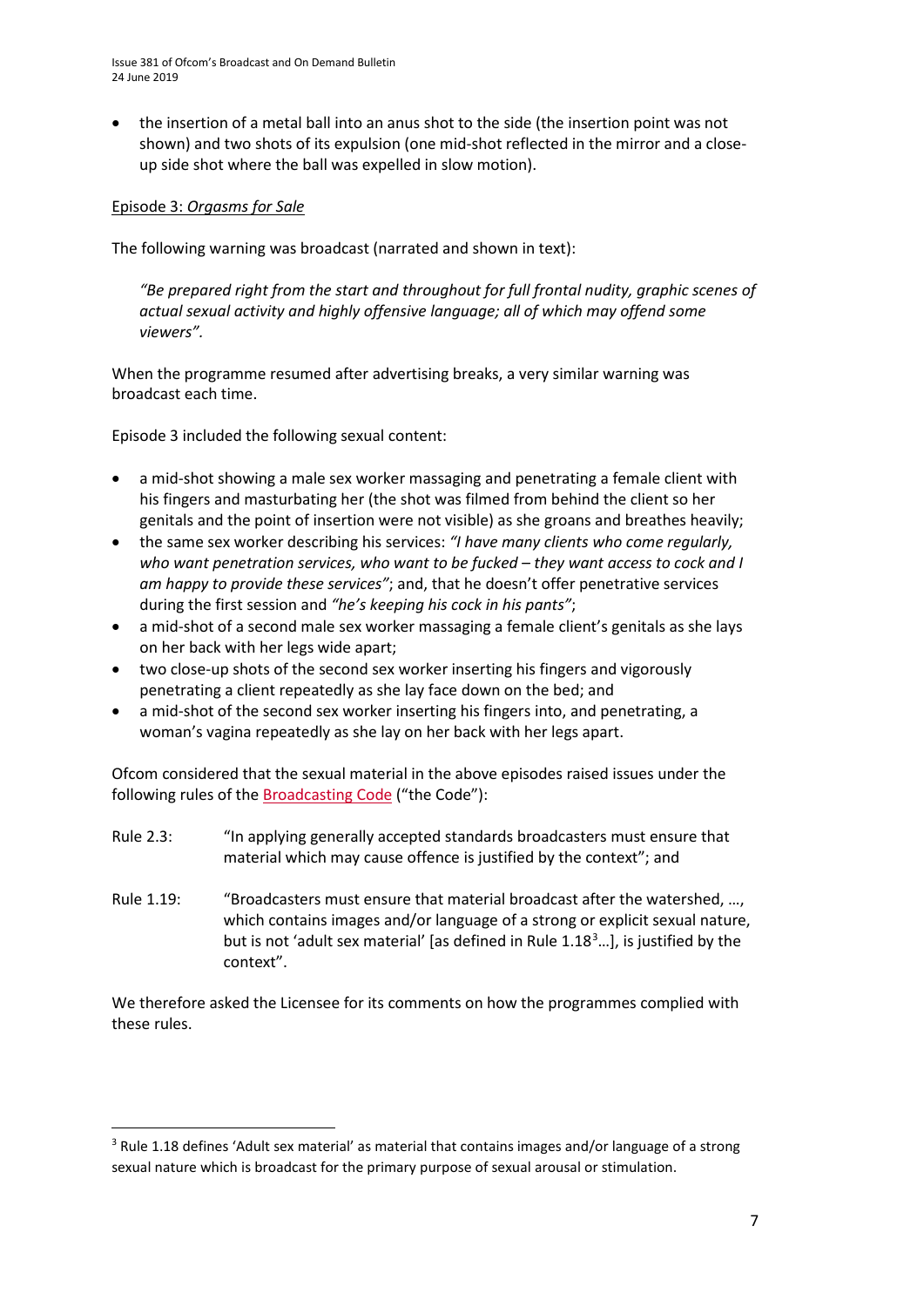#### **Response**

Channel 5 said that this was the second series of *The Sex Business*. Like the first series, it was broadcast at 22:00 when, the Licensee said, audiences expected the strongest material to be scheduled. It added that this was an observational documentary series "investigating the lives of sex workers in modern Britain, how they live their lives, what they are requested to do by their clients and how they justify and cope with the profession they have chosen". The Licensee continued that the series "was not sensational or titillating, but serious, considered and journalistic".

Channel 5 explained that the editorial aim of the series was to hear the experiences of sex workers in their own words and not to judge or characterise them but to "foster understanding of, and inform viewers about, aspects of modern British life rarely considered in public service broadcasting". In the Licensee's view, the series depicted the "harsh and sometimes grim reality" of clients' expectations, how the sex workers justified the services provided and how they felt about themselves and their clients. Channel 5 explained that cameras were given to the sex workers to record their work and how they responded to their clients.

Channel 5 said that very careful consideration was given to the content to be included and the way in which it would be included. It accepted that some of the footage in the episodes was potentially offensive and "steps were taken to ensure that each piece of footage used was relevant in the context of each programme and that blurring and other devices, such as footage shot from a distance, were used to reduce any potential offence".

In addition, to ensure viewers would understand from the outset the nature of these programmes, Channel 5 said that all episodes carried "very clear and explicit warnings" (as set out in the Introduction above). Given this, Channel 5 said viewers would have been left in no doubt about the nature of the content in the programmes.

#### Episode 1: *Pain for Pleasure*

Channel 5 explained that this programme explored pain and humiliation as part of the sexual experience. It considered the role of dominatrixes and their motivations and reasons for being involved in this sex work. The footage of the services provided by the dominatrixes was intercut with interviews in which they shared their recollections and views on why clients asked for specific services.

Channel 5 acknowledged that some of the footage in this episode would "no doubt [have] been potentially uncomfortable to view" but it considered it was "editorially important that viewers understood what the work involved in order to make sense of the sex workers' rationalisation of their work". The programme showed how the dominatrixes had come to terms with the enjoyment of inflicting pain and humiliation and none found the activities bizarre or shocking.

The Licensee said that "in order to understand how the contributors cope and accept what is asked of them in their roles, the programme needed to show some of the services which they routinely provide[d]". The "apparent" brutality and cruelty to male clients was "part of the work – the humiliation being part of the thrill for their clients".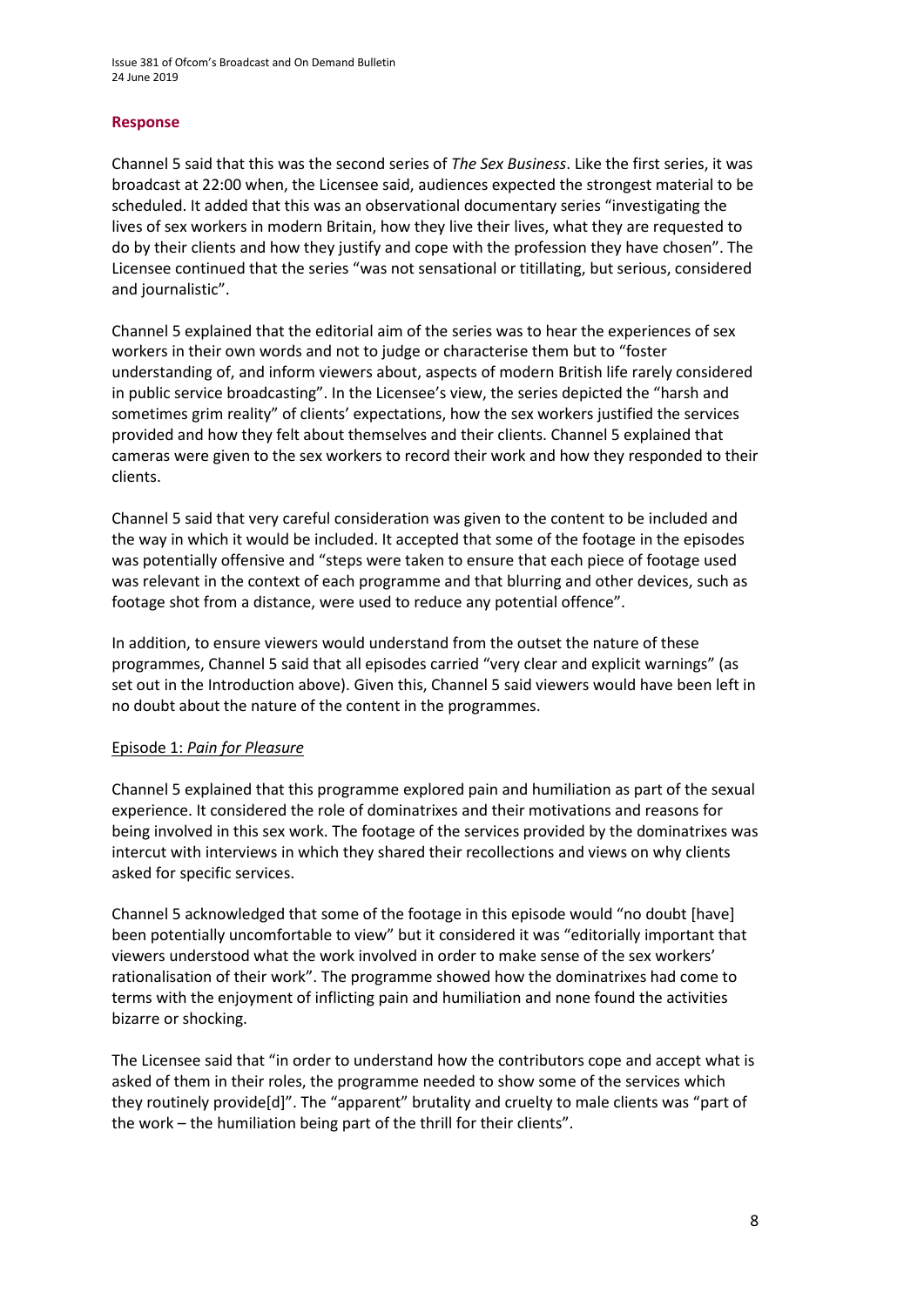Channel 5 explained that the more extreme individual scenes were included to illustrate what was asked of the sex workers by clients and to explain why their clients asked for these services. For example:

- the stapling of the client's genitals may have seemed extreme to some viewers but in Channel 5's view: "it was important to see it in this limited way to understand [the dominatrix's] relaxed attitude towards routinely administering this kind of pain";
- the scenes where the clients were kicked in the testicles by the dominatrix and a client had a varying electrical charge administered to his testicles were included: "to demonstrate the total subservience of some men who are sexually fulfilled by these practices, often in sessions lasting many hours". Channel 5 said it was "important editorially for viewers to understand the services the dominatrixes were asked to perform in order to understand how they rationalised their work…";
- the more extreme penetration shots (for example, anal fisting) and inflicting of pain on clients was considered necessary so viewers understood the nature of the practices clients regularly requested. Channel 5 added that while these practices may have seemed "very extreme" to some viewers, there was very careful consideration given to blurring "some elements of these"; and
- the scenes of nailing the client's testicles were blurred. It was considered important in the context of this programme to demonstrate the extremity of some of these practices in order for viewers to understand the psychology of the women providing them and of the men in receipt of such services.

Channel 5 concluded these were "very extreme activities" but it was vital for viewers to understand how these women had apparently normalised and rationalised such services.

### Episode 2: *Trans On Demand*

The second episode in the series explored an aspect of the sex business which Channel 5 said it did not believe has been investigated on television before: the growing number of transgender people who were finding work and a role in the provision of sexual services.

Channel 5 explained that all three contributors were keen to show what they did as sex workers and for the programme not to be "a sanitised portrait" of their difficult and challenging lives. The three contributors were prepared "to tell their stories bravely and unmediated to a world that largely finds it hard to understand who they are, what they do and why they do it".

The Licensee then referred to specific scenes to demonstrate how "great care" was taken when dealing with their stories:

- blurring was used for certain moments and footage, for example the images of anuses;
- the urination scene was important editorially in the programme to demonstrate the kind of acts that one of the sex workers was asked to perform. Her client wanted to be humiliated and she accepted that such extreme demands were something she found herself encountering as a transgender sex worker;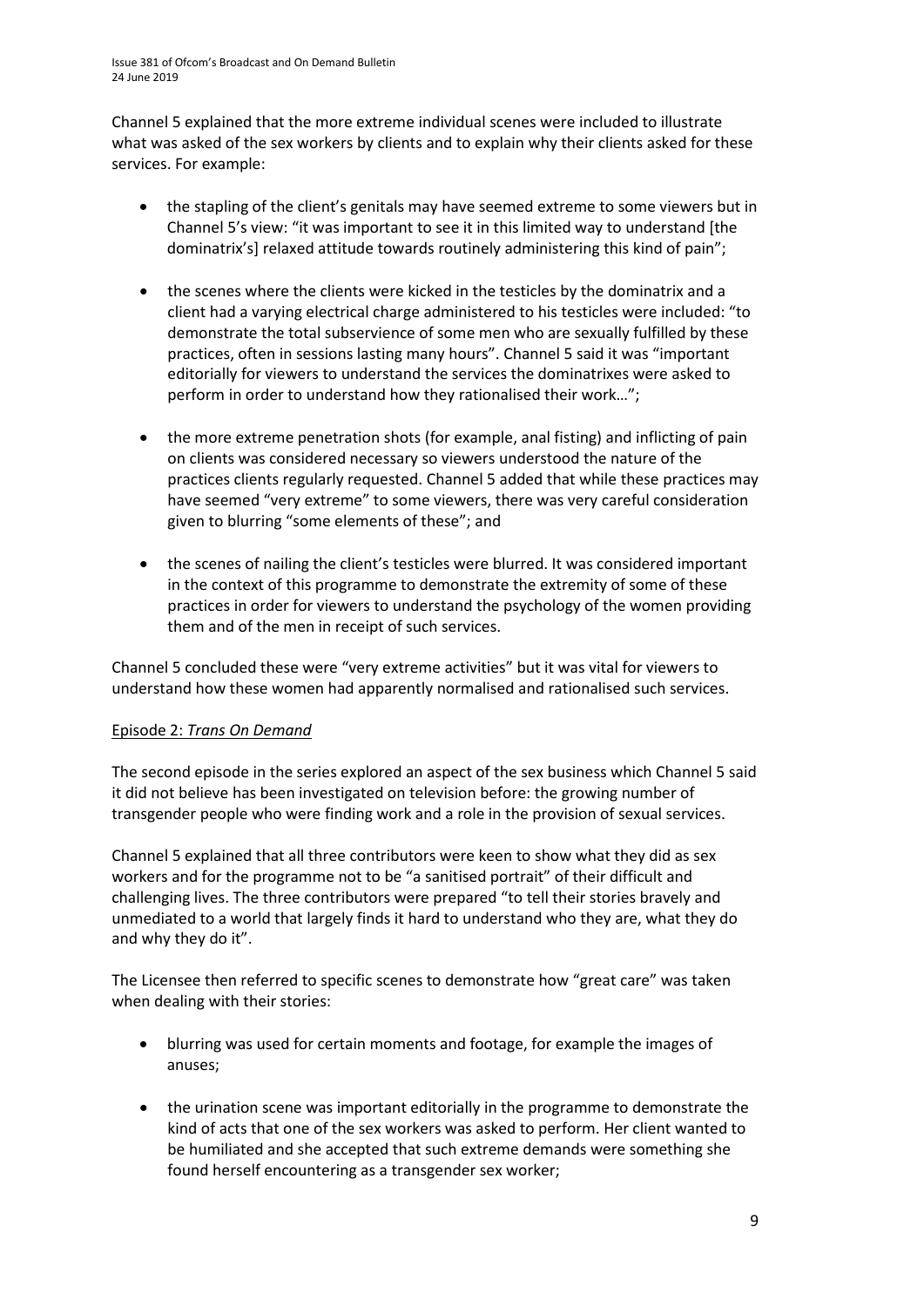- the scene where the same sex worker penetrated a man's anus with her toes was included for the same reasons as the urination scene above. It was also reviewed a number of times within Channel 5 to be blurred appropriately for broadcast and "the more extreme elements which were filmed were not included in the programme";
- the footage of another sex worker, taken during his participation in a pornographic film shoot, featured a male penetrating the sex worker's vagina with his fingers. Channel 5 said careful decisions were taken regarding which footage to include and to blurring relevant sections. The sex worker wished to portray he was proud and happy to be part of the porn industry and this was "a valid piece of journalism". The sex worker and the programme maker considered it was "important to illustrate the nature of the work he was involved in both professionally and in his own more amateur work and for viewers to hear the challenges faced by a transgender man in the porn industry"; and
- the final sex worker featured explained how she had perfected many "tricks" which attracted clients via the internet and it was "appropriate" that some of these were seen in the programme. The footage of a ball being inserted and dropped from her anus was captured on a long shot and "not lingered over". Channel 5 explained this sex worker's story was significant because of her motivation to compensate for her inability to find love and contentment. Her story also made clear that working in the sex business can be dangerous with the constant risk of sexual infection or violence.

### Episode 3: *Orgasms on Sale*

The third programme explored two male sex workers and one female sex worker who provided sexual services to women. Channel 5 explained that "the more explicit footage included in this programme was considered necessary in order to understand the exploration of the female clients' desires for sexual contact".

- the footage of one of the male sex workers masturbating his client was "carefully considered and blurred as appropriate in order to show the massage process but in a less explicit manner".
- in terms of the other content, Channel 5 said it was satisfied that the inclusion of the activities shown "were important to demonstrate the methodology and practice of the sex workers who provided these services". It added that none of the footage shown in this episode "was out of context, gratuitous or would have exceeded the expectations of the viewers of this series".

Channel 5 said that it appreciated that this series, which started at 22:00, contained "challenging material". However, there were "clear and detailed warnings on screen at the start of every part, not just as voiceover" and the footage was well-considered as part of the overall storytelling of this series. The Licensee added that it did not consider the inclusion of the footage "to have been prurient or out of context with the clear editorial aims of the series, namely to explore the explosion of the sex business in  $21<sup>st</sup>$  century Britain, where attitudes and tolerance to sexual practices of all sorts has changed dramatically over the last decade".

In addition, Channel 5 said that the tone of the series was not sensationalist or titillating, rather it was "flatly observational" allowing the subjects to speak about their lives, actions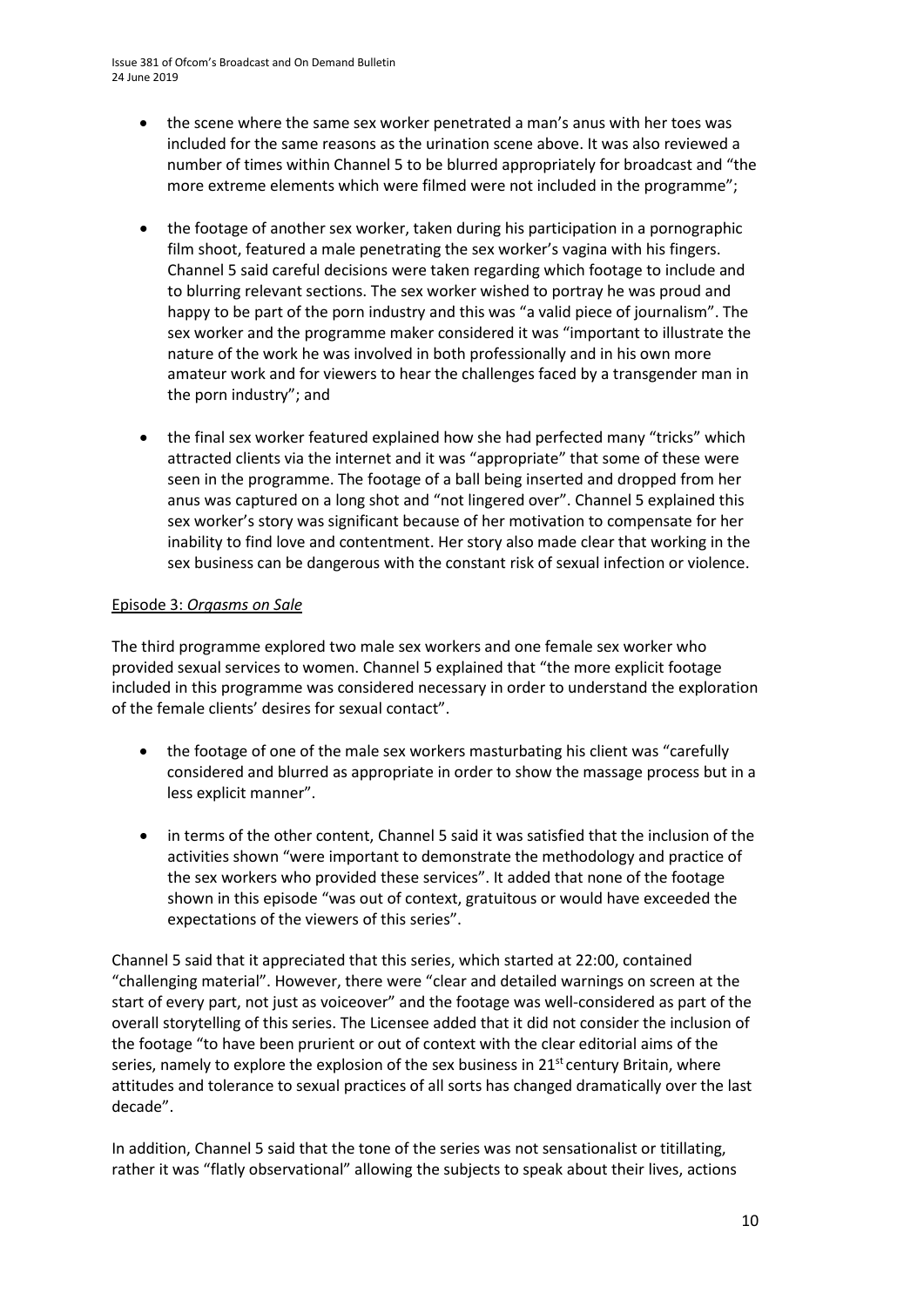and clients and the audience to judge for themselves what they thought about all of those matters. Given the editorial context, the observational nature of the series and the "appropriate late-night scheduling" of the programmes, Channel 5 said it did not believe that the content of this second series of *The Sex Business* would have exceeded the expectations of the viewers or generally accepted standards in the circumstances.

### Second Representations

In response to Ofcom's Preliminary View that the programmes were in breach of Rules 1.19 and 2.3, Channel 5 provided further representations.

The Licensee said that the series "only received 36 complaints" in total. It added that this "very strongly" suggested that the content was "properly contextualised" and that the series could not be said to have exceeded the expectations of the audience. In Channel 5's view, had the programmes exceeded audience expectations, Ofcom would have received many more complaints.

### Rule 2.3

Channel 5 refuted Ofcom's view that the images were shot in close up and/or inadequately masked, allowing viewers to see frequent and graphic images of extreme sex acts. It said that "a significant amount of very carefully considered blurring and framing/zooming" was employed in the programmes. For example, the urination scene (in Episode 2) was zoomed considerably to ensure it did not cause "unnecessary offence". It added that the amount of blurring and framing employed in this second series exceeded that in the first series. Channel 5 observed that Ofcom had not investigated the first series and said it had "carefully considered" the content, the context and blurring in this second series with regard to series one to ensure it was properly scheduled.

In response to Ofcom's reference to the research *Attitudes towards sexual material on television*, which found that stronger material became more acceptable to viewers after 22:00 but especially after 23:00, Channel 5 highlighted that the same research also made the following points:

- "For most participants the editorial context of the material shown was felt to be key to perceptions of acceptability, with stronger content thought to require stronger editorial justification";
- "The editorial justification for showing sexual material was also linked by participants to the purpose of the programme. Overall, they [participants] accepted that educational programmes, documentaries and dramas broadcast post-watershed would include sexual content that was editorially justified";
- "Some types of programmes were seen to warrant stronger sexual content than others, given that they were perceived to generally provide stronger editorial justification"; and
- "Factual programming, documentaries and educational programmes, were seen to present the strongest justification for including sexual content, particularly stronger sexual content. In these circumstances sexual material was often seen as necessary to support a point being discussed."

Channel 5 said that Ofcom had accepted in its Preliminary View that *The Sex Business* was a serious observational documentary. Therefore, the research findings it had noted, suggested that viewers would not be "taken by surprise or take exception to the fact that this series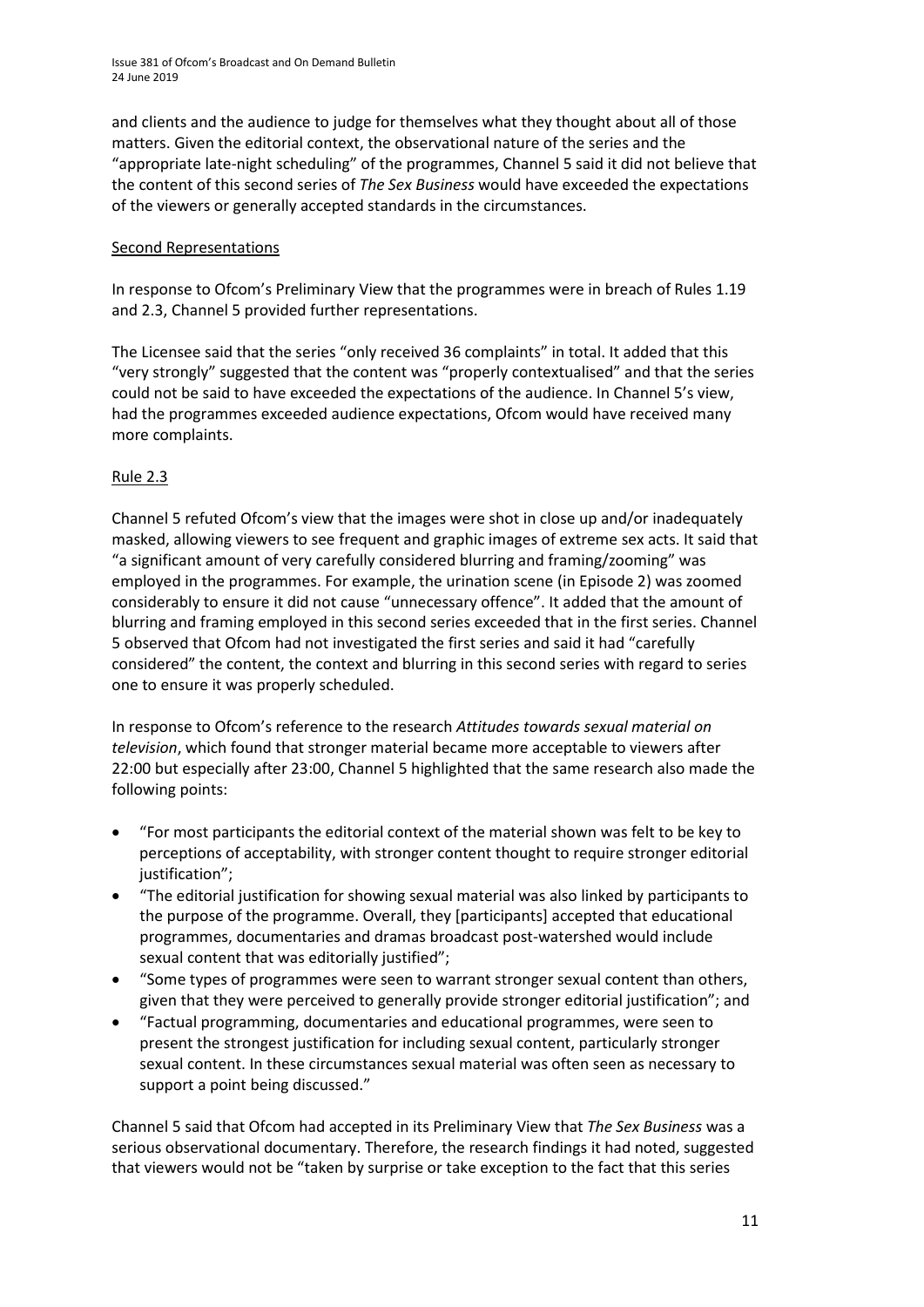contained strong sexual content" and that it would not have exceeded audience expectations.

The Licensee also referred to further audience findings included in the same Ofcom research (detailed above) regarding: the importance of programme titles in signposting sexual material; and the role of pre-programme information in managing viewer expectations and making the inclusion of sexual material more acceptable.

Channel 5 said that in this case the programme titles for each episode were "explicit" and "would have clearly signposted that sexual content would be included, even to viewers who had not seen the first series. In addition, "clear and unequivocal warnings" were broadcast at the start of the programmes and on return from every break part. These would have ensured that no viewer "would have been left in doubt about the nature of the content." Channel 5 said that Ofcom had acknowledged the strength and frequency of the warnings in the Preliminary View but had concluded that the content was "still much stronger and more explicit than viewers were likely to have expected" at 22:00. In Channel 5's view the warnings "would have left viewers in no doubt about the nature and strength of the content and were a very powerful factor in ensuring that the content of the series was justified by context." The fact that Ofcom had received "relatively few complaints" across the series "strongly suggested", in Channel 5's view, that the warnings had adequately prepared viewers for the programmes that followed.

Channel 5 therefore believed that the series was justified by context for broadcast at 22:00 and it was not in breach of Rule 2.3.

### Rule 1.19

With regard to Rule 1.19, Channel 5 said that for the reasons set out above it was satisfied that the material in the series was justified by context.

It referred to the BARB data which Ofcom had referred to in its Preliminary View, indicating a slot average of 15,400 children viewing Channel 5 at 22:00. Channel 5 stated that, in fact, BARB data for the series showed that children (aged 4-15 years) made up just 0%, 5% and 1% of the audience of the three episodes respectively, with "just 2000 viewing episode 1". Therefore, it considered the programme was properly scheduled at 22:00 providing appropriate protection for under 18s and the series was not in breach of Rule 1.19.

#### **Decision**

Reflecting our duties under th[e Communications Act 2003,](http://www.legislation.gov.uk/ukpga/2003/21/section/319) Section One of the Code requires that people under eighteen are protected from unsuitable material in programmes. Section Two of the Code requires that generally accepted standards are applied to the content of television and radio services to provide adequate protection for members of the public from the inclusion of harmful and/or offensive material.

In this case, Ofcom has had careful regard to the audience's and broadcaster's right to freedom of expression set out in Article 10 of the European Convention on Human Rights. In particular, Ofcom recognises broadcasters' editorial freedom to make observational documentaries which reflect real life experiences and challenge viewers' perceptions and attitudes, and for audiences to receive those programmes. In performing our regulatory duties, Ofcom must also have regard to the need to secure the application of standards in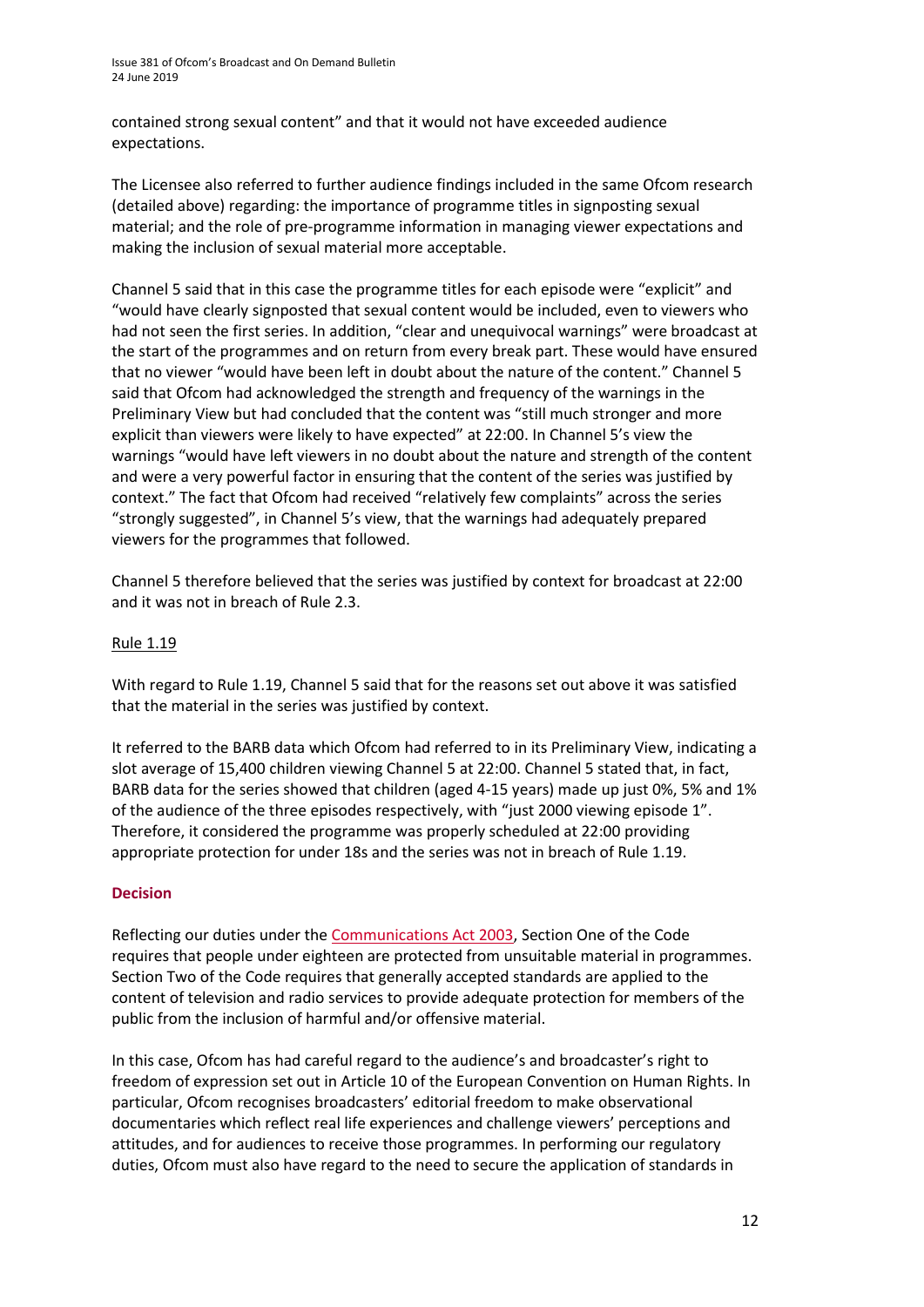television services in the manner that best guarantees an appropriate level of freedom of expression<sup>[4](#page-12-0)</sup>.

### Rule 2.3

Rule 2.3 of the Code requires that broadcasters must ensure that material which may cause offence is justified by the context. Context is assessed by reference to a range of factors. These include: the editorial content of the programme, the service in which the material is broadcast, the time of broadcast, the degree of harm or offence likely to be caused by the inclusion of any particular sort of material in programmes and the extent to which the nature of the content has been brought to the attention of the audience in advance.

We first considered whether the sexual content (as set out in the Introduction) which featured in the three episodes of *The Sex Business* had the potential to cause offence.

Ofcom considered that the content detailed in the Introduction was of a strong and explicit sexual nature. Channel 5 also accepted the sexual acts featured in the series were "extreme" and the programmes contained "challenging material". The programmes featured real (not simulated) and extreme sexual activity, including penetration of the vagina and anus by body parts (such as toes, fists and fingers) and sex toys (prosthetic penises) as well as strong fetish and sadomasochistic sex acts (such as the nailing and stapling of a client's genitals, electrical charges applied to a client's genitals, caning and whipping of buttocks and forceful kicking of testicles). Ofcom considered that this was strong and graphic sexual content that had the clear potential to cause offence.

Ofcom then went on to consider whether the broadcast of this content was justified by the context.

Ofcom recognised *The Sex Business* was a serious observational documentary series and that it was directly relevant in the context of each programme to include sexual content to support the overall narratives. In Ofcom's view, there was a clear link between the editorial aim of presenting the lives and the experiences of sex workers in their own words and the inclusion of sexual content which allowed viewers to understand their work and their rationalisation of it. Within the context of an observational documentary series about sex workers, who provide specific and alternative sexual services, Ofcom considered the editorial context of these episodes clearly supported the inclusion of sexual content.

However, Ofcom is also required to take other contextual factors into account, in particular, the degree of harm or offence likely to be caused by the inclusion of material in programmes, the time of the broadcast, and the likely expectation of the audience.

We considered the degree of offence which was likely to have been caused. Sexual content in programmes is, by its nature, sensitive and carries a greater risk of offence. In this case, the sexual content featured was particularly extreme, graphic and explicit, for example:

Episode 1:

• a dominatrix anally fisting her restrained client whose legs were positioned over a wooden bar and tied with handcuffs. The point of insertion was not shown but the

<span id="page-12-0"></span> <sup>4</sup> Section 3(4)(g) Communications Act 2003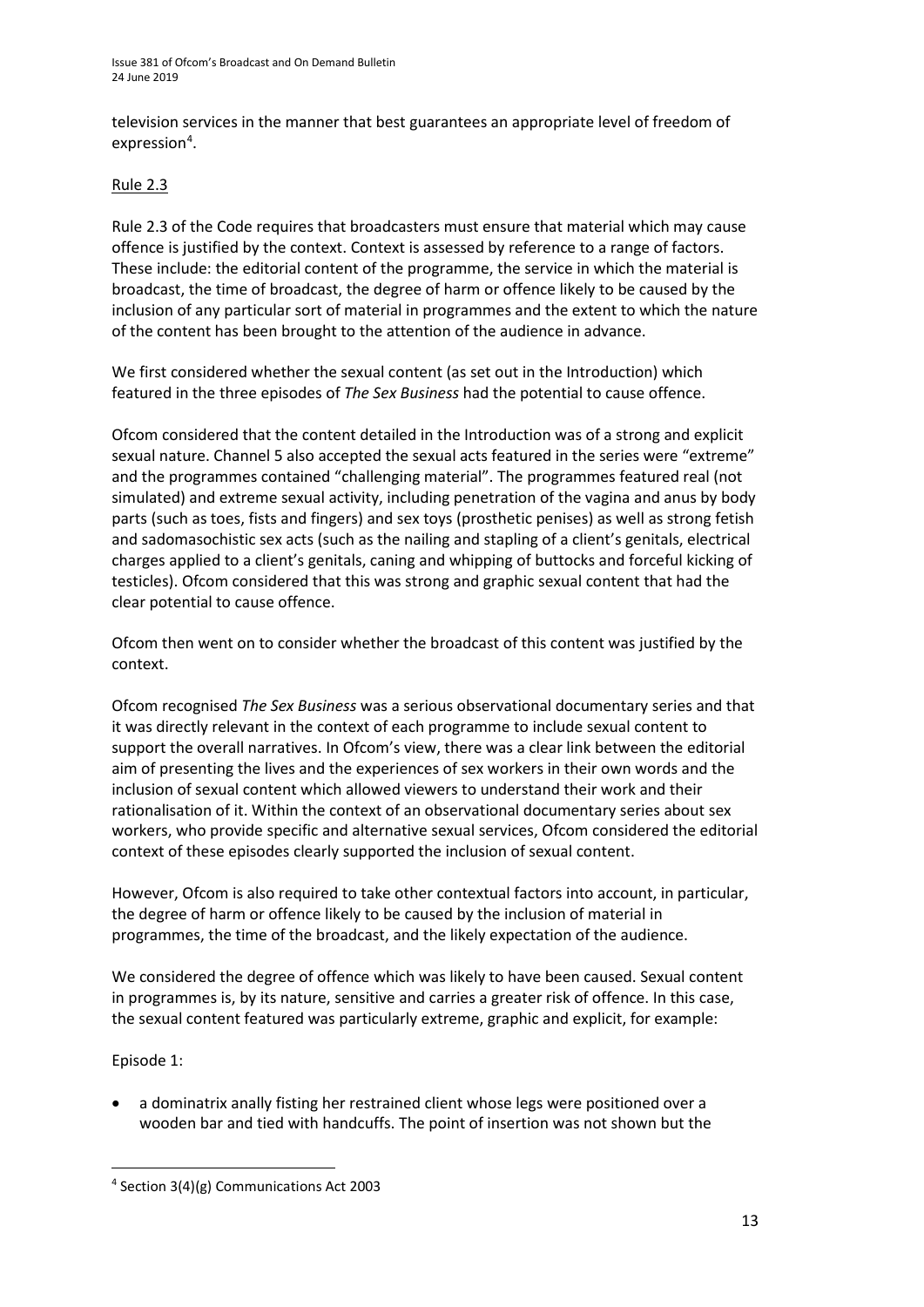dominatrix's arm could be seen thrusting and her gloved hand was seen after withdrawing from the client's anus;

- a dominatrix discussing the pain she was inflicting as she applied an increasing electrical current<sup>[5](#page-13-0)</sup> to a client's testicles and the client groaning; and
- another dominatrix caning, slapping and whipping clients' buttocks multiple times, the clients were groaning and whimpering and two separate images of red buttocks with open bloodied wounds.

### Episode 2:

- a client's buttocks were raised towards the camera showing his anus as the sex worker whipped him;
- the same sex worker urinating onto a client and asking the client if he wanted to take *"the piss in his mouth"* or on his body;
- the same sex worker describing a client's request to *"shove a foot or anything in him"* followed by the sex worker's toes clearly shown penetrating the client's anus in three separate clips;
- while filming a pornographic film, a sex worker was lying with their legs wide open and tied by the ankles to a pole as a male penetrated their vagina with his fingers and performed oral sex;
- the same sex worker, while filming online pornography content, was shown inserting a prosthetic penis into their vagina and stimulating their clitoris in an unmasked close-up shot; and
- a third sex worker was shown inserting a metal ball into her anus from the side (the point of insertion was not shown) and there followed two separate images (reflected in the mirror and to the side) of the ball exiting the anus which were inadequately blurred.

### Episode 3:

- a male sex worker was shown repeatedly penetrating a female client with his fingers and masturbating her (the vagina and point of insertion were not visible);
- a second male sex worker was shown massaging a female client's genitals and then penetrating her vagina with his fingers. The client was shown with her legs open to camera; and
- the second sex worker was also shown inserting his fingers and penetrating a client repeatedly and vigorously as she lay face down and groaned.

Ofcom took into account Channel 5's representations, that "very careful consideration was given to the footage" including blurring the images and filming at a distance to reduce any potential offence. However, in our view, few of the images, apart from the stapling of the client's genitals and the kicking of testicles in Episode 1, were shot at a distance or from behind so as to limit their graphic and explicit nature. In addition, few of the images were adequately masked with blurring or masked at all, except the nailing of the client's testicles which was filmed in a darkened dungeon and broadly masked by blurring.

The Licensee also explained that the sex workers featured in the programme had their own cameras "to record their work and how they respond to their clients". In Ofcom's view this

<span id="page-13-0"></span> <sup>5</sup> The following text appeared before the scenes featuring electrical play: *"electrical play is not life threatening and involves systematically applying currents to sensitive areas of the body causing considerable pain"*.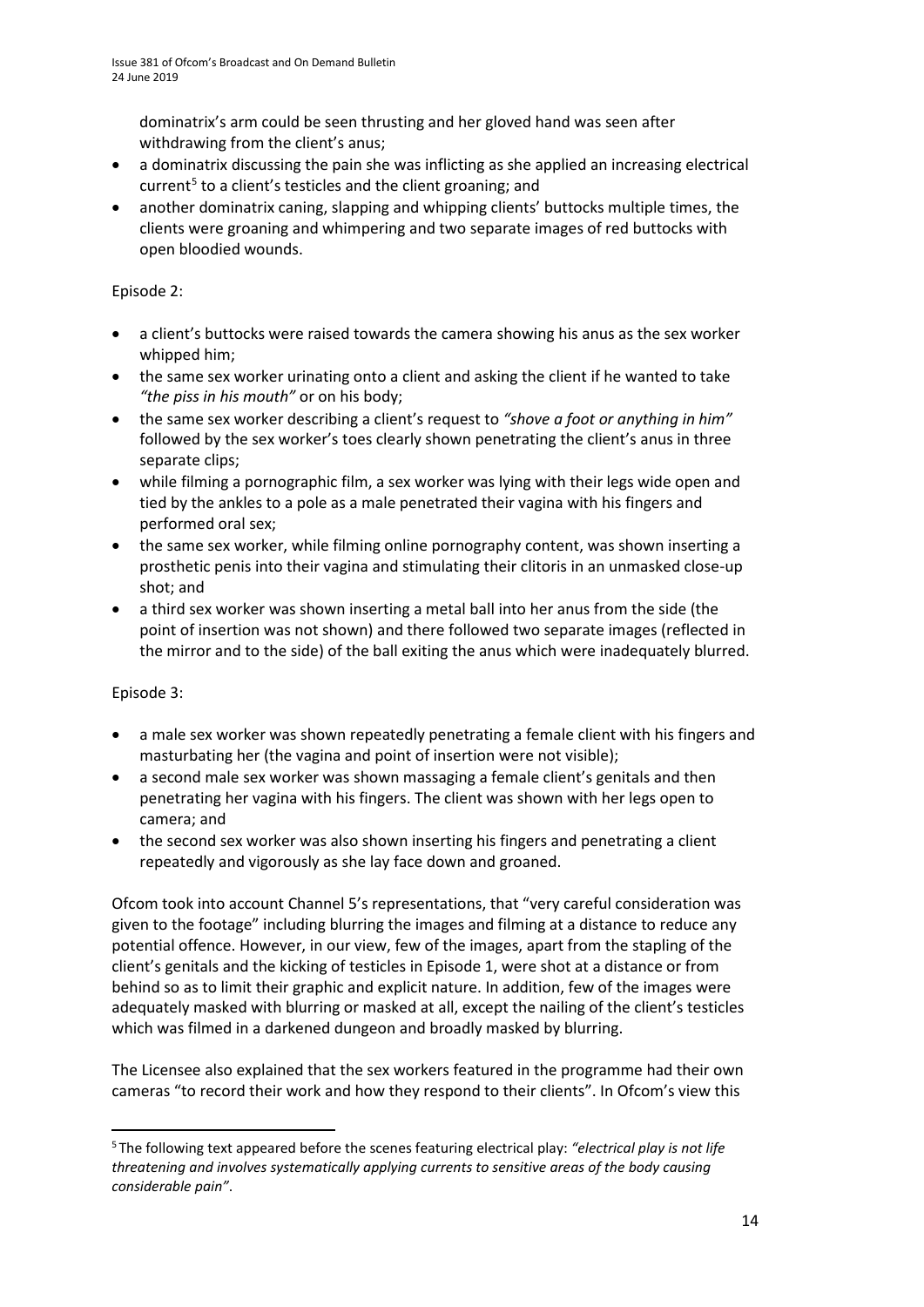resulted in clear close-up 'point of view' images of female and male genitals and anuses, as well as penetration by body parts and objects because a number of the stronger sexual images originated from the sex workers filming while undertaking sexual acts with their clients.

We also considered Channel 5's representations in response to the Preliminary View, in which it reiterated that a "significant amount of very carefully considered" blurring, framing and zooming was employed in the three programmes. This, it submitted, exceeded the measures that were applied to the first series, which was not investigated by Ofcom. As an example, Channel 5 referred to the urination scene in Episode 2 which it said was "zoomed considerably" to ensure it did not cause unnecessary offence.

It is Ofcom's view that the majority of strong sexual images and language broadcast in this series were not sufficiently blurred and/or masked. In some cases, no masking or blurring was applied at all to close up images of sex acts (such as oral sex), including extreme sex acts (such as the caning and whipping of clients' buttocks causing open wounds and applying electrical charges to testicles). In the example of the urination scene, Channel 5 said that it was "zoomed considerably" to limit offence. However, in Ofcom's view the zooming of the camera was not sufficient to limit offence in this case. The scene also included the sex worker asking the client if he wanted to take *"the piss in his mouth"* or on his body, accompanied by unmasked footage of the urine being sprayed onto the client's naked body. Ofcom considered this resulted in a very strong sexualised image of degradation with the potential to cause considerable offence.

Ofcom next considered the time of the broadcast and likely audience expectation. We took into account Channel 5's representations that, while the series contained "challenging material", the scheduling at 22:00 was "an appropriate late-night scheduling" as at this time audiences expect "the strongest material" to be scheduled on Channel 5. Ofcom also took into consideration that this was the second series of *The Sex Business* so there may have been an audience expectation of its strong and challenging sexual content. However, it is Ofcom's view that overall the sexual material included in this second series of *The Sex Business* was stronger and more explicit than the content included in the first series. For example, the second series included images which were shot close-up and/or inadequately masked, allowing the viewer to see more frequent, graphic images of extreme sex acts to a far greater degree.

Considering the strength of the graphic sexual content broadcast in this series, Ofcom disagreed that scheduling at 22:00 facilitated the broadcast of such strong sexual material, particularly on a freely available public service channel. While there is no prohibition on stronger sexual material being scheduled at 22:00, the more explicit the sexual material is, the greater requirement there is for careful contextualisation. Viewers expect to find the strongest, more challenging material scheduled later in the evening. For example, Ofcom's research [Attitudes towards sexual material on television](https://www.ofcom.org.uk/__data/assets/pdf_file/0023/32837/sextv.pdf) showed that: stronger sexual material became more acceptable after 22:00 but *especially* after 23:00.

In its response to the Preliminary View, Channel 5 said that this research also indicated that viewers: accepted that documentaries broadcast post-watershed would include sexual content that was editorially justified; that some types of programmes warranted stronger sexual content than others given they were perceived generally to provide the strongest editorial justification; and documentaries were seen to present the strongest justification for including sexual content, particularly stronger sexual content. Therefore, as Ofcom had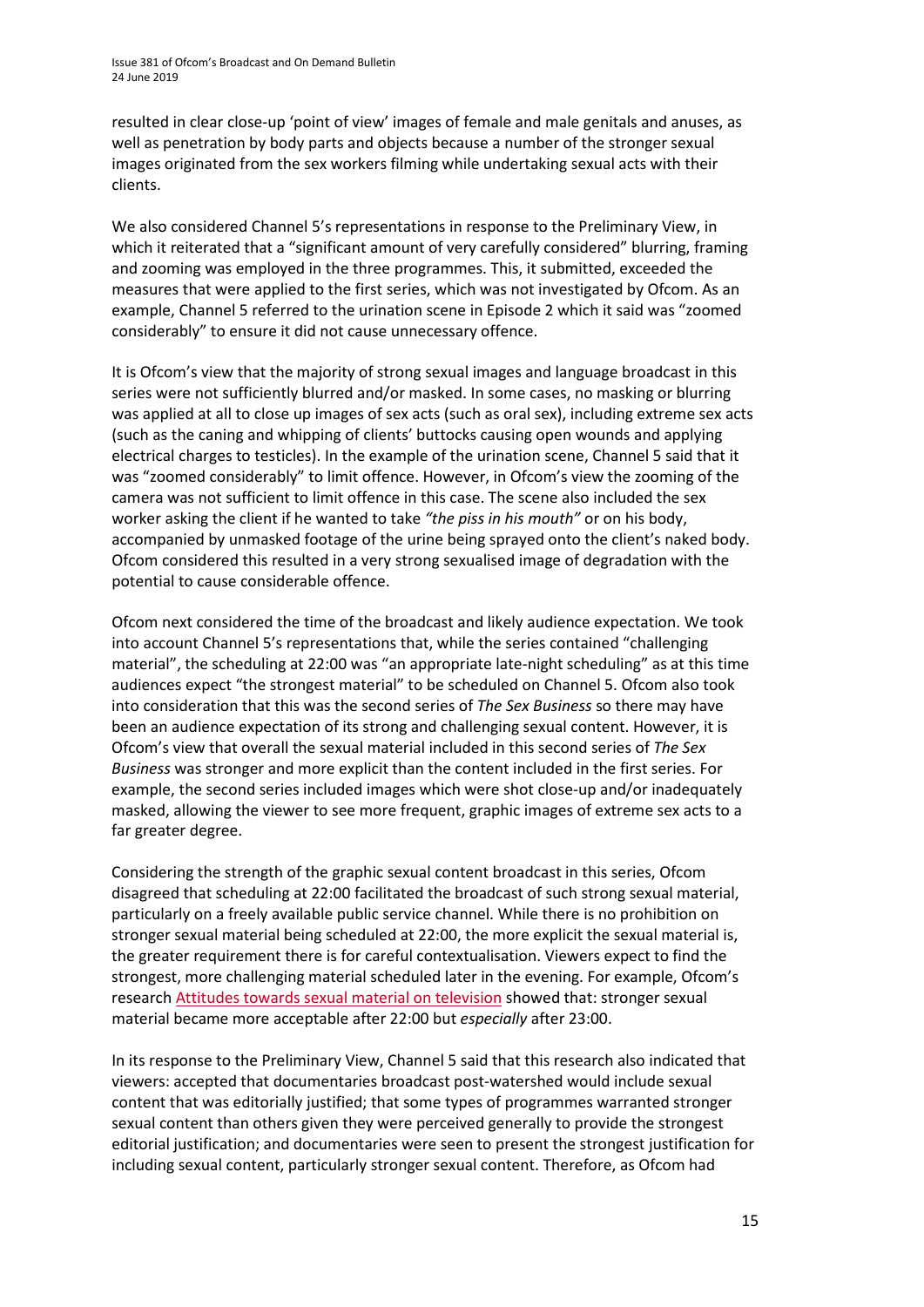accepted that *The Sex Business* was a serious observational documentary, Channel 5 concluded that the research indicated that viewers would not be surprised or take exception to the strong sexual content in this series.

Ofcom considered all of the above research findings when coming to the Decision in this case. Ofcom acknowledges that this was a serious documentary and stronger sexual content can be justified in such programming. The critical point for consideration is what viewers might consider to be the strongest sexual material and the degree to which it then requires the strongest contextual justification.

In Ofcom's view the sexual images and language in this documentary were of a strong sexual nature. The insufficient masking of the majority of images and the inclusion of close-up and mid-range shots resulted in this strong sexual content being graphic and explicit. Some of these extreme images were also repeated within each episode. Although the serious documentary genre provided editorial justification for the broadcast of sexual material, this was the strongest and explicit sexual material, broadcast on a public service channel without mandatory restricted access. Ofcom therefore concluded that these episodes were likely to have exceeded the expectations of the audience, even for an observational documentary dealing with sexual themes with a serious and observational editorial purpose, at this time. Therefore, viewers would have considered that this stronger sexual material required the strongest contextual justification and broadcasting the series later in the schedule after 23:00 may have helped provide such justification.

We next considered the extent to which Channel 5 brought the nature of the content to the attention of the potential audience. We took into account that Channel 5 provided clearly narrated and on-screen warnings at the start of the programme and between the advertising breaks (as set out in the Introduction) to inform viewers of the strong sexual nature of the content in these episodes. The warnings advised that the episodes contained *"full frontal nudity"*, *"extremely graphic scenes"* and *"actual kinky sexual activity"* which *"may disturb viewers"* or *"offend some viewers"*. In addition, the warning to Episode 1 advised that it included *"dangerous consensual sexual violence"* and *"ball nailing* [and] *fisting"* and provided safety advice about *"practices"* that only a trained dominatrix can undertake safely.

In its representations on Ofcom's Preliminary View, Channel 5 highlighted again that the warnings were "clear and unequivocal" and that viewers would not have been "left in any doubt about the nature of the content". Further, Channel 5 referred to the research above, highlighting that viewers found that pre-programme signposting and programme titles were useful in managing expectations and making stronger sexual material more acceptable.

Ofcom does not dispute that the warnings in this case were detailed, clear and broadcast frequently during the programmes and that the programme titles were explanatory. However, the insufficiently masked content was graphic and was, in Ofcom's view, still of a much stronger and more explicit nature than viewers were likely to have expected in a programme broadcast from 22:00. We therefore considered the strong warnings may not have sufficiently prepared some viewers for the actual graphic nature of the extreme sexual content broadcast.

In reaching our Decision and, in carrying out our duty to provide adequate protection for members of the public from offensive material, Ofcom has had careful regard to Channel 5's right to freedom of expression which includes the audience's right to receive information without unnecessary interference. Ofcom acknowledges that it is important that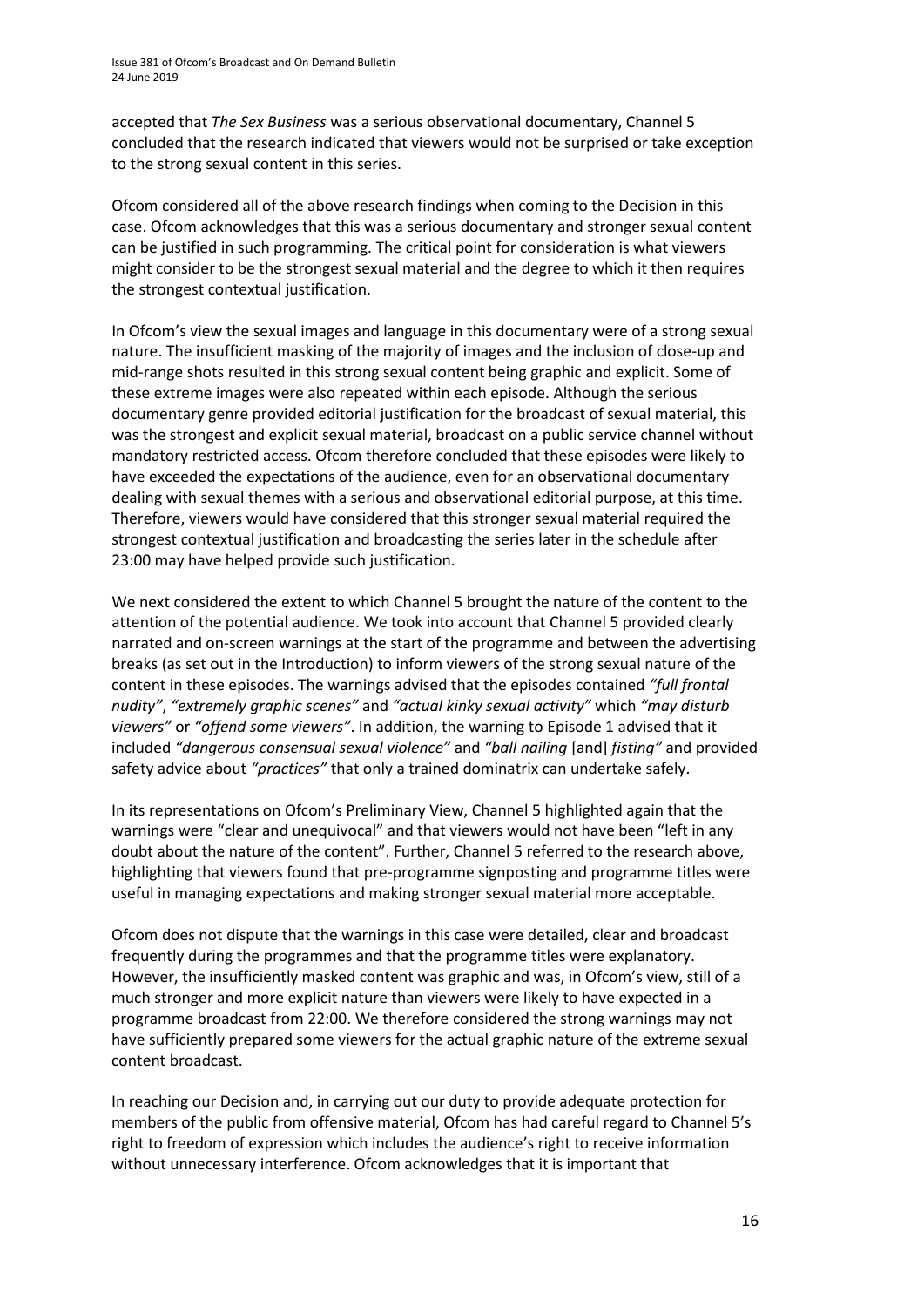broadcasters have the editorial freedom in observational documentaries to reflect real life experiences and challenge viewers' perceptions and attitudes.

However, we considered that the sexual content in this series was graphic, extreme and explicit and therefore could be defined as the strongest sexual material. The descriptions of the sex acts taken together with the images, which were close-up and/or inadequately masked, allowed the audience to view genital and anal penetration and extreme sadomasochistic sex acts. Such content can be broadcast on Ofcom licensed television services, provided there is sufficiently strong context, with the time of broadcast being a crucial contextual factor. Even taking account of the editorial context of the programmes, which we recognise was a serious observational documentary series, and the clear warnings to viewers, it is Ofcom's view that the strong sexual content in this series far exceeded the level of explicitness that viewers were likely to have expected to see in a programme broadcast from 22:00 on a freely available public service channel.

Our Decision is therefore that the potentially offensive content in these programmes exceeded generally accepted standards, in breach of Rule 2.3.

### Rule 1.19

Rule 1.19 requires that images/and or language of a strong sexual nature broadcast after the watershed are justified by the context. The rule reflects that there may be circumstances where strong sexual material can be broadcast on freely available channels without mandatory pin encryption. However, it does not provide broadcasters with unlimited licence in terms of broadcasting strong sexual material. The rule recognises that:

- while the watershed at 21:00 is widely recognised as the time when broadcasters can transition to more adult material, under-eighteens may still be viewing; and
- strong sexual material requires careful contextualisation to ensure that appropriate protection is provided to under-eighteens by reducing the likelihood of them viewing content which is unsuitable for them.

The [Guidance to Rule 1.19](https://www.ofcom.org.uk/__data/assets/pdf_file/0017/24704/section1.pdf) sets out specific contextual factors that licensees should take into account when broadcasting strong sexual material after the watershed to ensure the material complies with the Code. These include (but are not limited to): the amount of sexual material; the explicitness of the material (the nature of the sexual activity and sexual language used and how graphic, prolonged or prominent it is); the purpose of the sexual scenes within the programme (whether this is to support an editorial purpose); and whether there is an educational or other purpose to justify the inclusion of material of a strong sexual nature.

In this case, as set out above, Ofcom considered this was a serious observational documentary and that the inclusion of sexual content clearly supported the editorial purpose. However, the strong sexual content included in the three episodes of *The Sex Business* was explicit and insufficient masking and close-up shots resulted in sexual material that was extreme, graphic, prolonged at times and prominent.

Ofcom also considered whether the scheduling of these episodes at 22:00 provided appropriate protection to under-eighteens to reduce the likelihood of them viewing. In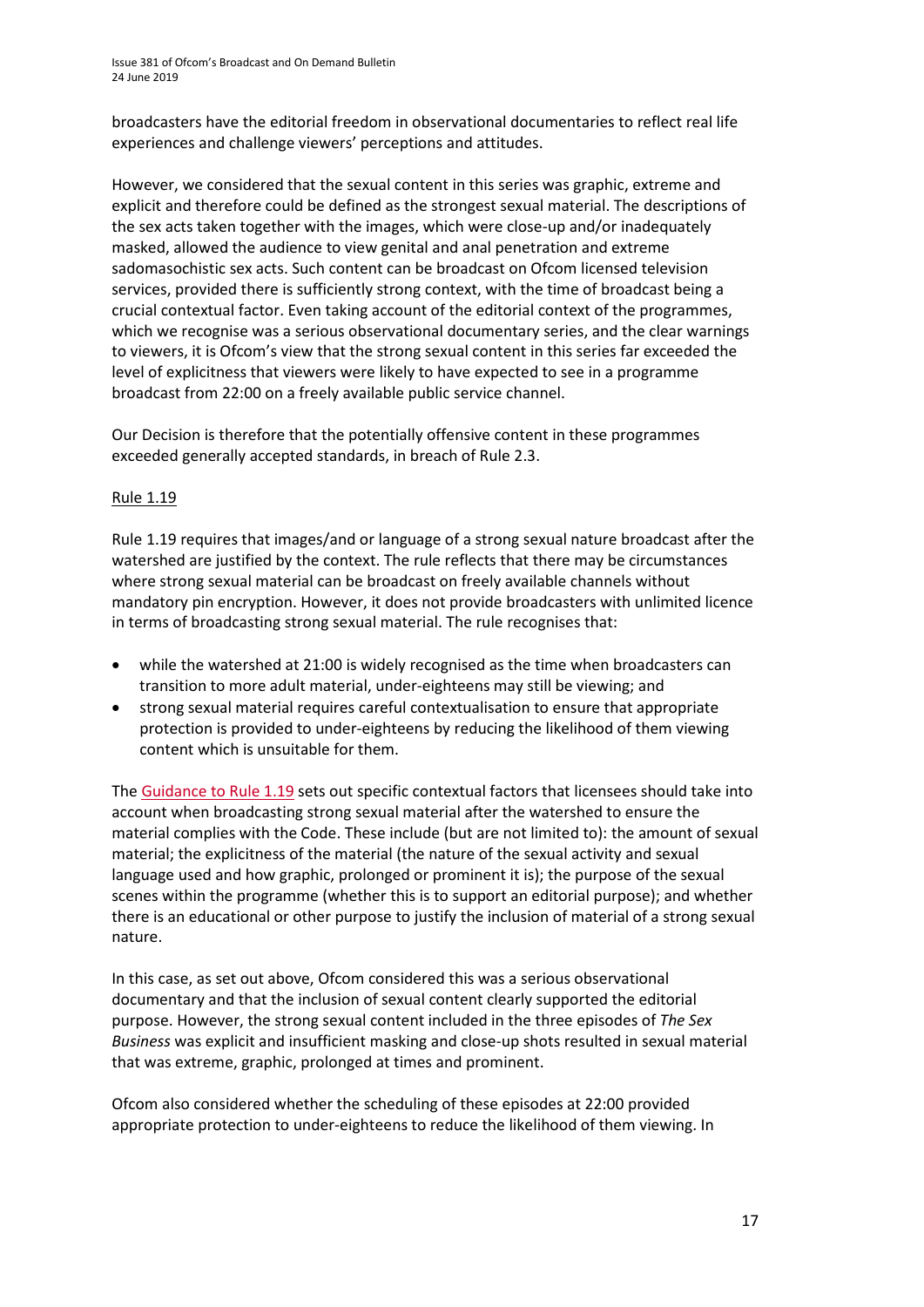Ofcom's Preliminary View, we set out that BARB<sup>[6](#page-17-0)</sup> audience data gathered about Channel 5 during the period from October to December 2018<sup>[7](#page-17-1)</sup> for the 22:00 to 23:00 time slot indicated that, on average, 15,400 children between the ages of 4 and 15 may have viewed television content during this particular time slot. After 23:00, we highlighted that the BARB data for the same time period indicated the average child audience between the ages of 4 and 15 decreased to 5,400. On this basis, it was Ofcom's view that by scheduling strong sexual material at 22:00, Channel 5 had not ensured appropriate protection was provided to undereighteens and had not reduced the likelihood of children viewing content that was unsuitable for them.

In its representations on Ofcom's Preliminary View, Channel 5 highlighted that the three individual episodes had attracted a child audience (4 to 15-year olds) of 0%, 5% and 1% respectively, with "just 2,000" children viewing Episode  $1<sup>8</sup>$  $1<sup>8</sup>$  $1<sup>8</sup>$ . In these circumstances, Channel 5 said that the series was "properly" scheduled at 22:00; it had provided adequate protection to under-eighteens and the series was not in breach of Rule 1.19.

In response to the child audience viewing data for the three episodes of *The Sex Business* cited by Channel 5, it is Ofcom's view that these percentages still represented significant numbers of children viewing. In Ofcom's view, the 0% of children viewing the first episode (which according to Channel 5 represented "just 2,000" children), taken together with the other percentages cited (namely 5% for Episode 2 and 1% for Episode 3) represented significant numbers of children viewing extreme sexual material at 22:00. As Ofcom has identified through reviewing the audience data, over a longer more reliable time frame, child viewing decreased significantly after 23:00. On this basis, it was Ofcom's view that scheduling this series of programmes at 22:00 did not limit the likelihood of children viewing strong sexual content. However, by scheduling the content at 23:00, Channel 5 may have been better able to ensure that the series was sufficiently contextually justified.

For the reasons above, it is therefore Ofcom's Decision that the content also breached Rule 1.19.

**Breaches of Rules 1.19 and 2.3.**

<span id="page-17-0"></span> $6$  Broadcasters' Audience Research Board (BARB) compiles audience measurement and television ratings in the United Kingdom.

<span id="page-17-1"></span> $7$  The reason we chose to look at the figures over a 12-week period is because the BARB figures used to calculate child profile figures of the programmes themselves are based on small sample sizes and may not, therefore, convey an accurate picture. By electing to use the audience data for the slot average over a longer period of time, it was Ofcom's view that this would increase the robustness and, therefore, reliability of the data.

<span id="page-17-2"></span><sup>&</sup>lt;sup>8</sup> According to the BARB data cited by Channel 5 in their response, the percentages of children watching the three episodes represented the actual following numbers of children viewing: Episode 1: 1,800 4-15 year olds; Episode 2: 30,500 4-15 year olds; and Episode 3: 9,200 4-15 year olds.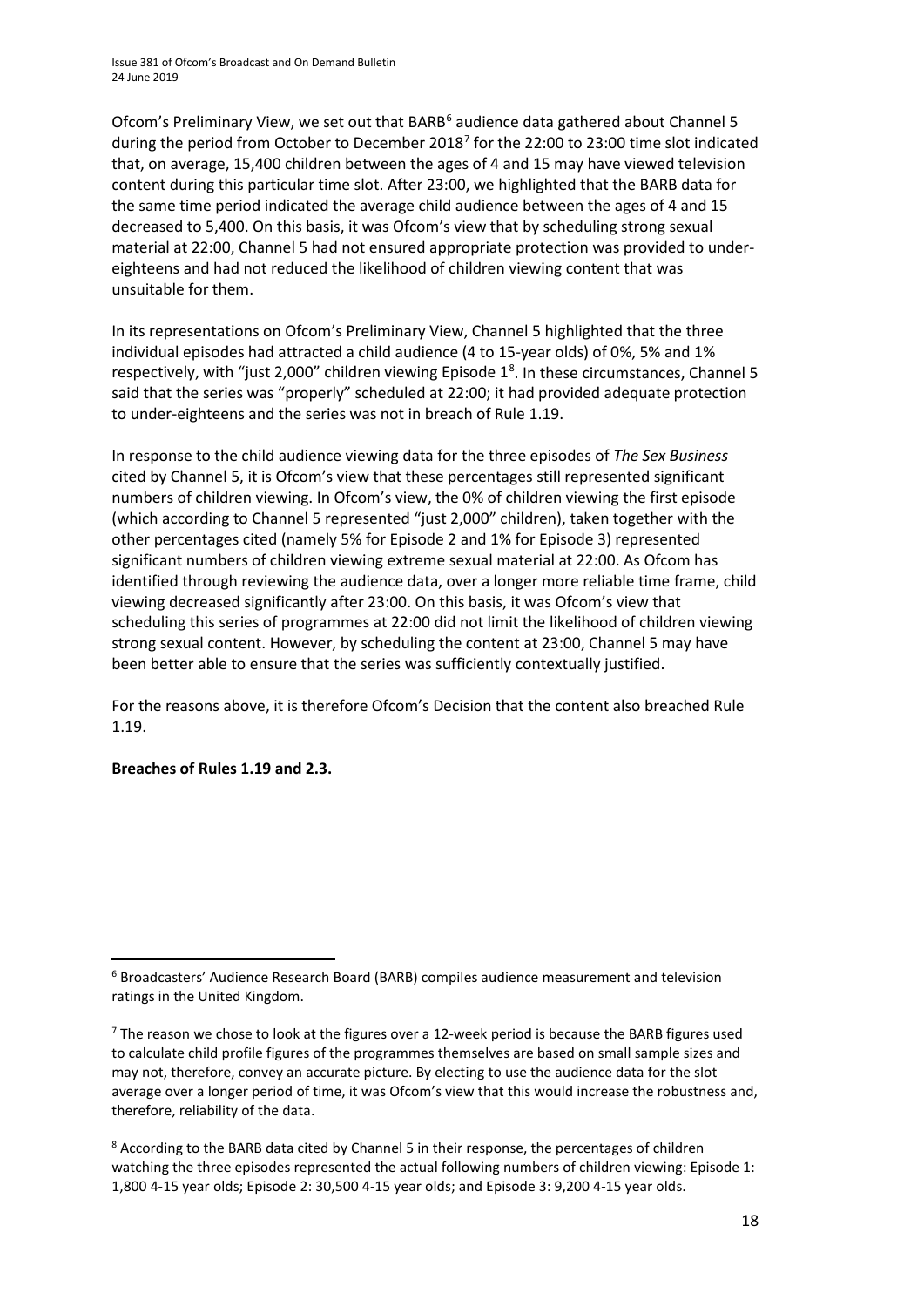### In Breach

### **Mondays for Women (trailer)** *Kino TV, Various dates and times*

### **Introduction**

Kino TV is a general movie channel broadcasting in Poland that features various films and TV series. The licence for the service is held by Filmbox International Limited ("Filmbox" or "the Licensee").

Ofcom received complaints about the broadcast of sexual content in a programme trailer during the movie *Herkules Poirot* at 20:25. However, during our investigation, Filmbox confirmed that the trailer had also been broadcast 72 times at various times pre-watershed between 12 and 18 February 2019. The trailer was for a film called *The Players*, playing as part of Kino TV's *Mondays for Women* series. As the trailer was broadcast in Polish, we commissioned an independent translation of the content and provided it to the Licensee who provided comments on the translation. We therefore relied on this translation for the purposes of this investigation.

The trailer lasted approximately 30 seconds and consisted of a series of short clips from the film. The following was said in voiceover during the trailer:

*"A comedy about love. A comedy about infidelity"*.

*"Stars of the French cinema fall in love and reveal their innermost secrets".*

[Text on the screen: *"MONDAYS FOR WOMEN, THE PLAYERS, MONDAY 21:00"*].

*"Jean Dujardin, Gilles Lellouche and Sandrine Kiberlain in a comedy The Players. Watch it on Kino TV. a partner of the 'Mondays for Women' series is the magazine Dobre Rady".*

The trailer included the following scenes lasting a few seconds each:

- two men were shown, shot from above, lying side by side in bed having sex with two women, who were shown on top of the men with their backs to the camera, whilst the men groaned;
- two naked men shown from behind;
- a man saying: *"Did you bonk her on this couch?"*;
- a woman in lingerie suspended by chains from the ceiling with a man, with his face partially obscured by a pig mask. The man said: *"To do something like this with a buddy – is it adultery or not?"*; and
- a group of dancers in lingerie pole dancing on stage in a pole dancing club.

We considered that this material raised potential issues under Rules 1.3, 1.20 and 2.3 of the Code: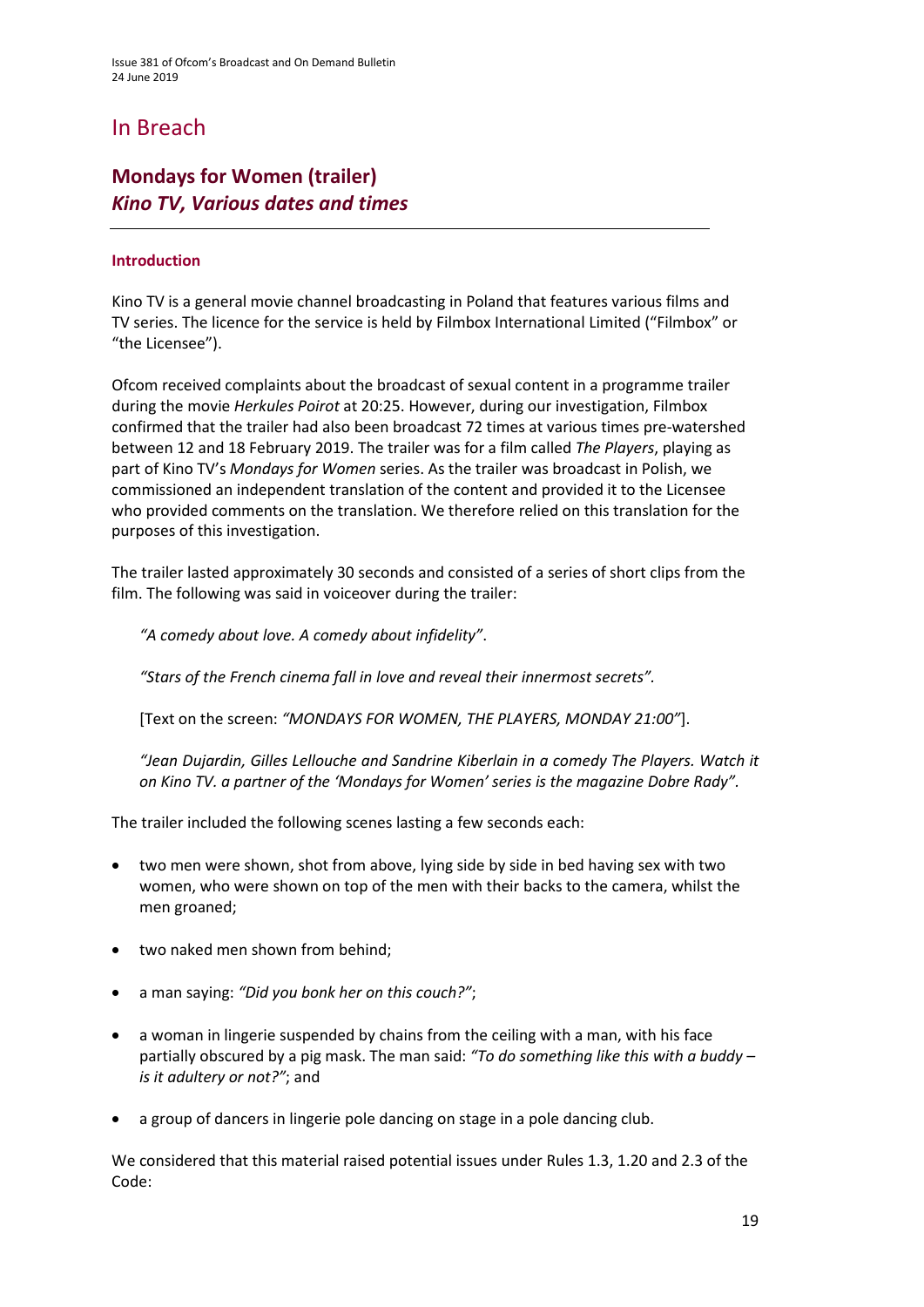- Rule 1.3: "Children must also be protected by appropriate scheduling from material that is unsuitable for them...".
- Rule 1.20: "Representations of sexual intercourse must not occur before the watershed (in the case of television)…unless there is a serious educational purpose. Any discussion on, or portrayal of, sexual behaviour must be editorially justified if included before the watershed…and must be appropriately limited".
- Rule 2.3: "In applying generally accepted standards broadcasters must ensure that material which may cause offence is justified by the context…Such material may include, but is not limited to, offensive language…sex… Appropriate information should also be broadcast where it would assist in avoiding or minimising offence".

We asked the Licensee for its comments on how the material complied with these rules.

### **Response**

Filmbox apologised for the broadcaster of this trailer and said that this particular trailer had been mistaken for another trailer which was suitable for all audiences, which led to it being broadcast before the watershed. The Licensee also provided Ofcom with a list of the other times and dates that this trailer was broadcast. The list showed that the trailer had been broadcast 72 times pre-watershed at various times during the day between 12 and 18 February 2019. Filmbox added it had "careful" compliance and training procedures in place, and that its Head of Scheduling and Compliance is very "experienced and capable". However, as a result of this incident, Filmbox said it had improved its compliance in this area, including introducing additional checks of trailers by senior programming staff prior to broadcast.

Although the Licensee stated that Kino TV is not aimed at children, and very few children would be likely to have been watching. In this case, it acknowledged that there was no educational or editorial justification, nor any contextual factors for broadcasting scenes of a sexual nature before the watershed.

#### **Decision**

Reflecting our duties under th[e Communications Act 2003,](http://www.legislation.gov.uk/ukpga/2003/21/section/319) Section One of the Code requires that people under eighteen are protected from unsuitable material in programmes. Section Two of the Code requires that generally accepted standards are applied to the content of television and radio services to provide adequate protection for members of the public from the inclusion of harmful and/or offensive material.

#### Rule 1.3

Rule 1.3 of the Code states that content must be appropriately scheduled in order to protect children from unsuitable material.

This trailer featured several scenes, as detailed in the Introduction, which were of a sexual and adult nature and which were, in Ofcom's view, highly unsuitable for children.

We then considered whether the trailer had been appropriately scheduled. We took into account the Licensee's argument that this channel is not aimed at children and would be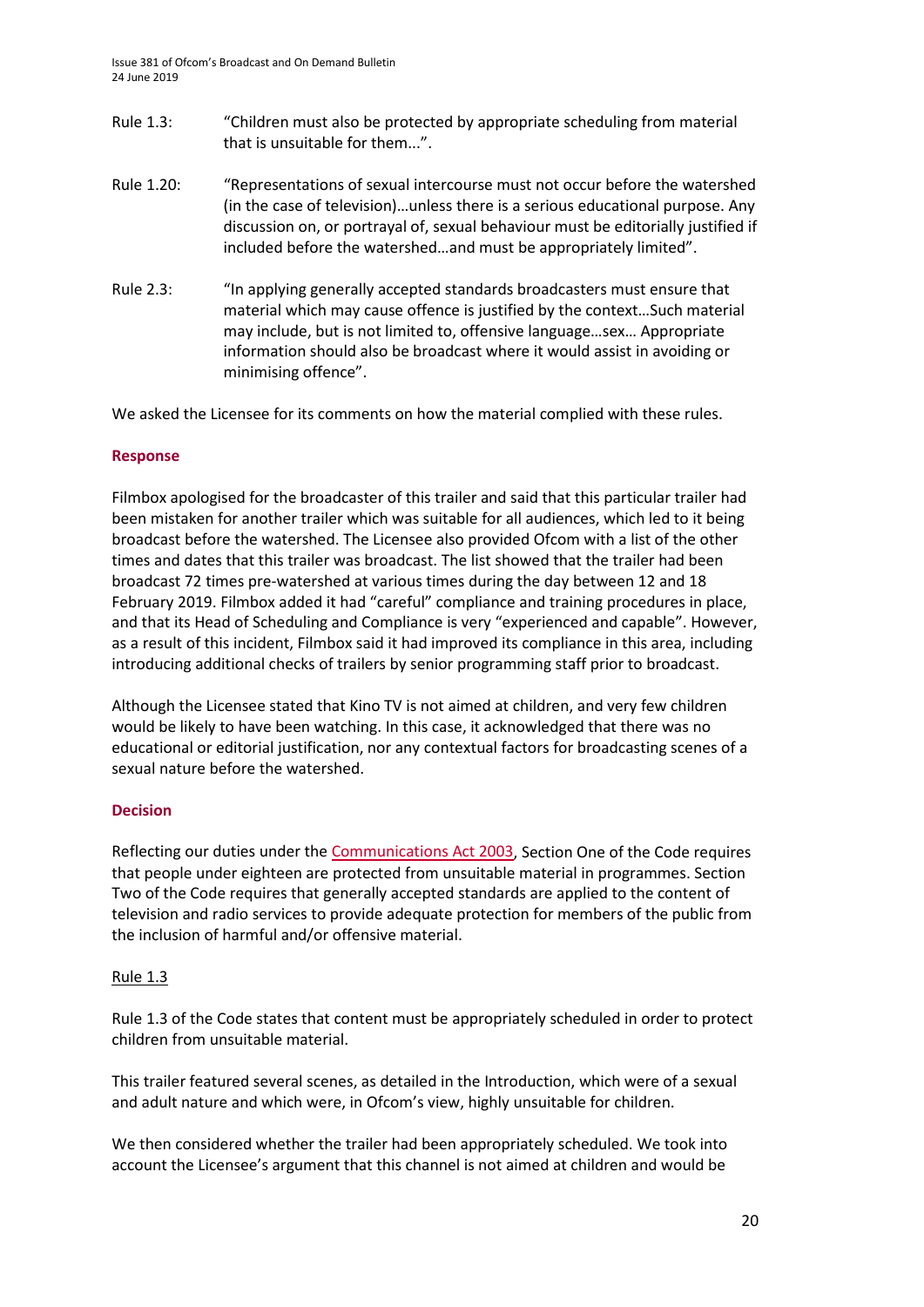unlikely to be viewed by children. However, this trailer was broadcast at a time when children would have been available to view this content and Filmbox confirmed that it had been shown 72 times pre-watershed, over a period of seven days, which increased the likelihood of children seeing it.

We took into account that this trailer had been broadcast in error, and the Licensee's assurance that they had improved their compliance procedures. However, Ofcom's view is that the broadcast of this trailer at the various times it was shown pre-watershed resulted in breaches of Rule 1.3.

### Rule 1.20

Rule 1.20 of the Code requires that broadcasters must not broadcast representations of sexual intercourse before the watershed unless there is a serious educational purpose. Any discussion on, or portrayal of, sexual behaviour must be editorially justified if included before the watershed…and must be appropriately limited.

In Ofcom's view, the scene as detailed in the Introduction two men in bed with two women on top of them was clearly a representation of sexual intercourse. In our view, and the Licensee agreed, that there was no editorial or other editorial justification for this material to be broadcast before the watershed. Further, although this scene was relatively short in duration, the scene itself clearly depicted two couples having sex side by side and was not appropriately limited. We also took into account that the trailer had been shown 72 times pre-watershed over a period of seven days.

We took into account that this trailer had been broadcast in error, and the Licensees assurance that they had improved their compliance procedures. However, Ofcom's view is that the broadcast of this trailer at the various times it was shown pre-watershed resulted in breaches of Rule 1.20.

### Rule 2.3

Rule 2.3 of the Code requires that broadcasters must ensure that material which may cause offence is justified by the context. Context includes for example: the editorial content of the programme, the service on which it was broadcast, the time of the broadcast; and the likely expectation of the audience.

In Ofcom's view, the trailer included sexual and adult content, as detailed in the Introduction, which was clearly capable of causing offence.

We then considered whether the offence was justified by the context. As set out above, context is assessed by reference to a range of factors. We took into account that the content appeared in a trailer for a comedy film on a specialist film channel. However, the content in this case was included within a trailer. In our view, audiences consider offensive content less acceptable if it is included in trailers. This is because audiences do not choose to watch promotions for programmes. They come across them unawares. Viewers cannot therefore make informed choices to avoid offensive material in trailers compared to scheduled programmes. As stated in [Ofcom's published guidance to Rule 2.3,](https://www.ofcom.org.uk/__data/assets/pdf_file/0023/104657/Section-2-Guidance-Notes.pdf) broadcasters should bear these factors in mind when scheduling trailers which include challenging material.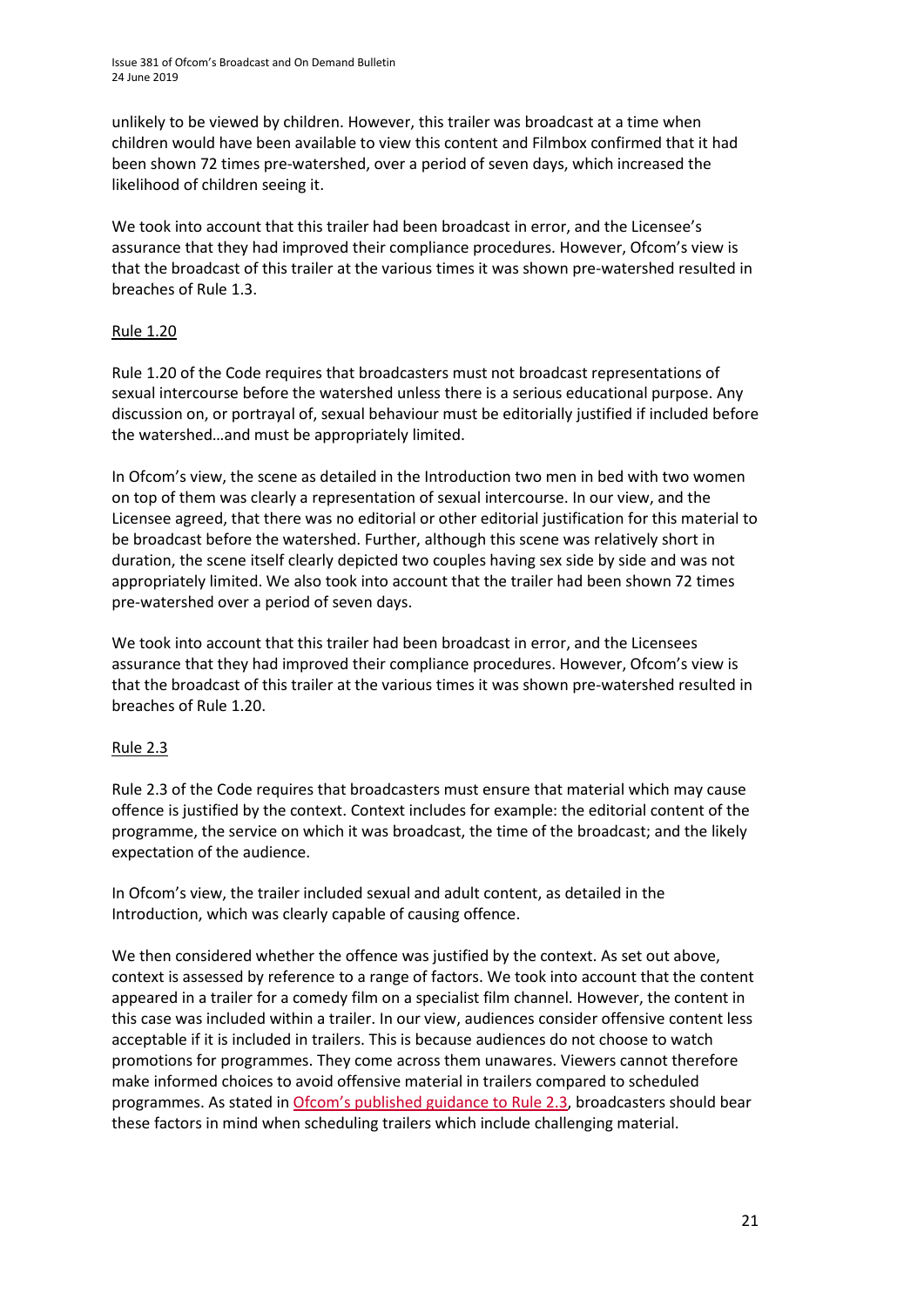Given the above, in our view the audience would not have expected content of this strength broadcast within a trailer. We considered, and the Licensee agreed, that there was no editorial justification for this content. We also took into account that the trailer had been shown 72 times pre-watershed over a period of seven days. Therefore, we considered that the broadcast of this trailer at these various times was not justified by the context.

We took into account the Licensee's explanation that this trailer had been mistaken for another trailer and was not intended for pre-watershed broadcast, and their assurances that they have improved their compliance procedures to ensure such compliance errors would not happen again in the future. Nevertheless, our view was that the broadcast of this material at the various times it was shown pre-watershed also resulted in breaches of Rule 2.3.

We are concerned that this trailer was broadcast 72 times at various times pre-watershed over a period of seven days but Filmbox apparently only became aware of the nature of this content on being alerted to it by Ofcom. We therefore expect the Licensee to take greater care going forwards in relation to the content and scheduling of trailers.

**Breaches of Rules 1.3, 1.20 and 2.3**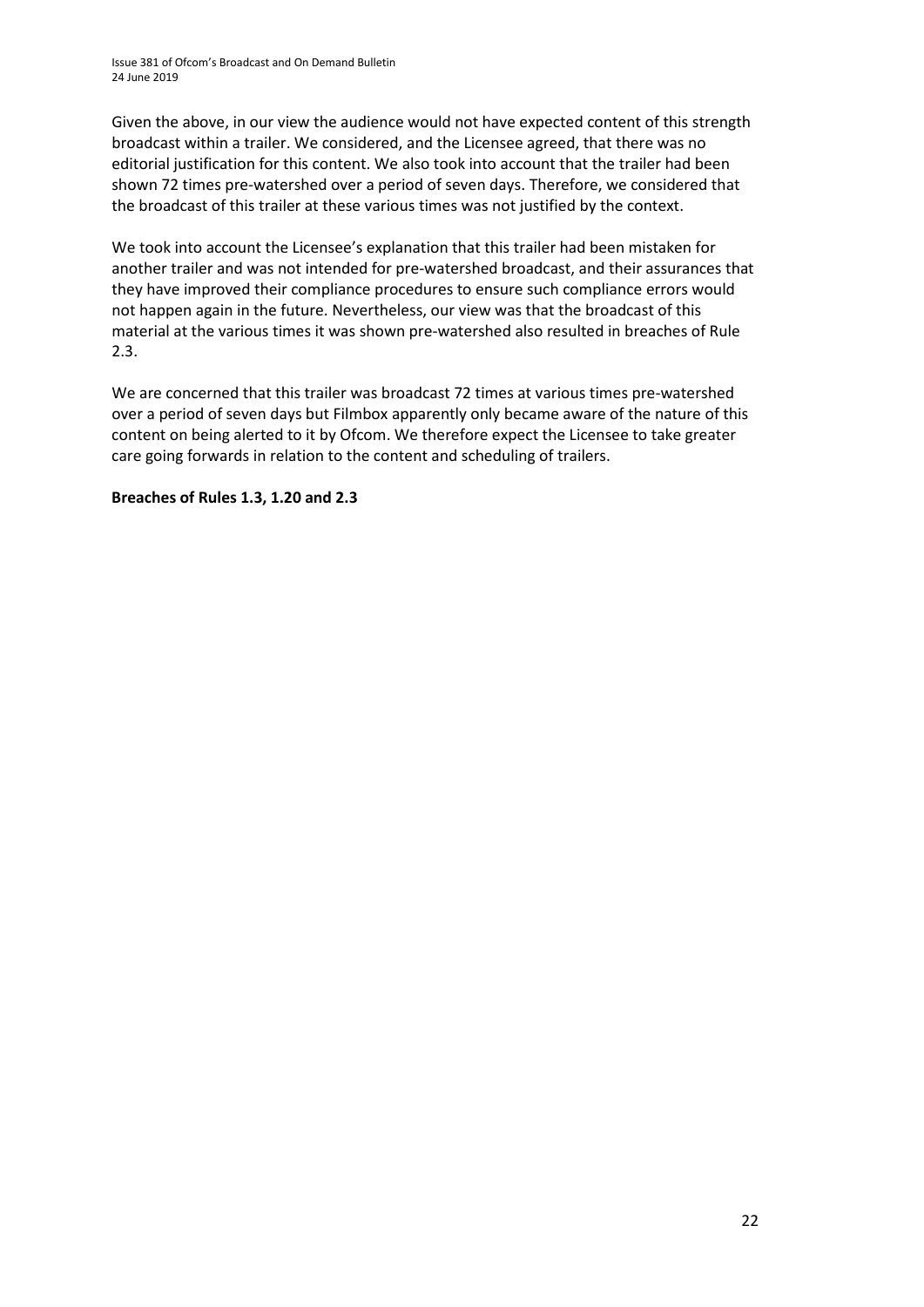### Resolved

### **Bahrain Grand Prix** *Sky Sports F1, 30 March 2019, 16:45*

### **Introduction**

Sky Sports F1 is a sports entertainment channel. Its licence is held by Sky UK Limited ("Sky" or "the Licensee").

Ofcom received a complaint about offensive language broadcast before the watershed during a live interview with an F1 driver Esteban Ocon and two presenters. During the interview, Mr Ocon commented on a clip of a previous race in 2018 when Lewis Hamilton overtook him. He said, *"I wasn't expecting to see Lewis coming that fast behind, so I got a bit 'fucked'* [gestures quotation marks]*"*.

We considered this raised potential issues under the following rule of the Code:

Rule 1.14: "The most offensive language must not be broadcast before the watershed…".

Ofcom requested comments from the Licensee on how the content complied with the above rule.

### **Response**

The Licensee apologised for any offence caused to viewers by this use of offensive language by Esteban Ocon during a live interview. The Licensee explained that the driver's use of the word *"fucked"* was both "unexpected" and "unavoidable".

Sky said that drivers and their teams were routinely briefed not to use any offensive language when being interviewed or near microphones. The Licensee said that in this case the word was not used in an aggressive manner but "in the spur of the moment" by the driver, who, was not speaking in his native language.

Sky said it responded immediately by apologising after the offensive language was broadcast and again, once the section of the programme had concluded. In addition, the Licensee confirmed that the offensive language was edited out of all subsequent repeats of this programme.

### **Decision**

Reflecting our duties under th[e Communications Act 2003,](http://www.legislation.gov.uk/ukpga/2003/21/section/319) Section One of the Code requires that people under eighteen are protected from unsuitable material in programmes.

Rule 1.14 states the most offensive language must not be broadcast before the watershed. [Ofcom's 2016 research on offensive language](https://www.ofcom.org.uk/__data/assets/pdf_file/0022/91624/OfcomOffensiveLanguage.pdf) makes clear that the word "fuck" and its variations are considered by audiences to be amongst the most offensive language. Therefore, the use of the word "fucked" in this programme at 16:45 was a clear case of the most offensive language being broadcast before the watershed.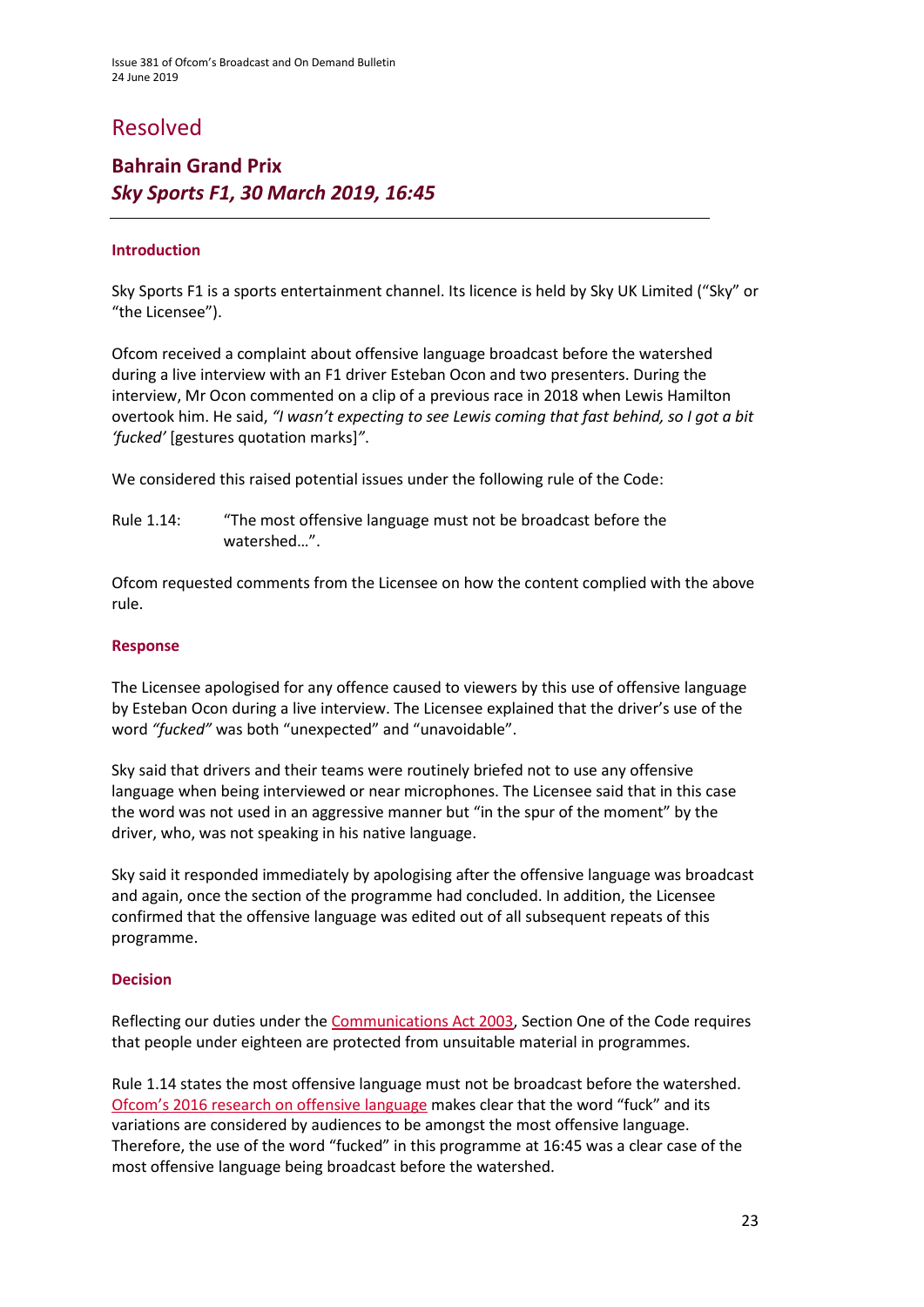However, we took into account that this was a live broadcast and that the Licensee had briefed interviewees in advance to minimise the risk of offensive language being broadcast. We also took into account that the presenter apologised on air immediately after the incident, and a second time once the section of the programme had concluded. Further, we acknowledged the steps the Licensee said it had taken to edit the offensive language out of all subsequent repeats of this programme.

In light of these factors, Ofcom's Decision is that this case is resolved.

### **Resolved**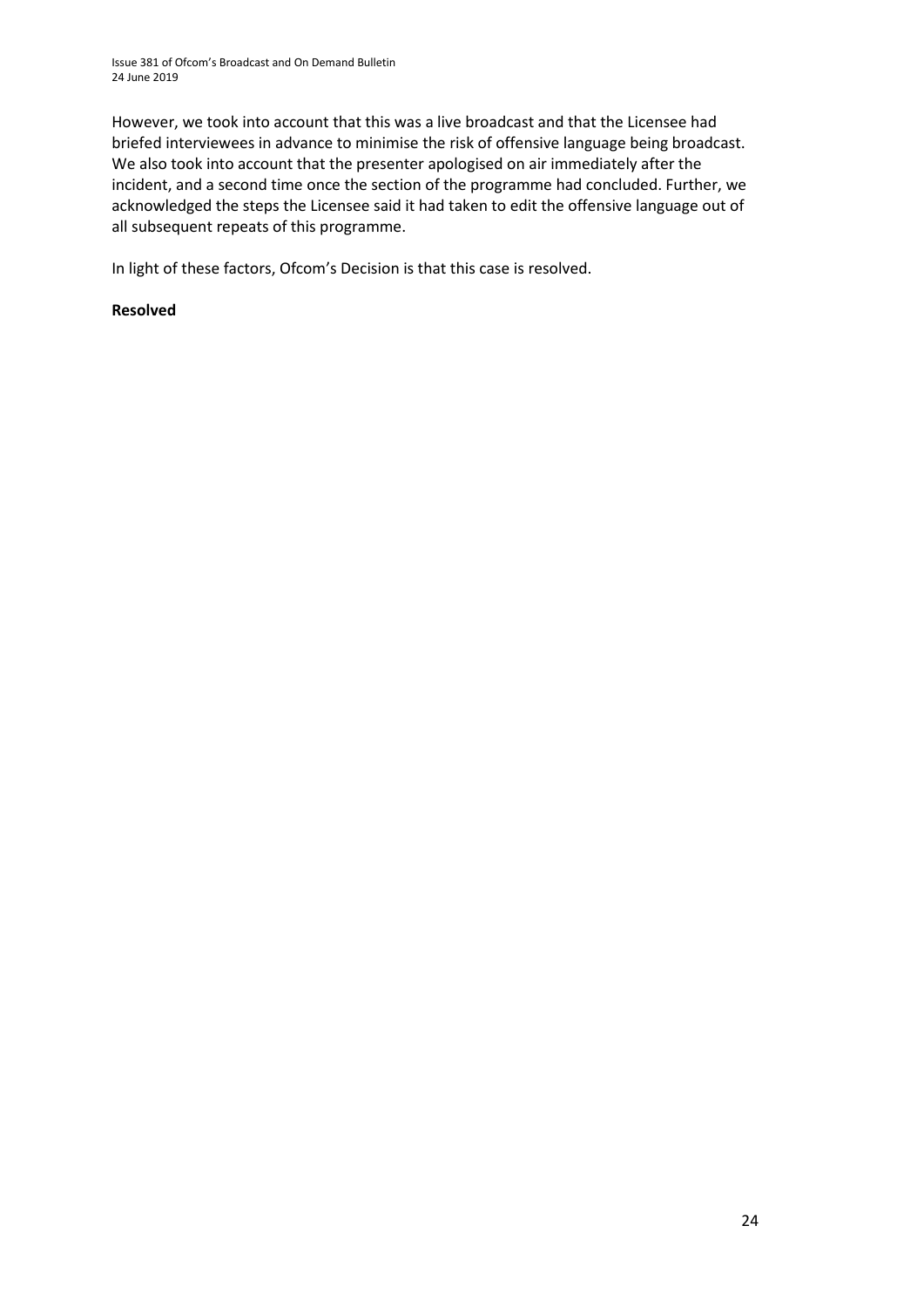# **Broadcast Licence Conditions cases**

### In Breach

**Providing a service in accordance with 'Key Commitments'** *Your FM (Stockport), 19 to 20 January 2019*

### **Introduction**

Your FM is a community radio station licensed to provide a service for the community of Stockport. The licence is held by 107.8FM Limited ("Your FM" or "the Licensee").

Like other community radio stations[, Your FM is required to deliver 'Key Commitments',](http://static.ofcom.org.uk/static/radiolicensing/Community/commitments/cr000034.pdf)  [which form part of its licence](http://static.ofcom.org.uk/static/radiolicensing/Community/commitments/cr000034.pdf)<sup>[1](#page-24-0)</sup>. These set out how the station will serve its target community and deliver social gain (community benefits), and also include a description of the programme service.

Ofcom received a complaint that Your FM was not broadcasting the service described in its Key Commitments, in particular, that the station's programming did not deliver the minimum of eight hours original output each day. We therefore requested recordings of three days of Your FM's output from 14, 16 and 19 January 2019 and a full programme schedule for the week of 14 to 20 January 2019, and we asked the Licensee to indicate all content that fell under Ofcom's definition of original output.

The programming broadcast on 19 January appeared to consist largely of automated music with station idents and advertisements. The programme schedule provided by the Licensee showed that it had not broadcast any original output on 19 January 2019. It therefore appeared that Your FM was not meeting the following of its Key Commitments:

• "The service provides original output for a minimum of eight hours per day".

Ofcom considered that this raised potential issues under Conditions 2(1) and 2(4) of the Schedule to Your FM's licence. These state, respectively:

"The Licensee shall provide the Licensed Service specified in the Annex for the licence period". (Section 106(2) of the Broadcasting Act 1990); and

"The Licensee shall ensure that the Licensed Service accords with the proposals set out in the Annex so as to maintain the character of the Licensed Service throughout the licence period". (Section 106(1) of the Broadcasting Act 1990).

We requested comments from Your FM on how it was complying with these conditions, with reference to the specific Key Commitment set out above.

<span id="page-24-0"></span><sup>&</sup>lt;sup>1</sup> Your FM's Key Commitments are contained in an annex to its licence and can be found at: <http://static.ofcom.org.uk/static/radiolicensing/Community/commitments/cr000034.pdf>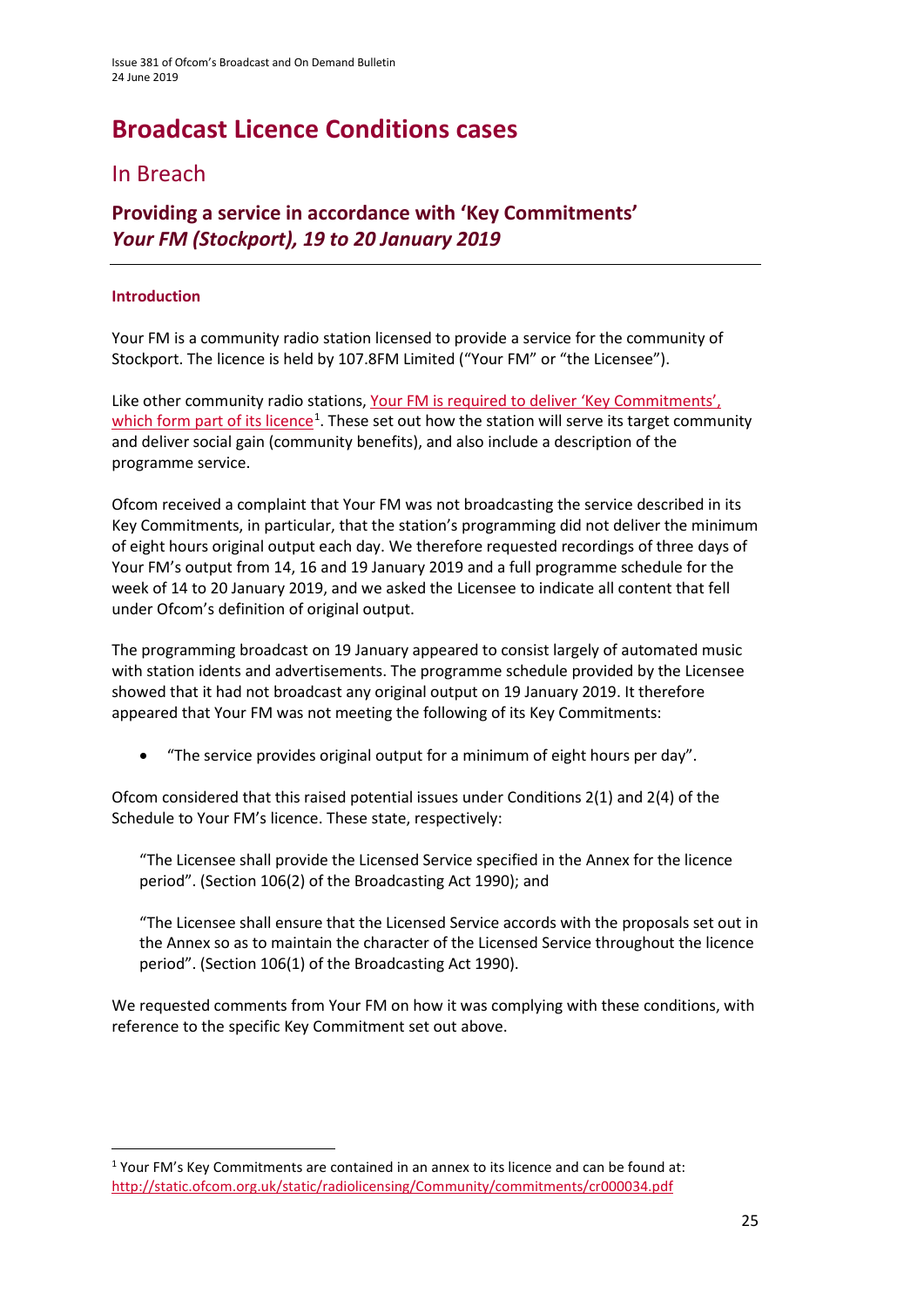#### **Response**

Your FM admitted that it had not provided original output for a minimum of eight hours per day on either 19 or 20 January 2019 due to the theft of its studio-to-transmitter link panel in November 2018, which it said it had notified Ofcom of at the time. It explained that since the link panel was stolen it had experienced difficulties obtaining access to the transmitter site at weekends due to the security procedures of the building owners. While it had managed to implement emergency procedures to comply with its Key Commitments since the loss of the studio-to-transmitter link panel since November 2018, the Licensee explained that on the weekend in question it was "unable to provide live or voice tracked programming" and that it was instead "broadcasting a mix of music and station jingles". It also said that "it had been our understanding that original output, like local output, included continuous/automated music as long as the playlists were created locally and unique to our station and not a repeat of a playlist previously broadcast".

### **Decision**

Reflecting our duties to ensure a diverse range of local radio services, community radio licensees are required to provide the licensed service specified in their Key Commitments. This is a fundamental purpose for which a community radio licence is granted.

From the recordings, programme schedule and representations from the Licensee, it was clear that Your FM had fundamentally misunderstood the meaning of original output. Ofcom does not consider that an automated playout of continuous music with no speech content other than advertisements and station idents constitute original output. As a consequence of this misunderstanding, and its inability to access the studio to broadcast voice-tracked content which would have met its original output requirements, Your FM failed to meet the minimum requirement for the broadcast of original output for the minimum of eight hours per day set out in its Key Commitments 19 and 20 January 2019.

Ofcom's Decision is therefore that the Licensee was in breach of Licence Conditions 2(1) and  $2(4)$ .

Additionally, we are putting the Licensee on notice that Ofcom will monitor this service again to check its compliance with these Conditions.

**Breaches of Licence Conditions 2(1) and 2(4) in Part 2 of the Schedule to the community radio licence held by 107.8FM Limited; (licence number CR000034)**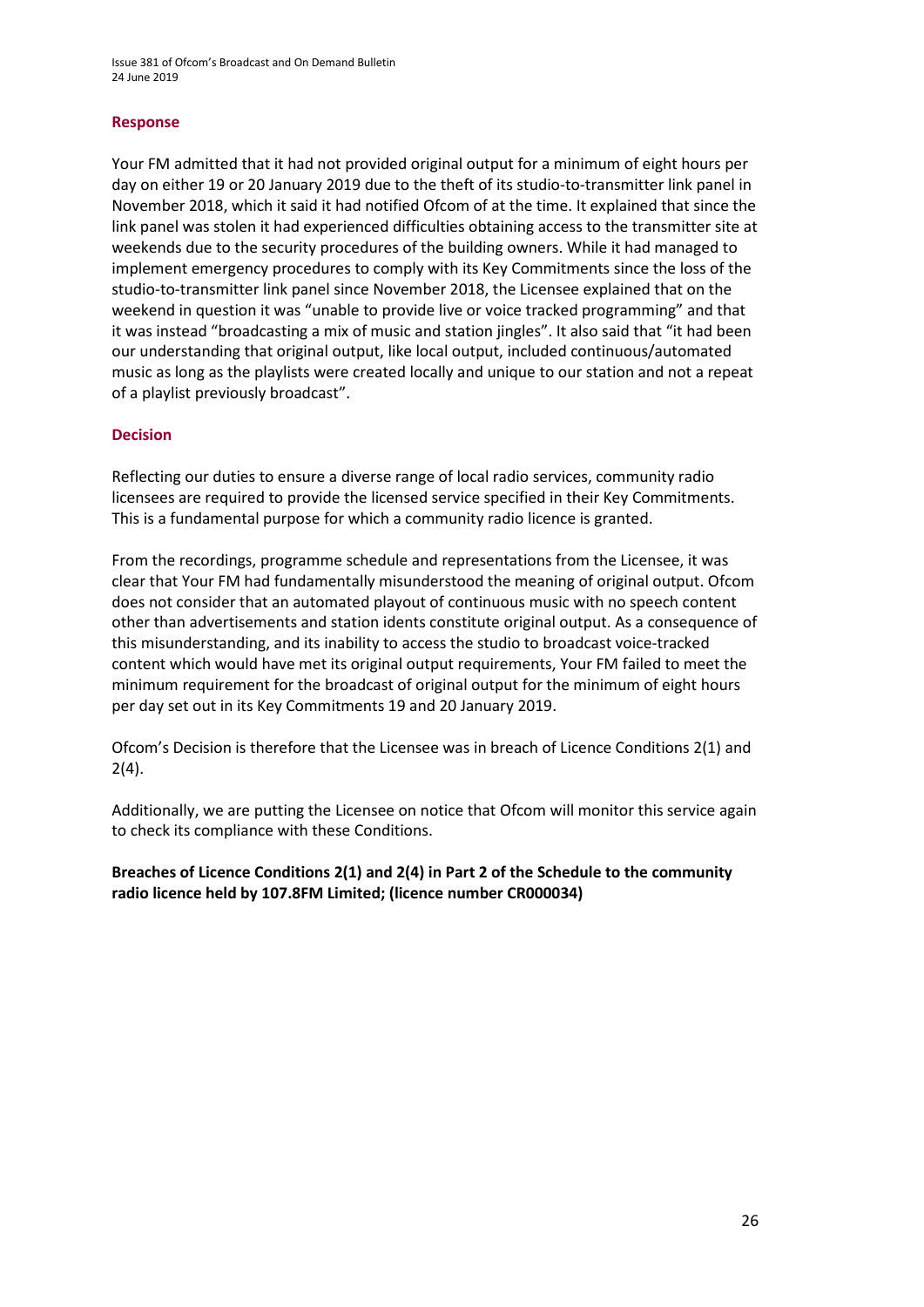### In Breach

### **Retention and production of recordings** *NDTV India, New Delhi Television Limited*

### **Introduction**

NDTV India is a Hindi news channel. The licence is held by New Delhi Television Limited ("NDTV" or "the Licensee").

Ofcom received a complaint that advertising had been broadcast during a news programme. Ofcom requested a recording of the programme to assess the content.

NDTV informed Ofcom that it was not able to provide the requested recording due to a fault with its recording equipment. Ofcom considered that the Licensee's inability to provide the recording raised potential issues under Licence Conditions 11(2)(a) and (b) of its licence, which state:

"11(2) …the Licensee shall:

- (a) make and retain or arrange for the retention of a recording in sound and vision of every programme included in the Licensed Service for a period of 60 days from the date of its inclusion therein; and
- (b) at the request of Ofcom forthwith produce to Ofcom any such recording for examination or reproduction...".

#### **Response**

NDTV explained that its recording equipment had "malfunctioned" and its hard drive was "corrupted" which meant that it had not recorded the content and was unable to provide a recording of the content that Ofcom had requested.

The Licensee explained that it is "revisiting all compliance measures to avoid such occurrences in future".

#### **Decision**

In each broadcaster's licence, there are conditions requiring the licensee to retain recordings for a specific number of days after broadcast, and to comply with any request by Ofcom to produce recordings of programmes as broadcast.

For Television Licensable Content Service licences, this is reflected in Licence Conditions 11(2)(a) and (b). Breaches of Licence Conditions 11(2) (a) and (b) are significant because they impede Ofcom's ability to assess whether a particular broadcast raises potential issues under the relevant codes. This affects Ofcom's ability to carry out its statutory duties in regulating broadcast content.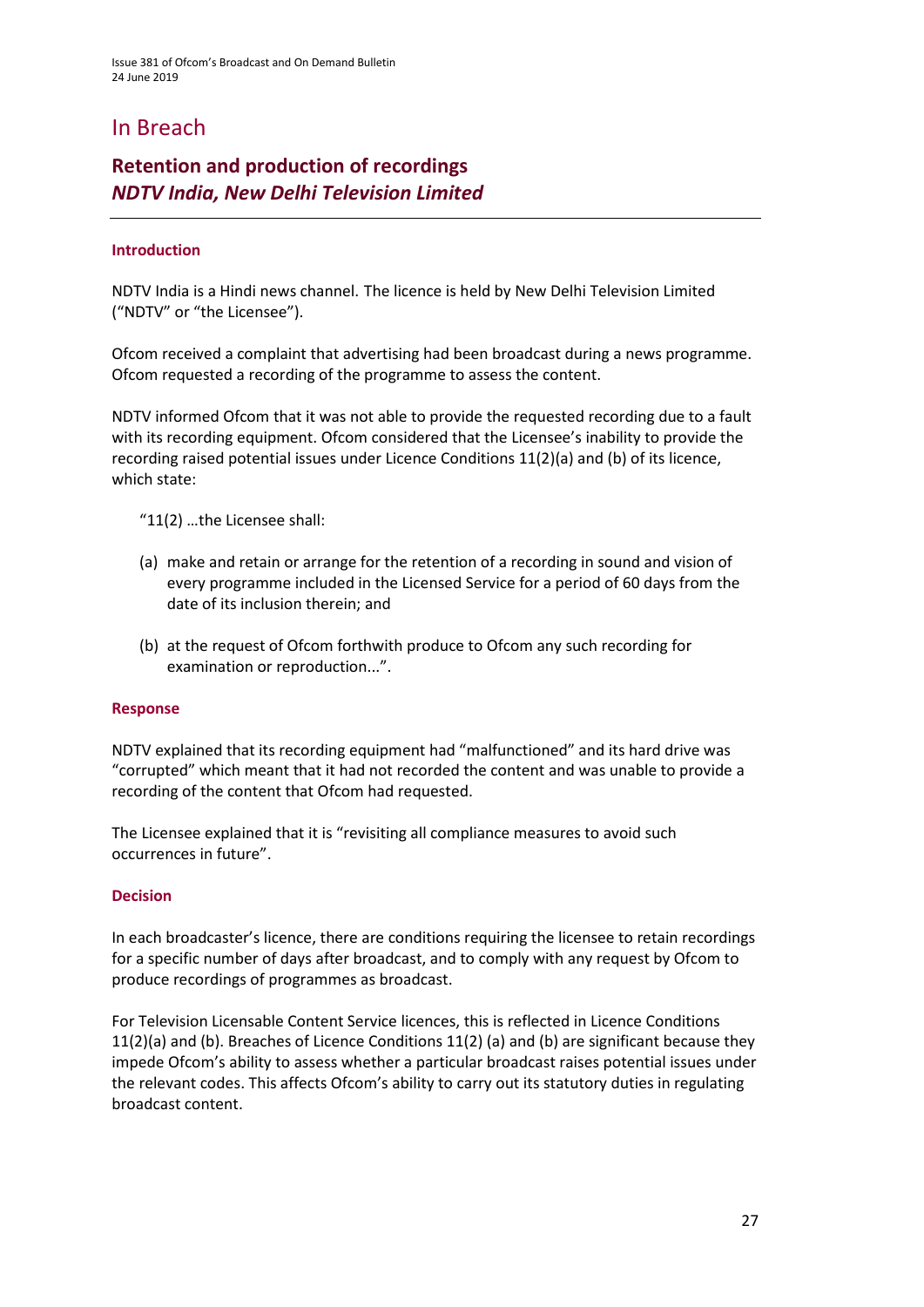The failure by the Licensee to record and provide the material prevented us from assessing it. Therefore, Ofcom's Decision is that the Licensee is in breach of Licence Conditions 11(2)(a) and (b).

### **Breaches of Licence Conditions 11(2)(a) and (b) of the Television Licensable Content Service licence held by New Delhi Television Limited (Licence number TLCS101516)**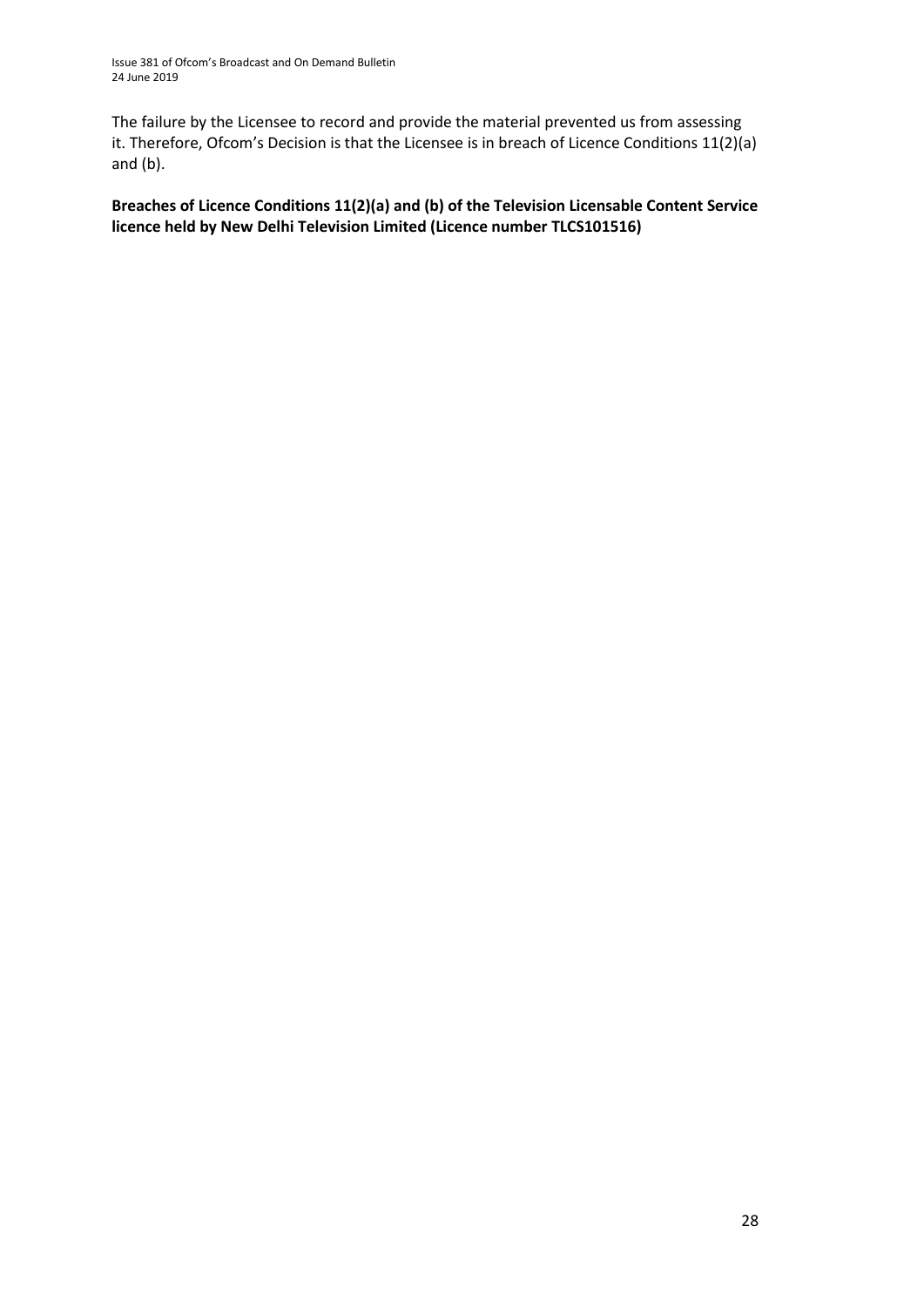## **Investigations Not in Breach**

Here are alphabetical lists of investigations that Ofcom has completed between 3 and 16 June 2019 and decided that the broadcaster or service provider did not breach Ofcom's codes, rules, licence conditions or other regulatory requirements.

Investigations conducted under the General Procedures for investigating breaches of broadcast licences

| Licensee                | <b>Licensed Service</b> | <b>Categories</b> |
|-------------------------|-------------------------|-------------------|
| Cambridge Radio Limited | Star Radio              | Format            |

[How Ofcom conducts investigations about broadcast licences](https://www.ofcom.org.uk/__data/assets/pdf_file/0019/31942/general-procedures.pdf)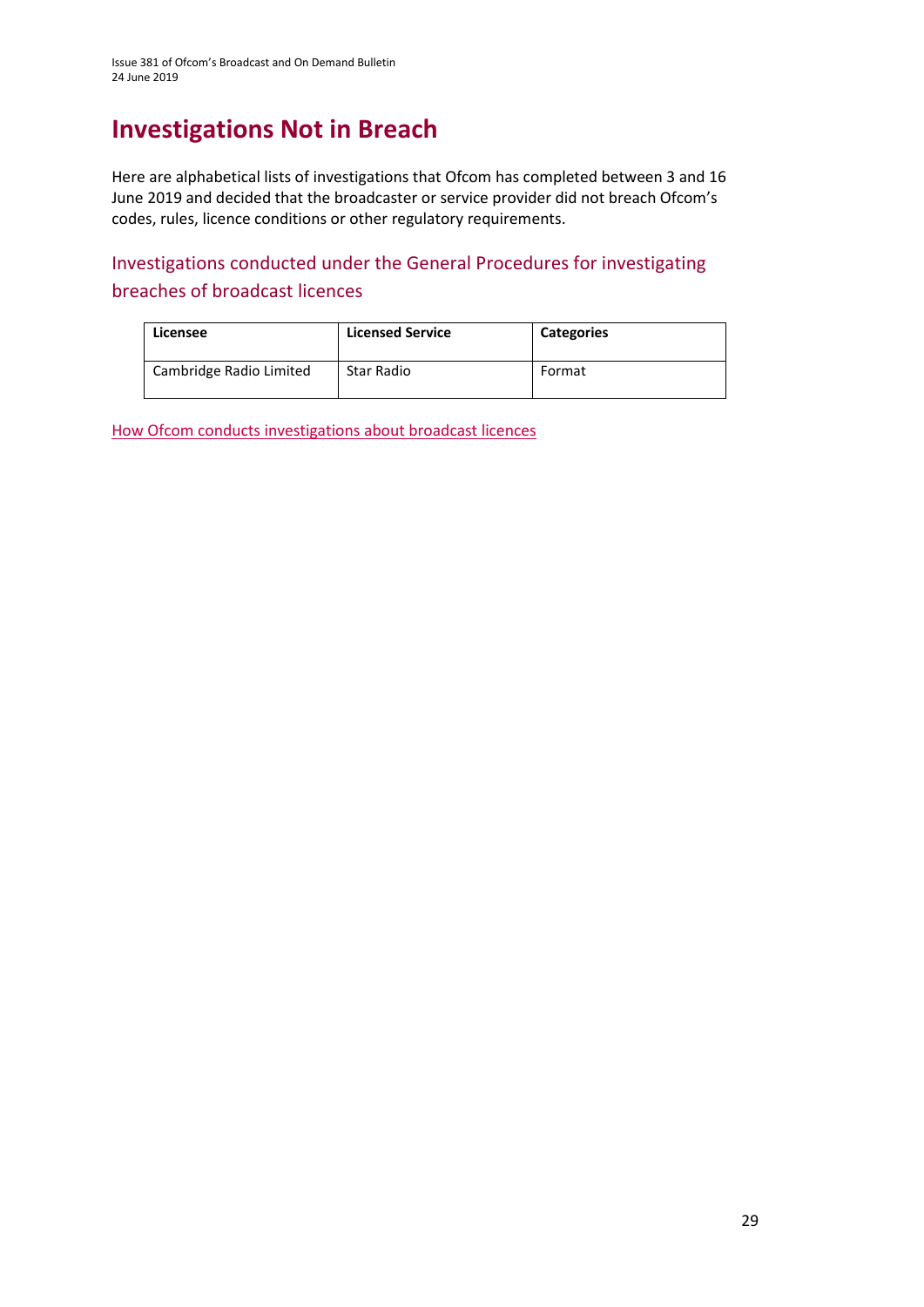# **Complaints assessed, not investigated**

Here are alphabetical lists of complaints that, after careful assessment, Ofcom has decided not to pursue between 3 and 16 June 2019 because they did not raise issues warranting investigation.

### Complaints assessed under the Procedures for investigating breaches of content standards for television and radio

| Programme                     | <b>Service</b>      | <b>Transmission Date</b> | <b>Categories</b>      | <b>Number of</b> |
|-------------------------------|---------------------|--------------------------|------------------------|------------------|
|                               |                     |                          |                        | complaints       |
| Gordon Ramsay's 24            | 4Seven              | 05/06/2019               | Disability             | 1                |
| Hours to Hell and Back        |                     |                          | discrimination/offence |                  |
| Police Interceptors           | 5 Spike             | 06/05/2019               | Generally accepted     | $\mathbf{1}$     |
|                               |                     |                          | standards              |                  |
| <b>Drive Time</b>             | All FM              | 17/05/2019               | Generally accepted     | $\mathbf{1}$     |
|                               |                     |                          | standards              |                  |
| <b>ARY Iftar Transmission</b> | <b>ARY Family</b>   | 23/05/2019               | Hatred and abuse       | $\mathbf{1}$     |
| Peter Finch                   | <b>BRFM 95.6 FM</b> | 16/05/2019               | Disability             | 1                |
|                               |                     |                          | discrimination/offence |                  |
| Rugby Union:                  | BT Sport 1          | 12/04/2019               | Generally accepted     | $\mathbf{1}$     |
| Leicester Tigers v            |                     |                          | standards              |                  |
| <b>Newcastle Falcons</b>      |                     |                          |                        |                  |
| UFC 237: Rose                 | BT Sport 1          | 12/05/2019               | Generally accepted     | $\mathbf{1}$     |
| Namajunas v Jessica           |                     |                          | standards              |                  |
| Andrade                       |                     |                          |                        |                  |
| Capital Xtra in the           | Capital FM          | 07/05/2019               | Commercial             | $\mathbf{1}$     |
| Morning                       |                     |                          | communications on      |                  |
|                               |                     |                          | radio                  |                  |
| Wives With Knives             | <b>CBS Reality</b>  | 05/06/2019               | Violence               | $\mathbf{1}$     |
| (trailer)                     |                     |                          |                        |                  |
| Beat the Chef                 | Channel 4           | 10/06/2019               | Generally accepted     | $\mathbf{1}$     |
|                               |                     |                          | standards              |                  |
| Carry Ons at the              | Channel 4           | 19/05/2019               | Race                   | $\mathbf{1}$     |
| Castle                        |                     |                          | discrimination/offence |                  |
| Channel 4 News                | Channel 4           | 16/05/2019               | Elections/Referendums  | 47               |
| Channel 4 News                | Channel 4           | 20/05/2019               | Elections/Referendums  | $\mathbf{1}$     |
| Channel 4 News                | Channel 4           | 03/06/2019               | Due impartiality/bias  | $\overline{7}$   |
| Channel 4 News                | Channel 4           | 03/06/2019               | Race                   | $\overline{2}$   |
|                               |                     |                          | discrimination/offence |                  |
| Channel 4 News                | Channel 4           | 04/06/2019               | Generally accepted     | 1                |
|                               |                     |                          | standards              |                  |
| Channel 4 News                | Channel 4           | 09/06/2019               | Due accuracy           | $\mathbf{1}$     |
| Channel ident                 | Channel 4           | 04/06/2019               | Generally accepted     | $\mathbf{1}$     |
|                               |                     |                          | standards              |                  |
| Dispatches: The Truth         | Channel 4           | 03/06/2019               | Materially misleading  | $\overline{2}$   |
| About Chlorinated             |                     |                          |                        |                  |
| Chicken                       |                     |                          |                        |                  |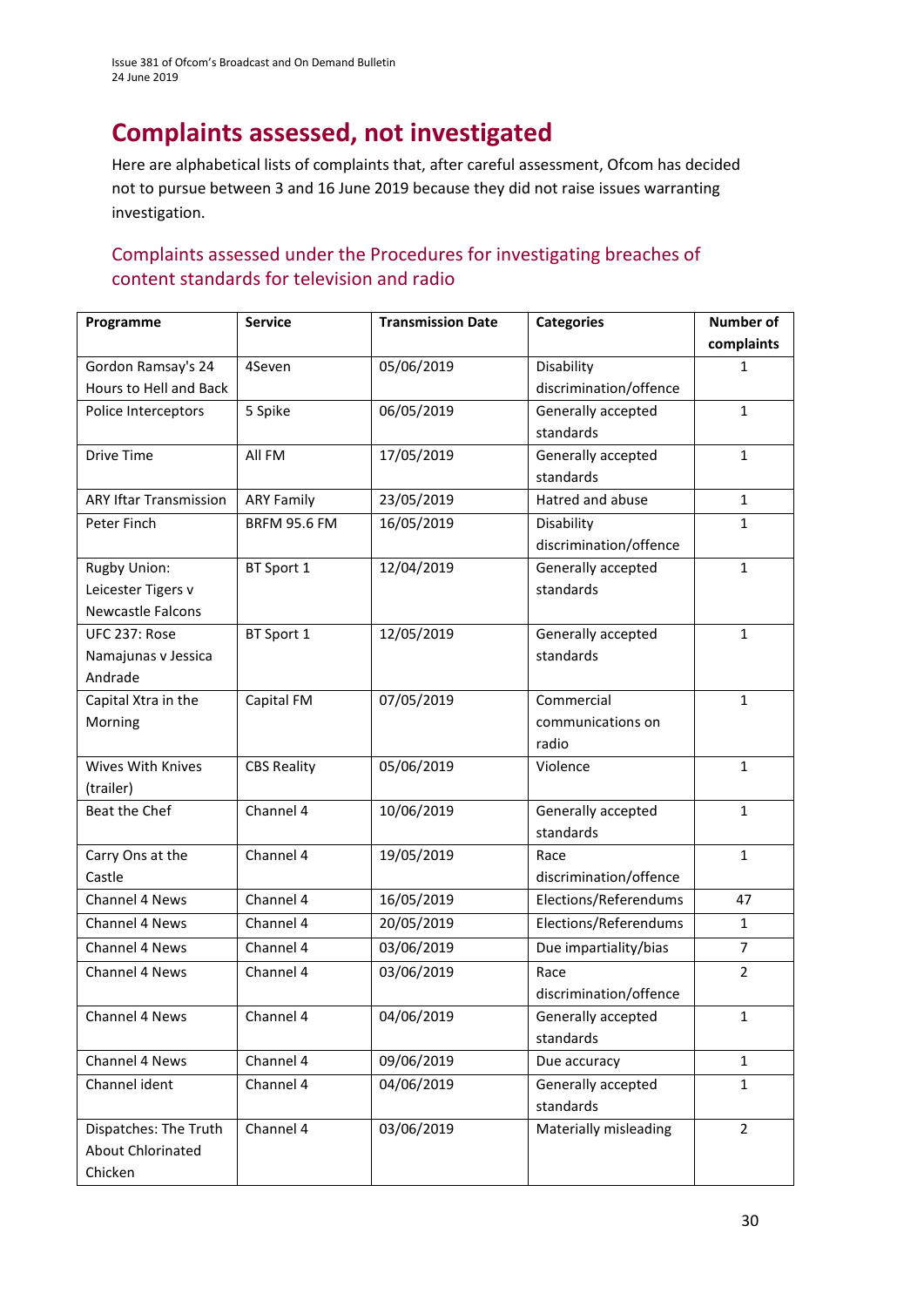| Programme                     | <b>Service</b>    | <b>Transmission Date</b> | <b>Categories</b>      | Number of      |
|-------------------------------|-------------------|--------------------------|------------------------|----------------|
|                               |                   |                          |                        | complaints     |
| Dispatches: The Truth         | Channel 4         | 02/06/2019               | Generally accepted     | 5              |
| <b>About Chlorinated</b>      |                   |                          | standards              |                |
| Chicken (trailer)             |                   |                          |                        |                |
| Gogglebox                     | Channel 4         | 24/05/2019               | Sexual orientation     | $\mathbf{1}$   |
|                               |                   |                          | discrimination/offence |                |
| Gogglebox                     | Channel 4         | 31/05/2019               | Generally accepted     | $\mathbf{1}$   |
|                               |                   |                          | standards              |                |
| Hollyoaks                     | Channel 4         | 07/04/2019               | Generally accepted     | $\mathbf{1}$   |
|                               |                   |                          | standards              |                |
| Hollyoaks                     | Channel 4         | 22/05/2019               | Generally accepted     | $\mathbf{1}$   |
|                               |                   |                          | standards              |                |
| Hollyoaks                     | Channel 4         | 24/05/2019               | Materially misleading  | $\mathbf{1}$   |
| Hollyoaks                     | Channel 4         | 29/05/2019               | Materially misleading  | $\mathbf{1}$   |
| Hollyoaks                     | Channel 4         | 29/05/2019               | Race                   | $\overline{2}$ |
|                               |                   |                          | discrimination/offence |                |
| Posh Pawn                     | Channel 4         | 05/06/2019               | Dangerous behaviour    | 1              |
| Sex on Trial                  | Channel 4         | 13/05/2019               | Generally accepted     | $\mathbf{1}$   |
|                               |                   |                          | standards              |                |
| Sun, Sea and Brides to        | Channel 4         | 01/06/2019               | Animal welfare         | $\mathbf{1}$   |
| Вe                            |                   |                          |                        |                |
| Sunday Brunch                 | Channel 4         | 02/06/2019               | Sexual material        | $\mathbf{1}$   |
| The Last Leg                  | Channel 4         | 31/05/2019               | Disability             | 5              |
|                               |                   |                          | discrimination/offence |                |
| The Last Leg                  | Channel 4         | 31/05/2019               | Generally accepted     | 3              |
|                               |                   |                          | standards              |                |
| 15 Days                       | Channel 5         | 14/05/2019               | Animal welfare         | $\overline{2}$ |
| 15 Days                       | Channel 5         | 15/05/2019               | Animal welfare         | 9              |
| <b>Blind Date</b>             | Channel 5         | 02/06/2019               | Scheduling             | $\mathbf{1}$   |
| <b>Blind Date</b>             | Channel 5         | 09/06/2019               | Sexual material        | 5              |
| <b>Britain's Gypsy</b>        | Channel 5         | 22/05/2019               | Race                   | $\overline{2}$ |
| Claimers                      |                   |                          | discrimination/offence |                |
| <b>Hoarders: Buried Alive</b> | Channel 5         | 21/05/2019               | Animal welfare         | $\overline{2}$ |
| in My Bedroom                 |                   |                          |                        |                |
| Jeremy Vine                   | Channel 5         | 05/06/2019               | Materially misleading  | 1              |
| Our Yorkshire Farm            | Channel 5         | 21/05/2019               | Dangerous behaviour    | $\mathbf{1}$   |
| <b>Restless Legs</b>          | Channel 5         | 06/03/2019               | Materially misleading  | $\mathbf{1}$   |
| Syndrome: The New             |                   |                          |                        |                |
| Cure?                         |                   |                          |                        |                |
| The Murder of                 | Channel 5         | 21/05/2019               | Materially misleading  | $\mathbf{1}$   |
| Charlene Downes               |                   |                          |                        |                |
| <b>Most Ridiculous Thrill</b> | Comedy Central    | 29/05/2019               | Dangerous behaviour    | $\mathbf{1}$   |
| Seekers                       |                   |                          |                        |                |
| Front                         | Discovery Channel | 31/05/2019               | Generally accepted     | $\mathbf{1}$   |
|                               |                   |                          | standards              |                |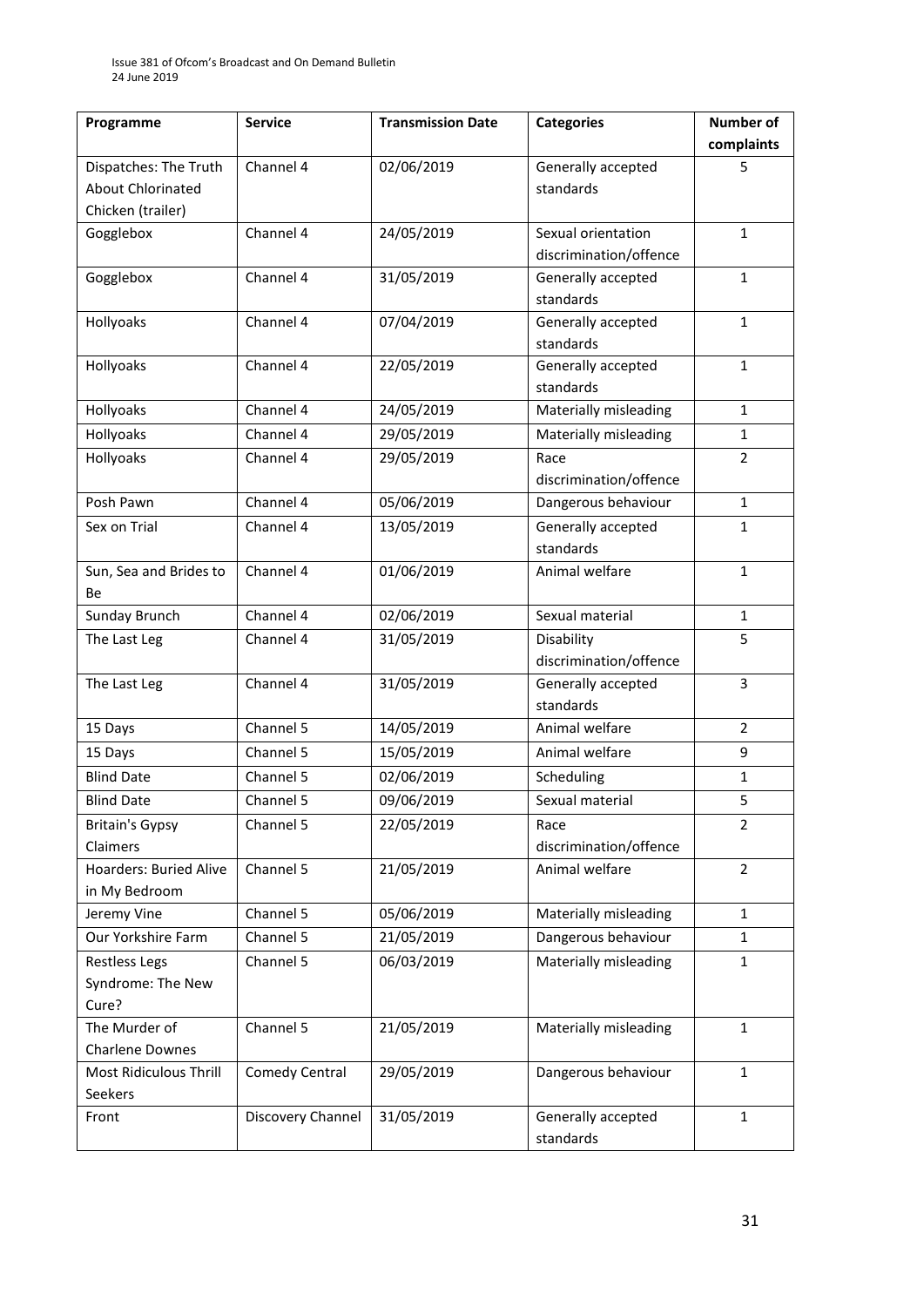| Programme                   | <b>Service</b>   | <b>Transmission Date</b> | <b>Categories</b>       | <b>Number of</b> |
|-----------------------------|------------------|--------------------------|-------------------------|------------------|
|                             |                  |                          |                         | complaints       |
| Hollyoaks                   | E4               | 21/05/2019               | Generally accepted      | $\mathbf{1}$     |
|                             |                  |                          | standards               |                  |
| Hollyoaks                   | E4               | 23/05/2019               | Generally accepted      | $\overline{4}$   |
|                             |                  |                          | standards               |                  |
| The Other Two               | E4               | 22/05/2019               | Generally accepted      | $\mathbf{1}$     |
| (trailer)                   |                  |                          | standards               |                  |
| <b>Graham and Gaz</b>       | <b>Fix Radio</b> | 21/05/2019               | Race                    | $\overline{2}$   |
| <b>Breakfast Show</b>       |                  |                          | discrimination/offence  |                  |
| Heart Breakfast with        | <b>Heart FM</b>  | 03/06/2019               | Generally accepted      | 4                |
| Jamie and Amanda            |                  |                          | standards               |                  |
| <b>Heart Breakfast with</b> | <b>Heart FM</b>  | 04/06/2019               | Scheduling              | $\overline{2}$   |
| Jamie and Amanda            |                  |                          |                         |                  |
| Heart Breakfast with        | <b>Heart FM</b>  | 05/06/2019               | Generally accepted      | $\overline{2}$   |
| Jamie and Amanda            |                  |                          | standards               |                  |
| <b>Heart Daytime</b>        | <b>Heart FM</b>  | 12/06/2019               | Competitions            | $\mathbf{1}$     |
| <b>Britain's Got Talent</b> | <b>ITV</b>       | 27/05/2019               | Generally accepted      | $\overline{7}$   |
|                             |                  |                          | standards               |                  |
| <b>Britain's Got Talent</b> | <b>ITV</b>       | 28/05/2019               | Nudity                  | $\mathbf{1}$     |
| <b>Britain's Got Talent</b> | <b>ITV</b>       | 29/05/2019               | Generally accepted      | $\overline{2}$   |
|                             |                  |                          | standards               |                  |
| <b>Britain's Got Talent</b> | <b>ITV</b>       | 29/05/2019               | Nudity                  | 6                |
| <b>Britain's Got Talent</b> | <b>ITV</b>       | 29/05/2019               | Sexual orientation      | $\mathbf{1}$     |
|                             |                  |                          | discrimination/offence  |                  |
| <b>Britain's Got Talent</b> | <b>ITV</b>       | 29/05/2019               | Violence                | $\overline{2}$   |
| <b>Britain's Got Talent</b> | <b>ITV</b>       | 30/05/2019               | Generally accepted      | 19               |
|                             |                  |                          | standards               |                  |
| <b>Britain's Got Talent</b> | <b>ITV</b>       | 30/05/2019               | Nudity                  | 8                |
| <b>Britain's Got Talent</b> | <b>ITV</b>       | 30/05/2019               | Race                    | $\mathbf{1}$     |
|                             |                  |                          | discrimination/offence  |                  |
| <b>Britain's Got Talent</b> | <b>ITV</b>       | 30/05/2019               | Sexual orientation      | 6                |
|                             |                  |                          | discrimination/offence  |                  |
| <b>Britain's Got Talent</b> | <b>ITV</b>       | 31/05/2019               | Dangerous behaviour     | $\overline{2}$   |
| <b>Britain's Got Talent</b> | <b>ITV</b>       | 31/05/2019               | Fairness                | $\mathbf{1}$     |
| <b>Britain's Got Talent</b> | <b>ITV</b>       | 31/05/2019               | Flashing images/risk to | 1                |
|                             |                  |                          | viewers who have PSE    |                  |
| <b>Britain's Got Talent</b> | <b>ITV</b>       | 31/05/2019               | Gender                  | $\mathbf{1}$     |
|                             |                  |                          | discrimination/offence  |                  |
| <b>Britain's Got Talent</b> | <b>ITV</b>       | 31/05/2019               | Generally accepted      | $\overline{2}$   |
|                             |                  |                          | standards               |                  |
| <b>Britain's Got Talent</b> | <b>ITV</b>       | 31/05/2019               | Nudity                  | 3                |
| <b>Britain's Got Talent</b> | <b>ITV</b>       | 02/06/2019               | Generally accepted      | 3                |
|                             |                  |                          | standards               |                  |
| <b>Britain's Got Talent</b> | <b>ITV</b>       | 02/06/2019               | Materially misleading   | $\mathbf{1}$     |
| <b>Britain's Got Talent</b> | ITV              | 02/06/2019               | Nudity                  | 33               |
| <b>Britain's Got Talent</b> | ITV              | 02/06/2019               | Other                   | $\mathbf{1}$     |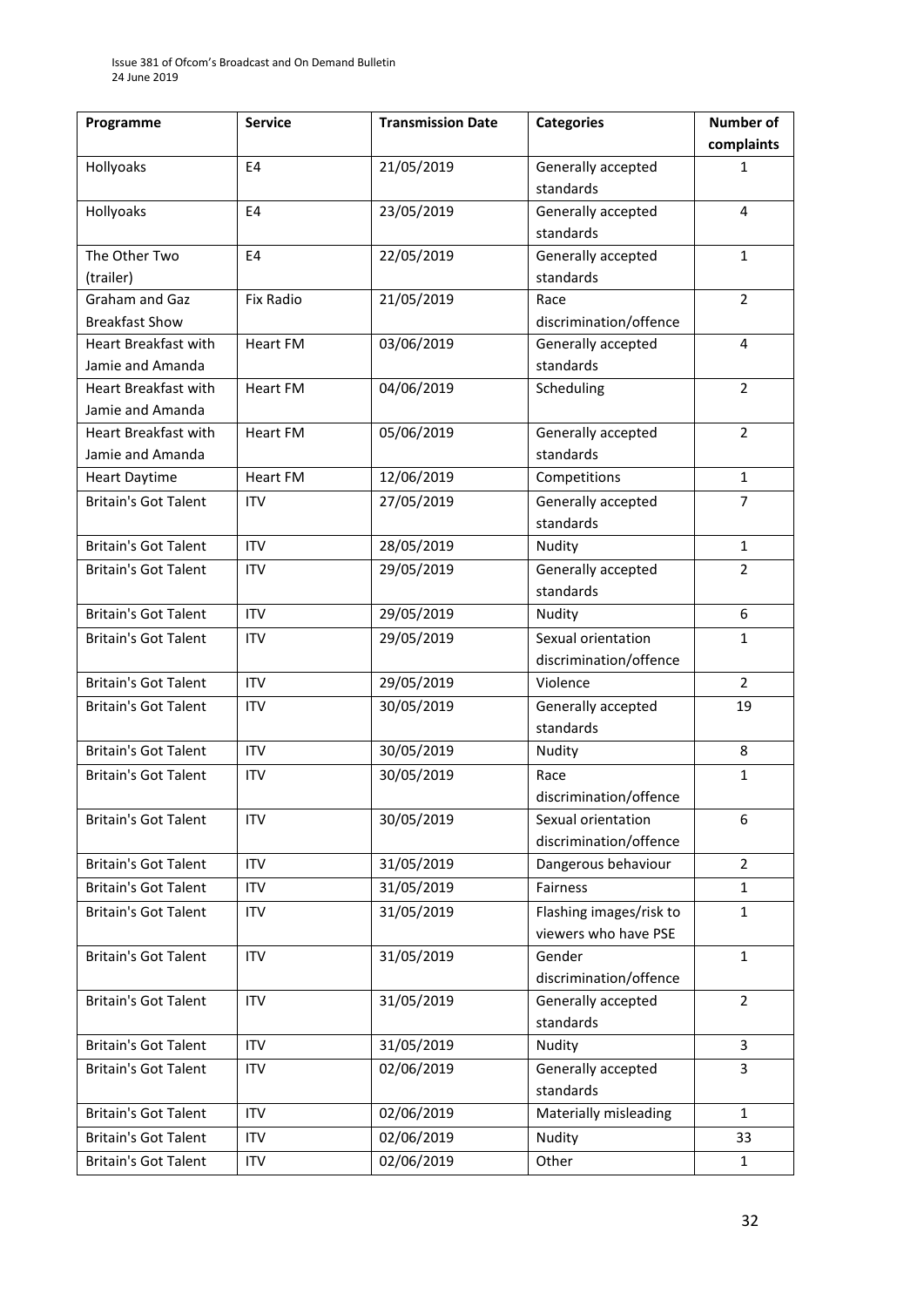| Programme                   | <b>Service</b> | <b>Transmission Date</b> | <b>Categories</b>      | <b>Number of</b> |
|-----------------------------|----------------|--------------------------|------------------------|------------------|
|                             |                |                          |                        | complaints       |
| <b>Britain's Got Talent</b> | <b>ITV</b>     | 02/06/2019               | Race                   | 1                |
|                             |                |                          | discrimination/offence |                  |
| <b>Britain's Got Talent</b> | <b>ITV</b>     | 02/06/2019               | Sexual material        | 6                |
| <b>Coronation Street</b>    | <b>ITV</b>     | 27/05/2019               | Disability             | $\mathbf{1}$     |
|                             |                |                          | discrimination/offence |                  |
| <b>Coronation Street</b>    | <b>ITV</b>     | 28/05/2019               | Violence               | 5                |
| <b>Coronation Street</b>    | <b>ITV</b>     | 31/05/2019               | Generally accepted     | $\mathbf{1}$     |
|                             |                |                          | standards              |                  |
| <b>Coronation Street</b>    | <b>ITV</b>     | 07/06/2019               | Race                   | $\mathbf{1}$     |
|                             |                |                          | discrimination/offence |                  |
| <b>Coronation Street</b>    | <b>ITV</b>     | 10/06/2019               | Generally accepted     | 4                |
|                             |                |                          | standards              |                  |
| <b>Coronation Street</b>    | <b>ITV</b>     | 10/06/2019               | Race                   | $\mathbf{1}$     |
|                             |                |                          | discrimination/offence |                  |
| Death Row:                  | <b>ITV</b>     | 13/06/2019               | Generally accepted     | $\mathbf{1}$     |
| Countdown to                |                |                          | standards              |                  |
| Execution                   |                |                          |                        |                  |
| Dickinson's Real Deal       | <b>ITV</b>     | 05/06/2019               | Race                   | $\mathbf{1}$     |
|                             |                |                          | discrimination/offence |                  |
| Dickinson's Real Deal       | <b>ITV</b>     | 10/06/2019               | Materially misleading  | $\mathbf{1}$     |
| Emmerdale                   | <b>ITV</b>     | 02/06/2019               | Materially misleading  | $\mathbf{1}$     |
| <b>Good Morning Britain</b> | <b>ITV</b>     | 20/03/2019               | Transgender            | $\mathbf{1}$     |
|                             |                |                          | discrimination/offence |                  |
| <b>Good Morning Britain</b> | <b>ITV</b>     | 14/05/2019               | Generally accepted     | $\mathbf{1}$     |
|                             |                |                          | standards              |                  |
| Good Morning Britain        | <b>ITV</b>     | 15/05/2019               | Materially misleading  | $\mathbf{1}$     |
| <b>Good Morning Britain</b> | <b>ITV</b>     | 20/05/2019               | Materially misleading  | $\mathbf{1}$     |
| <b>Good Morning Britain</b> | <b>ITV</b>     | 30/05/2019               | Generally accepted     | 3                |
|                             |                |                          | standards              |                  |
| <b>Good Morning Britain</b> | <b>ITV</b>     | 30/05/2019               | Race                   | $\mathbf{1}$     |
|                             |                |                          | discrimination/offence |                  |
| <b>Good Morning Britain</b> | <b>ITV</b>     | 31/05/2019               | Race                   | $\mathbf{1}$     |
|                             |                |                          | discrimination/offence |                  |
| <b>Good Morning Britain</b> | <b>ITV</b>     | 31/05/2019               | Religious/Beliefs      | $\overline{2}$   |
|                             |                |                          | discrimination/offence |                  |
| <b>Good Morning Britain</b> | <b>ITV</b>     | 03/06/2019               | Generally accepted     | $\mathbf{1}$     |
|                             |                |                          | standards              |                  |
| <b>Good Morning Britain</b> | <b>ITV</b>     | 04/06/2019               | Generally accepted     | $\overline{4}$   |
|                             |                |                          | standards              |                  |
| <b>Good Morning Britain</b> | <b>ITV</b>     | 10/06/2019               | Generally accepted     | $\mathbf{1}$     |
|                             |                |                          | standards              |                  |
| <b>Good Morning Britain</b> | <b>ITV</b>     | 11/06/2019               | Generally accepted     | $\mathbf{1}$     |
|                             |                |                          | standards              |                  |
| <b>ITV News</b>             | <b>ITV</b>     | 28/05/2019               | Generally accepted     | $\overline{2}$   |
|                             |                |                          | standards              |                  |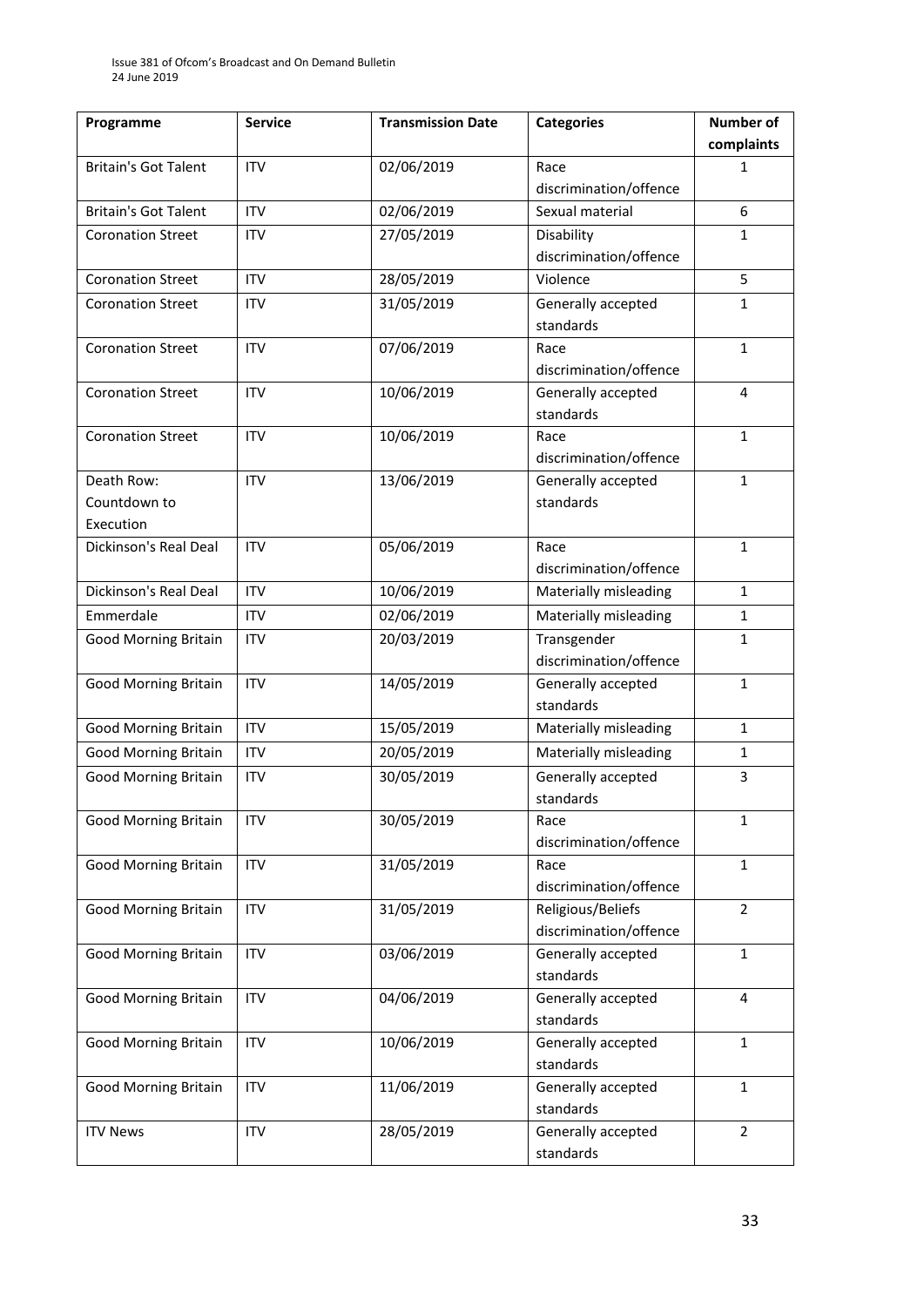| Programme                 | <b>Service</b>        | <b>Transmission Date</b> | <b>Categories</b>      | <b>Number of</b> |
|---------------------------|-----------------------|--------------------------|------------------------|------------------|
|                           |                       |                          |                        | complaints       |
| <b>ITV News</b>           | <b>ITV</b>            | 06/06/2019               | Generally accepted     | $\mathbf 1$      |
|                           |                       |                          | standards              |                  |
| Lorraine                  | <b>ITV</b>            | 30/05/2019               | Sexual material        | $\mathbf{1}$     |
| Love Island (trailer)     | <b>ITV</b>            | 06/06/2019               | Scheduling             | $\mathbf{1}$     |
| Meridian Tonight          | <b>ITV</b>            | 31/05/2019               | Promotion of           | 1                |
|                           |                       |                          | products/services      |                  |
| Peston                    | <b>ITV</b>            | 29/05/2019               | Due impartiality/bias  | $\mathbf{1}$     |
| Piers Morgan Life         | <b>ITV</b>            | 25/05/2019               | Gender                 | $\mathbf{1}$     |
| Stories: Mel B            |                       |                          | discrimination/offence |                  |
| The Cruise: Sailing the   | <b>ITV</b>            | 13/06/2019               | Animal welfare         | $\overline{2}$   |
| Mediterranean             |                       |                          |                        |                  |
| The Jeremy Kyle Show      | <b>ITV</b>            | 09/05/2019               | Generally accepted     | $\mathbf{1}$     |
|                           |                       |                          | standards              |                  |
| This Morning              | <b>ITV</b>            | 06/05/2019               | Transgender            | 3                |
|                           |                       |                          | discrimination/offence |                  |
| This Morning              | <b>ITV</b>            | 21/05/2019               | Due impartiality/bias  | $\mathbf{1}$     |
| This Morning              | <b>ITV</b>            | 24/05/2019               | Due impartiality/bias  | 4                |
| This Morning              | <b>ITV</b>            | 24/05/2019               | Materially misleading  | $\overline{2}$   |
| This Morning              | <b>ITV</b>            | 27/05/2019               | Exorcism, the occult   | $\mathbf{1}$     |
|                           |                       |                          | and the paranormal     |                  |
| This Morning              | <b>ITV</b>            | 27/05/2019               | Materially misleading  | 5                |
| This Morning              | <b>ITV</b>            | 28/05/2019               | Religious/Beliefs      | 1                |
|                           |                       |                          | discrimination/offence |                  |
| <b>Tipping Point</b>      | <b>ITV</b>            | 06/06/2019               | Competitions           | $\mathbf{1}$     |
| Wild Bill                 | <b>ITV</b>            | 12/06/2019               | Materially misleading  | $\mathbf{1}$     |
| Wild Bill (trailer)       | <b>ITV</b>            | 28/05/2019               | Generally accepted     | $\mathbf{1}$     |
|                           |                       |                          | standards              |                  |
| <b>AEW Wrestling</b>      | <b>ITV Box Office</b> | 26/05/2019               | Violence               | $\mathbf{1}$     |
| American Dad              | ITV2                  | 29/05/2019               | Sexual material        | $\mathbf 1$      |
| <b>Britain's Got More</b> | ITV <sub>2</sub>      | 27/04/2019               | Gender                 | 3                |
| Talent                    |                       |                          | discrimination/offence |                  |
| <b>Britain's Got More</b> | ITV2                  | 18/05/2019               | Generally accepted     | $\mathbf{1}$     |
| Talent                    |                       |                          | standards              |                  |
| <b>Britain's Got More</b> | ITV <sub>2</sub>      | 02/06/2019               | Generally accepted     | $\mathbf{1}$     |
| Talent                    |                       |                          | standards              |                  |
| <b>Family Guy</b>         | ITV2                  | 30/05/2019               | Generally accepted     | $\mathbf{1}$     |
|                           |                       |                          | standards              |                  |
| Love Island               | ITV <sub>2</sub>      | 03/06/2019               | Gender                 | $\mathbf{1}$     |
|                           |                       |                          | discrimination/offence |                  |
| Love Island               | ITV <sub>2</sub>      | 03/06/2019               | Generally accepted     | $\overline{7}$   |
|                           |                       |                          | standards              |                  |
| Love Island               | ITV2                  | 03/06/2019               | Race                   | 15               |
|                           |                       |                          | discrimination/offence |                  |
| Love Island               | ITV2                  | 04/06/2019               | Generally accepted     | $\overline{2}$   |
|                           |                       |                          | standards              |                  |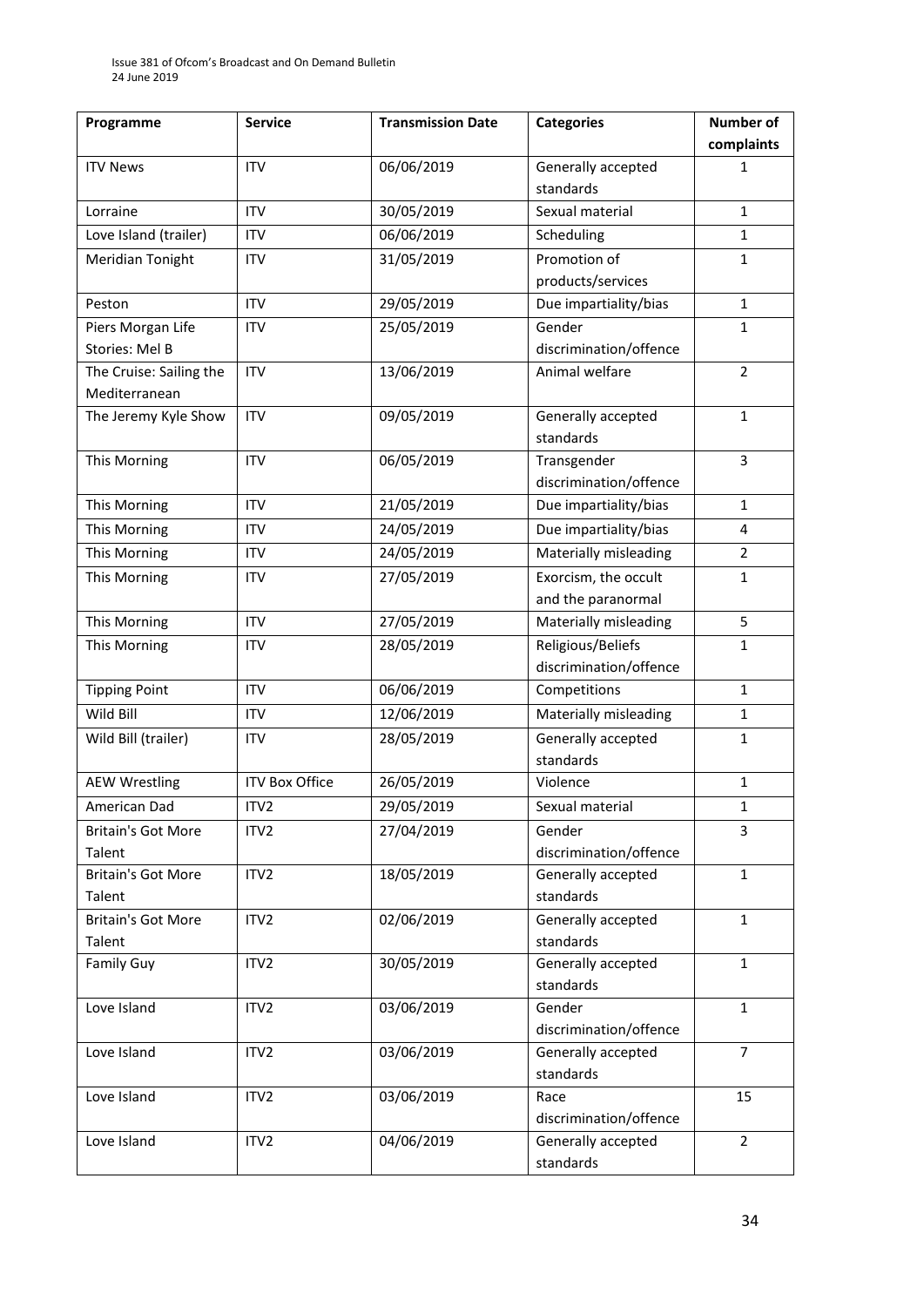| Programme              | <b>Service</b>   | <b>Transmission Date</b> | <b>Categories</b>      | <b>Number of</b> |
|------------------------|------------------|--------------------------|------------------------|------------------|
|                        |                  |                          |                        | complaints       |
| Love Island            | ITV2             | 04/06/2019               | Race                   | 4                |
|                        |                  |                          | discrimination/offence |                  |
| Love Island            | ITV <sub>2</sub> | 05/06/2019               | Offensive language     | $\mathbf{1}$     |
| Love Island            | ITV <sub>2</sub> | 05/06/2019               | Race                   | $\mathbf{1}$     |
|                        |                  |                          | discrimination/offence |                  |
| Love Island            | ITV <sub>2</sub> | 06/06/2019               | Dangerous behaviour    | $\mathbf{1}$     |
| Love Island            | ITV <sub>2</sub> | 06/06/2019               | Generally accepted     | $\mathbf{1}$     |
|                        |                  |                          | standards              |                  |
| Love Island            | ITV <sub>2</sub> | 06/06/2019               | Race                   | $\overline{2}$   |
|                        |                  |                          | discrimination/offence |                  |
| Love Island            | ITV <sub>2</sub> | 07/06/2019               | Generally accepted     | 3                |
|                        |                  |                          | standards              |                  |
| Love Island            | ITV2             | 08/06/2019               | Generally accepted     | $\mathbf{1}$     |
|                        |                  |                          | standards              |                  |
| Shopping with Keith    | ITV2             | 05/06/2019               | Generally accepted     | $\mathbf{1}$     |
| Lemon (trailer)        |                  |                          | standards              |                  |
| You've Been Framed!    | ITV2             | 04/06/2019               | Generally accepted     | $\mathbf{1}$     |
|                        |                  |                          | standards              |                  |
| The Only Way Is Essex  | <b>ITVBe</b>     | 22/05/2019               | Race                   | $\mathbf{1}$     |
|                        |                  |                          | discrimination/offence |                  |
| The Real Housewives    | <b>ITVBe</b>     | 02/06/2019               | Generally accepted     | $\mathbf{1}$     |
| of Atlanta             |                  |                          | standards              |                  |
| The Real Housewives    | <b>ITVBe</b>     | 20/05/2019               | Generally accepted     | $\mathbf{1}$     |
| of Cheshire            |                  |                          | standards              |                  |
| The Real Housewives    | <b>ITVBe</b>     | 27/05/2019               | Sexual material        | $\mathbf{1}$     |
| of Cheshire            |                  |                          |                        |                  |
| lan Payne              | LBC 97.3 FM      | 02/06/2019               | Generally accepted     | $\mathbf{1}$     |
|                        |                  |                          | standards              |                  |
| Maajid Nawaz           | LBC 97.3 FM      | 18/05/2019               | Materially misleading  | $\mathbf{1}$     |
| Nigel Farage           | LBC 97.3 FM      | 03/06/2019               | Due impartiality/bias  | $\overline{2}$   |
| Steve Allen            | LBC 97.3 FM      | 26/05/2019               | Generally accepted     | 2                |
|                        |                  |                          | standards              |                  |
| Steve Allen            | LBC 97.3 FM      | 11/06/2019               | Generally accepted     | $\mathbf{1}$     |
|                        |                  |                          | standards              |                  |
| Sports Programme       | Link FM          | 20/05/2019               | Offensive language     | $\mathbf{1}$     |
|                        | (Sheffield)      |                          |                        |                  |
| Code 37: Sex Crimes    | More4            | 11/05/2019               | Sexual material        | $\mathbf{1}$     |
| (trailer)              |                  |                          |                        |                  |
| Code 37: Sex Crimes    | More4            | 06/06/2019               | Scheduling             | $\mathbf{1}$     |
| (trailer)              |                  |                          |                        |                  |
| Hunt for the Arctic    | More4            | 04/06/2019               | Generally accepted     | 1                |
| Ghost Ship             |                  |                          | standards              |                  |
| The Official Top 20    | <b>MTV Hits</b>  | 27/05/2019               | Offensive language     | $\mathbf{1}$     |
| Singles Of The Year So |                  |                          |                        |                  |
| Far                    |                  |                          |                        |                  |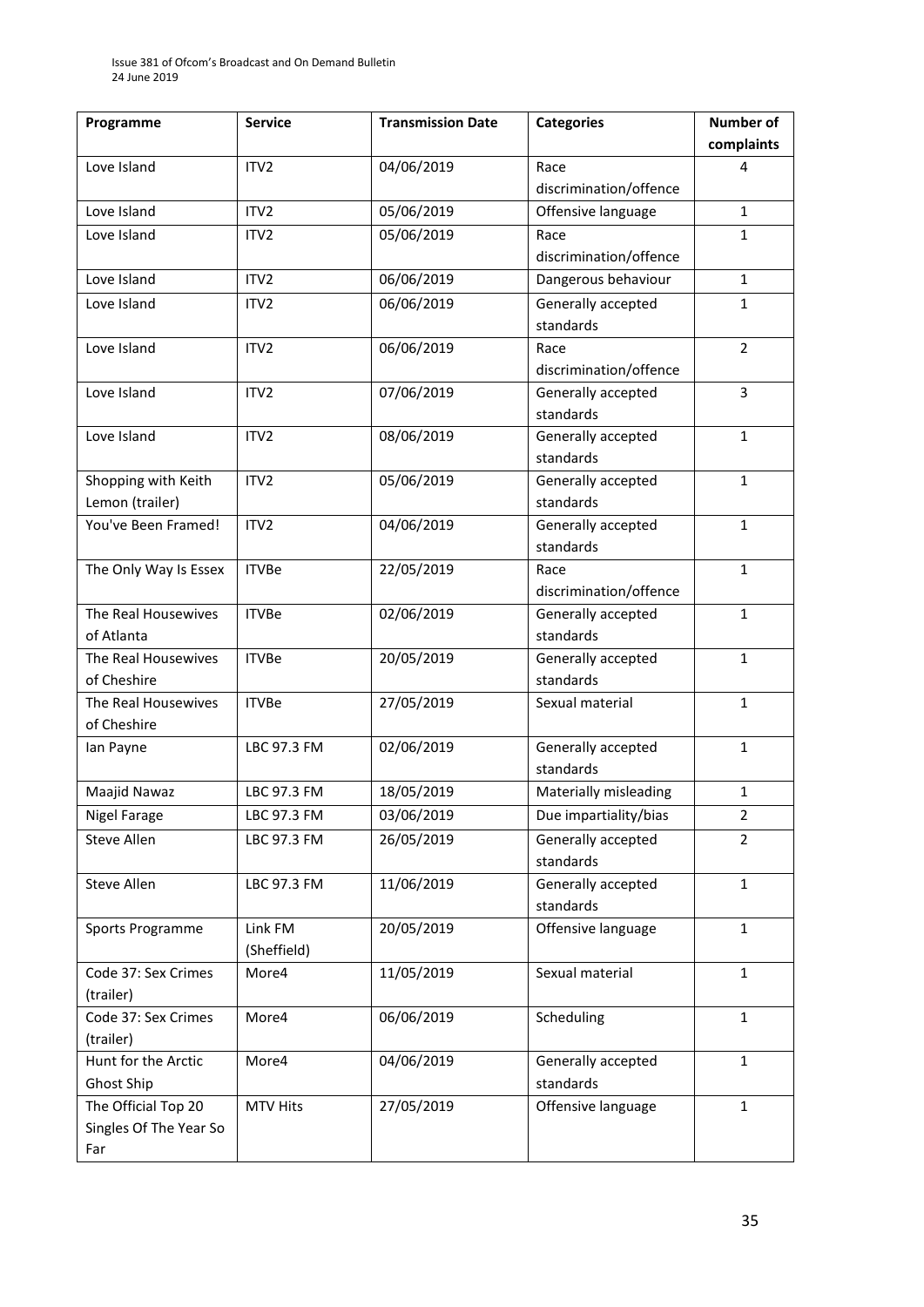| Programme             | <b>Service</b>          | <b>Transmission Date</b> | <b>Categories</b>      | <b>Number of</b> |
|-----------------------|-------------------------|--------------------------|------------------------|------------------|
|                       |                         |                          |                        | complaints       |
| News Bulletin         | New Vision TV           | 21/05/2019               | Generally accepted     | 1                |
|                       |                         |                          | standards              |                  |
| Dave and Leanne       | Radio City 96.7         | 24/05/2019               | Dangerous behaviour    | $\mathbf{1}$     |
| Going Underground     | <b>RT</b>               | 05/06/2019               | Due accuracy           | $\mathbf{1}$     |
| <b>RT News</b>        | <b>RT</b>               | 08/06/2019               | Generally accepted     | $\mathbf{1}$     |
|                       |                         |                          | standards              |                  |
| S4C Heno              | S4C                     | 07/06/2019               | Promotion of           | $\mathbf{1}$     |
|                       |                         |                          | products/services      |                  |
| Chernobyl             | Sky Atlantic            | 28/05/2019               | Generally accepted     | $\mathbf{1}$     |
|                       |                         |                          | standards              |                  |
| All Out Politics      | <b>Sky News</b>         | 14/05/2019               | Elections/Referendums  | $\mathbf{1}$     |
| All Out Politics      | <b>Sky News</b>         | 31/05/2019               | Generally accepted     | $\mathbf{1}$     |
|                       |                         |                          | standards              |                  |
| All Out Politics      | <b>Sky News</b>         | 03/06/2019               | Due impartiality/bias  | $\overline{4}$   |
| <b>News</b>           | <b>Sky News</b>         | 03/06/2019               | Due impartiality/bias  | $\mathbf{1}$     |
| <b>Press Preview</b>  | <b>Sky News</b>         | 13/05/2019               | Age                    | $\mathbf{1}$     |
|                       |                         |                          | discrimination/offence |                  |
| <b>Sky News</b>       | <b>Sky News</b>         | 23/05/2019               | Crime and disorder     | $\mathbf{1}$     |
| <b>Sky News</b>       | <b>Sky News</b>         | 23/05/2019               | Due accuracy           | 1                |
| <b>Sky News</b>       | <b>Sky News</b>         | 30/05/2019               | Due impartiality/bias  | $\mathbf{1}$     |
| <b>Sky News</b>       | <b>Sky News</b>         | 03/06/2019               | Offensive language     | $\mathbf{1}$     |
| Sophy Ridge on        | <b>Sky News</b>         | 02/06/2019               | Due impartiality/bias  | $\mathbf{1}$     |
| Sunday                |                         |                          |                        |                  |
| Sophy Ridge on        | <b>Sky News</b>         | 02/06/2019               | Sexual orientation     | 4                |
| Sunday                |                         |                          | discrimination/offence |                  |
| Sunrise               | <b>Sky News</b>         | 23/05/2019               | Due impartiality/bias  | 4                |
| Jamestown             | Sky1                    | 10/05/2019               | Violence               | $\overline{2}$   |
| <b>Turban Tadka</b>   | <b>Star Plus</b>        | 11/06/2019               | Religious/Beliefs      | $\mathbf{1}$     |
|                       |                         |                          | discrimination/offence |                  |
| Since You Went Away   | <b>Talking Pictures</b> | 17/05/2019               | Advertising placement  | $\mathbf{1}$     |
|                       | <b>TV</b>               |                          |                        |                  |
| The Passenger         | <b>Talking Pictures</b> | 04/05/2019               | Violence               | $\mathbf{1}$     |
|                       | TV                      |                          |                        |                  |
| The Chris Evans       | Virgin Radio UK         | 10/05/2019               | Offensive language     | $\mathbf{1}$     |
| <b>Breakfast Show</b> |                         |                          |                        |                  |
| 13 Going On 30        | W                       | 26/05/2019               | Offensive language     | 1                |

[How Ofcom assesses complaints about content standards on television and radio](https://www.ofcom.org.uk/__data/assets/pdf_file/0020/55109/breaches-content-standards.pdf)  [programmes](https://www.ofcom.org.uk/__data/assets/pdf_file/0020/55109/breaches-content-standards.pdf)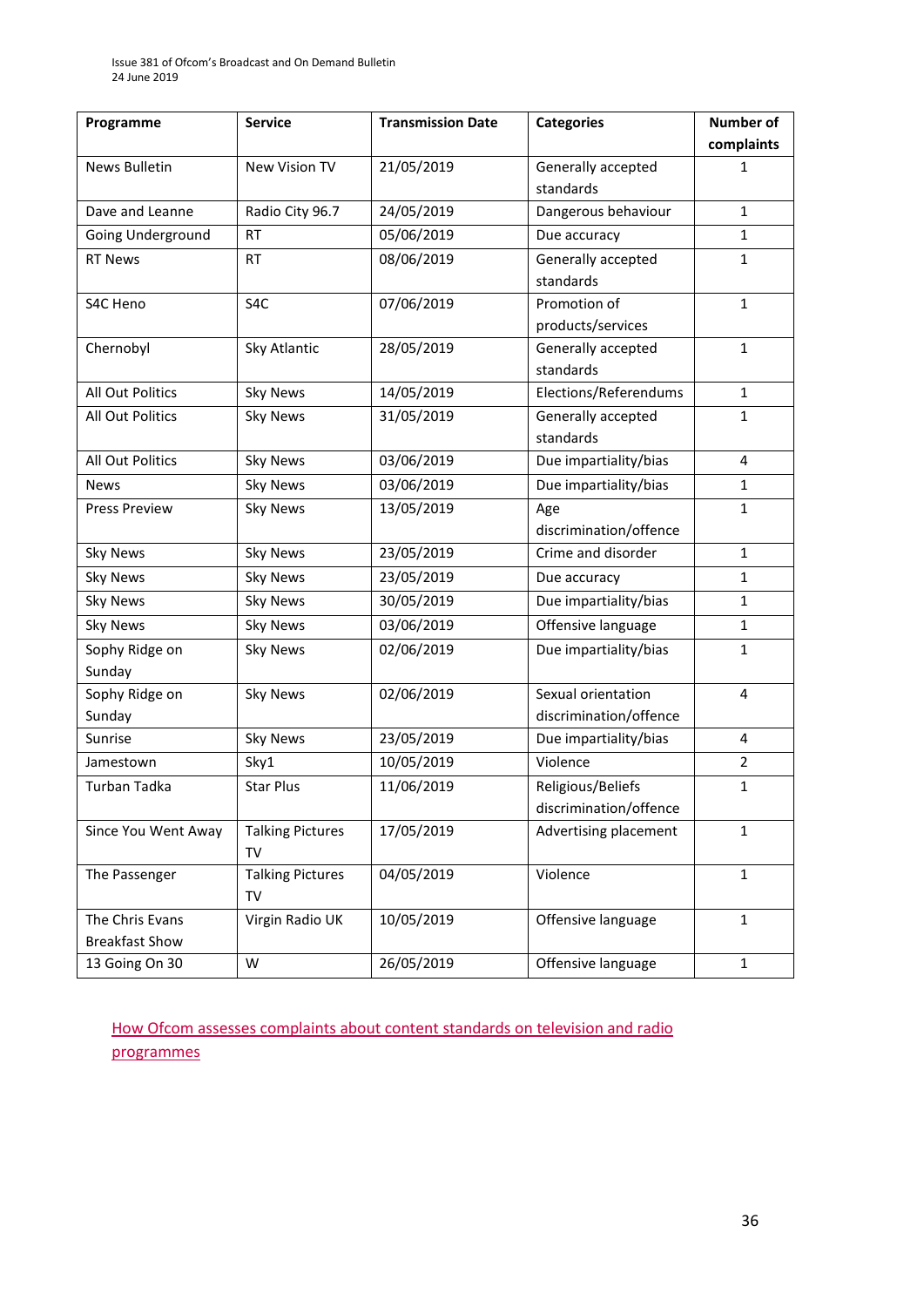### Complaints assessed under the Procedures for investigating breaches of content standards on BBC broadcasting services and BBC ODPS.

| Programme                                   | <b>Service</b>               | <b>Transmission Date</b> | <b>Categories</b>     | Number of<br>complaints |
|---------------------------------------------|------------------------------|--------------------------|-----------------------|-------------------------|
| Victoria Derbyshire<br><b>BBC Newswatch</b> | BBC 2                        | 03/06/2019               | Due impartiality/bias |                         |
| John Beattie: The<br>Media Review           | <b>BBC Radio</b><br>Scotland | 28/02/2019               | Due impartiality/bias |                         |

[How Ofcom assesses complaints about content standards](https://www.ofcom.org.uk/__data/assets/pdf_file/0002/100100/Procedures-for-investigating-breaches-of-content-standards-on-BBC-broadcasting-services-and-BBC-on-demand-programme-services.pdf) on BBC broadcasting services and [BBC ODPS](https://www.ofcom.org.uk/__data/assets/pdf_file/0002/100100/Procedures-for-investigating-breaches-of-content-standards-on-BBC-broadcasting-services-and-BBC-on-demand-programme-services.pdf)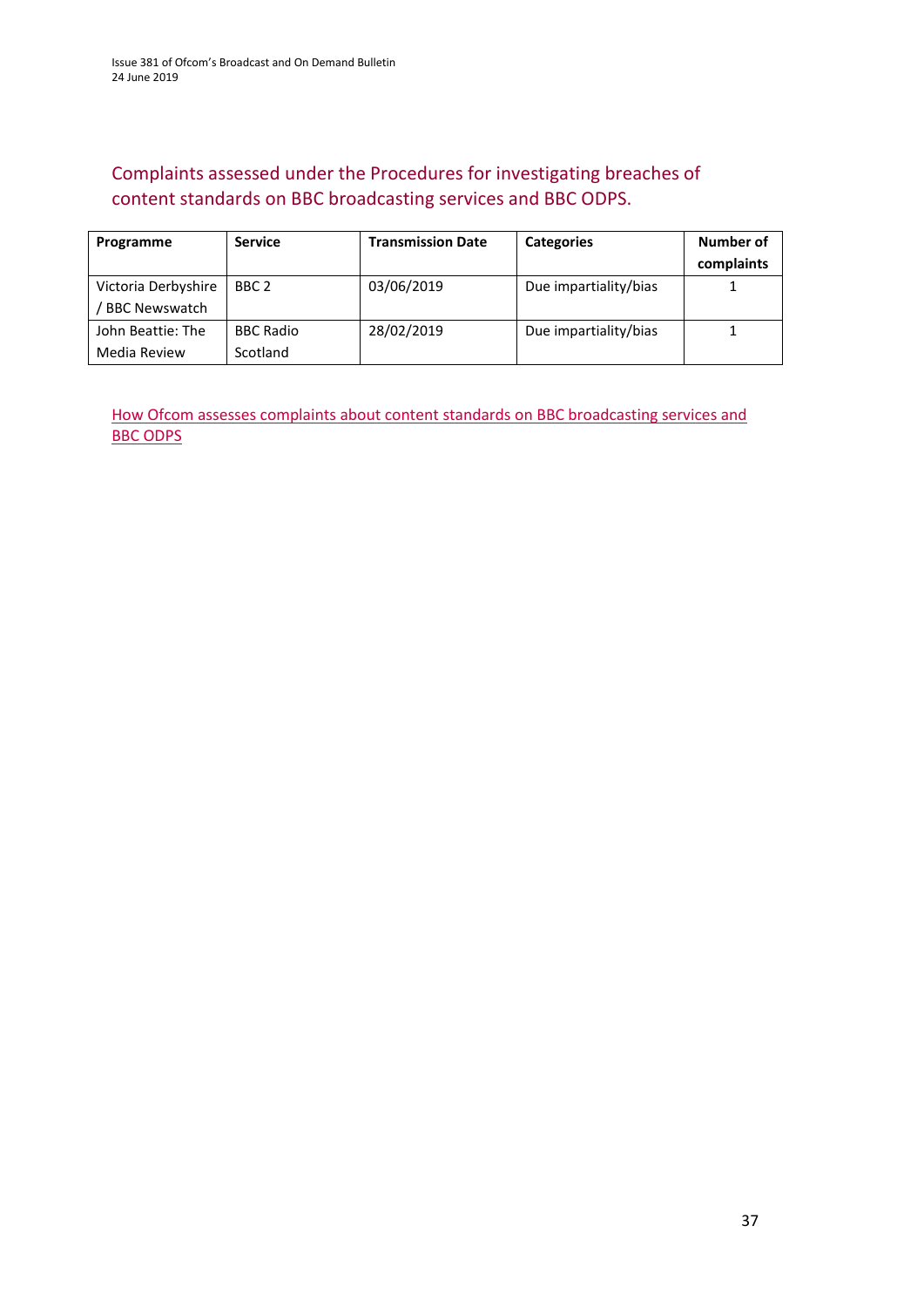# **Complaints outside of remit**

Here are alphabetical lists of complaints received by Ofcom that fell outside of our remit. This is because Ofcom is not responsible for regulating the issue complained about. For example, the complaints were about the content of television, radio or on demand adverts or an on demand service that does not fall within the scope of regulation.

| Programme                   | <b>Service</b>        | <b>Transmission Date</b> | <b>Categories</b>   | <b>Number of</b> |
|-----------------------------|-----------------------|--------------------------|---------------------|------------------|
|                             |                       |                          |                     | complaints       |
| Blood                       | 5 Select              | 02/06/2019               | Outside of remit    | $\mathbf{1}$     |
| Advertisement               | All 4                 | 01/06/2019               | Advertising content | $\mathbf{1}$     |
| <b>ATN News</b>             | <b>ATN Bangla</b>     | 05/06/2019               | Outside of remit    | 1                |
| <b>BBC News</b>             | BBC <sub>1</sub>      | 12/06/2019               | Outside of remit    | $\mathbf{1}$     |
| Springwatch                 | BBC <sub>2</sub>      | 13/06/2019               | Outside of remit    | $\mathbf{1}$     |
| n/a                         | <b>BBC</b> channels   | 01/01/2019               | Outside of remit    | $\mathbf{1}$     |
| Programming                 | <b>BBC</b> iPlayer    | 05/12/2018               | Outside of remit    | 1                |
| Programming                 | <b>Big City Radio</b> | 07/06/2019               | Outside of remit    | $\mathbf{1}$     |
| Dispatches: The Truth       | Channel 4 Seven       | 03/06/2019               | Outside of remit    | $\mathbf{1}$     |
| <b>About Chlorinated</b>    |                       |                          |                     |                  |
| Chicken                     |                       |                          |                     |                  |
| Advertisement               | Dave Ja Vu            | 08/06/2019               | Advertising content | $\mathbf{1}$     |
| Europa League Final:        | Eurosport             | 29/05/2019               | Outside of remit    | $\mathbf{1}$     |
| Chelsea v Arsenal           |                       |                          |                     |                  |
| French Open Tennis          | Eurosport             | 09/06/2019               | Outside of remit    | $\mathbf{1}$     |
| Live Roland-Garros          | Eurosport             | 01/06/2019               | Outside of remit    | $\mathbf{1}$     |
| Church With GOD TV          | <b>GOD TV</b>         | 02/06/2019               | Outside of remit    | $\mathbf{1}$     |
| Advertisement               | <b>Heart FM</b>       | 11/06/2019               | Advertising content | $\mathbf{1}$     |
| Advertisement               | <b>Horror Channel</b> | 06/06/2019               | Advertising content | $\mathbf{1}$     |
| Advertisement               | <b>ITV</b>            | 10/06/2019               | Advertising content | $\mathbf{1}$     |
| <b>Britain's Got Talent</b> | <b>ITV</b>            | 31/05/2019               | Outside of remit    | $\mathbf{1}$     |
| Various                     | <b>ITV</b>            | Various                  | Outside of remit    | $\mathbf{1}$     |
| Emmerdale                   | ITV <sub>2</sub>      | 08/06/2019               | Outside of remit    | $\mathbf{1}$     |
| Love Island                 | ITV2                  | 03/06/2019               | Outside of remit    | $\mathbf{1}$     |
| Love Island                 | ITV <sub>2</sub>      | 04/06/2019               | Outside of remit    | $\mathbf{1}$     |
| Love Island                 | ITV2                  | 05/06/2019               | Outside of remit    | $\mathbf{1}$     |
| Love Island                 | ITV2                  | n/a                      | Outside of remit    | $\overline{2}$   |
| Programming                 | n/a                   | 12/11/2019               | Outside of remit    | $\mathbf{1}$     |
| Advertisement               | Really                | 01/06/2019               | Advertising content | $\mathbf{1}$     |
| <b>CBN</b>                  | <b>Revelation TV</b>  | 08/05/2019               | Hatred and abuse    | $\mathbf{1}$     |
| Advertisement               | Sky Atlantic          | 14/06/2019               | Advertising content | 1                |
| Advertisement               | <b>Sky News</b>       | 05/06/2019               | Advertising content | $\mathbf{1}$     |
| Advertisements              | Sky Sports            | 08/06/2019               | Advertising content | 1                |
| Programming                 | Various               | 07/06/2019               | Outside of remit    | $\mathbf 1$      |
| Advertisement               | Yesterday             | 01/06/2019               | Advertising content | $\mathbf{1}$     |
| Advertisements              | YouTube               | 05/05/2019               | Advertising content | 1                |

[More information about what Ofcom's rules cover](https://www.ofcom.org.uk/tv-radio-and-on-demand/how-to-report-a-complaint/what-does-ofcom-cover)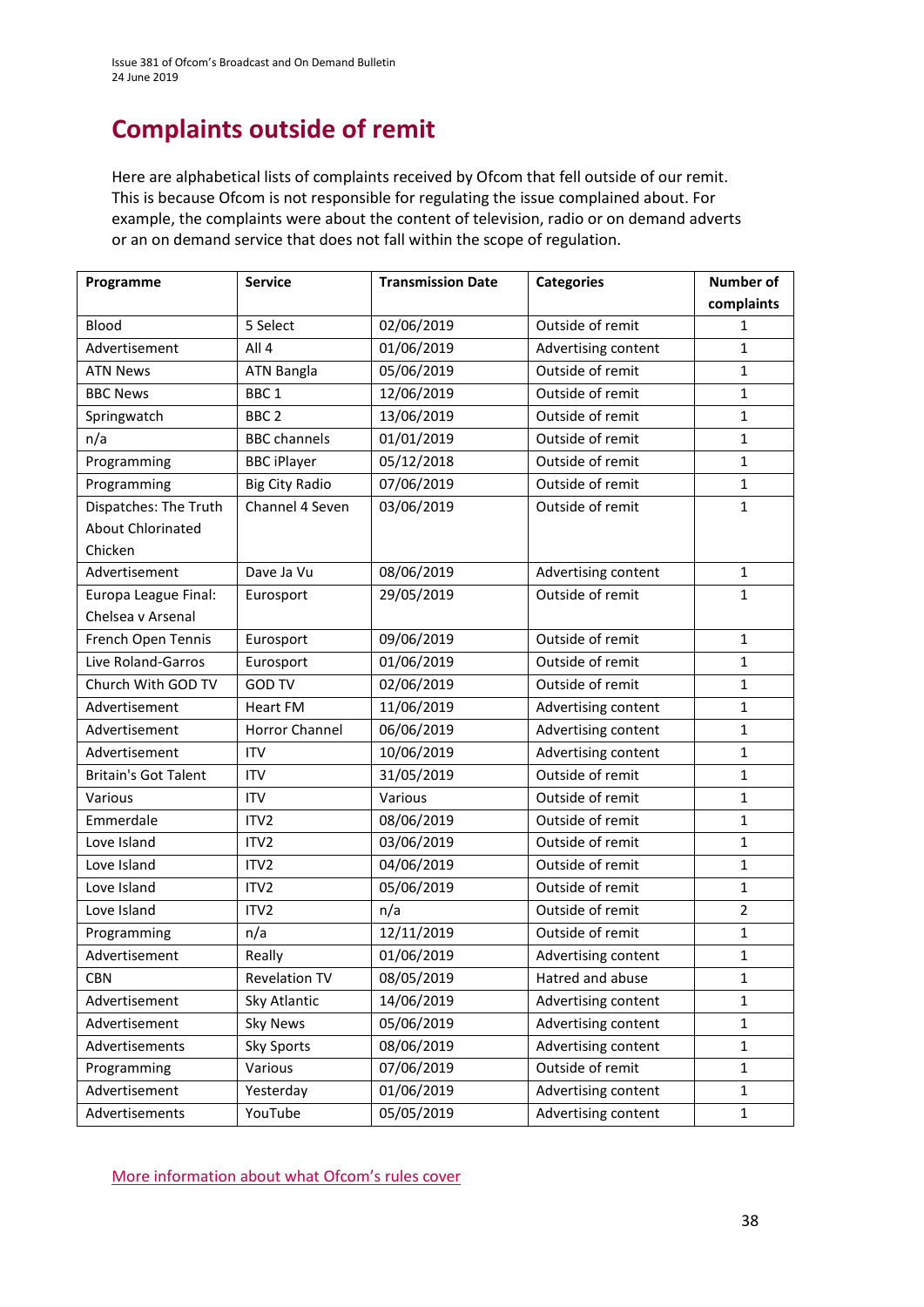# **BBC First**

The BBC Royal Charter and Agreement was published in December 2016, which made Ofcom the independent regulator of the BBC.

Under the BBC Agreement, Ofcom can normally only consider complaints about BBC programmes where the complainant has already complained to the BBC and the BBC has reached its final decision (the 'BBC First' approach).

The complaints in this table had been made to Ofcom before completing the BBC's complaints process.

| Programme                               | <b>Service</b>   | <b>Transmission or</b><br><b>Accessed Date</b> | <b>Categories</b>               | <b>Number of</b>       |
|-----------------------------------------|------------------|------------------------------------------------|---------------------------------|------------------------|
| <b>BBC News</b>                         | BBC <sub>1</sub> | 04/06/2019                                     | Due impartiality/bias           | <b>Complaints</b><br>6 |
| <b>BBC News</b>                         | BBC <sub>1</sub> | 10/06/2019                                     | Due impartiality/bias           | $\mathbf{1}$           |
|                                         |                  | 03/06/2019                                     | Due impartiality/bias           |                        |
| <b>BBC News / BBC</b><br>Midlands Today | BBC <sub>1</sub> |                                                |                                 | $\mathbf{1}$           |
| <b>Breakfast</b>                        | BBC <sub>1</sub> | 05/06/2019                                     | Due accuracy                    | $\mathbf{1}$           |
| <b>Breakfast News</b>                   | BBC <sub>1</sub> | 10/03/2019                                     | Due impartiality/bias           | $\mathbf{1}$           |
| Casualty                                | BBC <sub>1</sub> | 08/06/2019                                     | Generally accepted<br>standards | $\mathbf{1}$           |
| Climate Change: The<br>Facts            | BBC <sub>1</sub> | 18/04/2019                                     | Due accuracy                    | 1                      |
| Countryfile                             | BBC <sub>1</sub> | 09/06/2019                                     | Generally accepted<br>standards | $\mathbf{1}$           |
| Countryfile Spring<br><b>Diaries</b>    | BBC <sub>1</sub> | 29/04/2019                                     | Due impartiality/bias           | $\mathbf{1}$           |
| D Day 75                                | BBC <sub>1</sub> | 05/06/2019                                     | Offensive language              | $\mathbf{1}$           |
| Donald Trump State<br>Visit             | BBC <sub>1</sub> | 04/06/2019                                     | Due impartiality/bias           | 1                      |
| EastEnders                              | BBC <sub>1</sub> | 06/06/2019                                     | Generally accepted<br>standards | $\overline{2}$         |
| <b>European Election</b><br>Results     | BBC <sub>1</sub> | 23/05/2019                                     | Due accuracy                    | $\mathbf{1}$           |
| <b>European Election</b><br>Results     | BBC <sub>1</sub> | 23/05/2019                                     | Due impartiality/bias           | $\overline{2}$         |
| <b>European Election</b><br>Results     | BBC <sub>1</sub> | 26/05/2019                                     | Due impartiality/bias           | $\mathbf{1}$           |
| <b>European Election</b><br>Results     | BBC <sub>1</sub> | 27/05/2019                                     | Due impartiality/bias           | $\mathbf{1}$           |
| Have I Got News for<br>You              | BBC <sub>1</sub> | 31/05/2019                                     | Generally accepted<br>standards | $\mathbf{1}$           |
| Programming                             | BBC <sub>1</sub> | 03/06/2019                                     | Due impartiality/bias           | $\mathbf{1}$           |
| <b>Question Time</b>                    | BBC <sub>1</sub> | 09/05/2019                                     | Elections/Referendums           | 8                      |
| <b>Question Time</b>                    | BBC <sub>1</sub> | 23/05/2019                                     | Due impartiality/bias           | $\mathbf{1}$           |
| <b>Question Time</b>                    | BBC <sub>1</sub> | 31/05/2019                                     | Generally accepted<br>standards | $\mathbf{1}$           |
| <b>Question Time</b>                    | BBC <sub>1</sub> | 13/06/2019                                     | Materially misleading           | $\mathbf{1}$           |

### Complaints about BBC television, radio or on demand programmes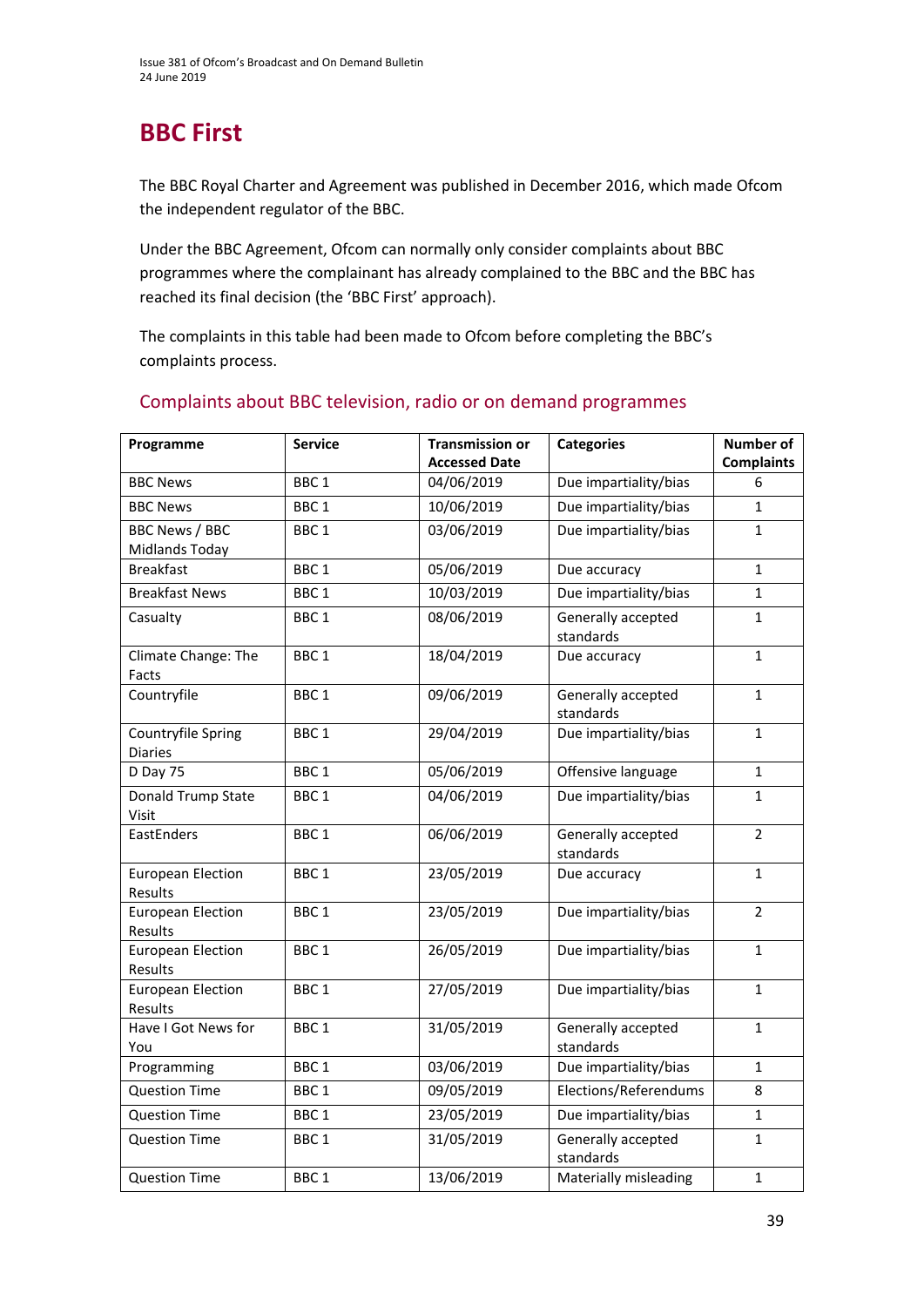| Programme                                               | <b>Service</b>                   | <b>Transmission or</b><br><b>Accessed Date</b> | <b>Categories</b>                    | <b>Number of</b><br><b>Complaints</b> |
|---------------------------------------------------------|----------------------------------|------------------------------------------------|--------------------------------------|---------------------------------------|
| Question Time /<br>Politics Live                        | BBC <sub>1</sub>                 | Various                                        | Due impartiality/bias                | 1                                     |
| The Andrew Marr<br>Show                                 | BBC <sub>1</sub>                 | 19/05/2019                                     | Due impartiality/bias                | $\mathbf{1}$                          |
| The Andrew Marr<br>Show / Question Time                 | BBC <sub>1</sub>                 | 04/04/2019                                     | Due impartiality/bias                | $\mathbf{1}$                          |
| The Graham Norton<br>Show                               | BBC <sub>1</sub>                 | 31/05/2019                                     | Generally accepted<br>standards      | $\mathbf{1}$                          |
| The One Show                                            | BBC <sub>1</sub>                 | 12/04/2019                                     | Due impartiality/bias                | 1                                     |
| <b>BBC Newsline</b>                                     | <b>BBC 1 Northern</b><br>Ireland | 12/06/2019                                     | Crime and disorder                   | 1                                     |
| BBC Newsroom Live /<br>Politics Live                    | BBC <sub>2</sub>                 | 12/06/2019                                     | Due impartiality/bias                | 1                                     |
| Mock the Week                                           | BBC <sub>2</sub>                 | 13/06/2019                                     | Race<br>discrimination/offence       | 1                                     |
| Newsnight                                               | BBC <sub>2</sub>                 | 28/03/2019                                     | Due impartiality/bias                | 1                                     |
| Newsnight                                               | BBC <sub>2</sub>                 | 05/06/2019                                     | Due impartiality/bias                | 2                                     |
| Victoria Derbyshire                                     | BBC <sub>2</sub>                 | 03/06/2019                                     | Due impartiality/bias                | $\mathbf{1}$                          |
| Victoria Derbyshire                                     | BBC <sub>2</sub>                 | 03/06/2019                                     | Generally accepted<br>standards      | $\mathbf{1}$                          |
| Who Should Get To<br>Stay in the UK?                    | BBC <sub>2</sub>                 | 13/06/2019                                     | Due impartiality/bias                | $\mathbf{1}$                          |
| <b>BBC News / Victoria</b><br>Derbyshire                | BBC 2 / BBC News<br>Channel      | 03/06/2019                                     | Due impartiality/bias                | 98                                    |
| Victoria Derbyshire                                     | BBC 2 / BBC News<br>Channel      | 10/06/2019                                     | Generally accepted<br>standards      | 23                                    |
| <b>BBC News</b>                                         | <b>BBC</b> channels              | n/a                                            | Due impartiality/bias                | 20                                    |
| <b>BBC News</b>                                         | <b>BBC</b> channels              | Various                                        | Due impartiality/bias                | 2                                     |
| Programming                                             | <b>BBC</b> channels              | Various                                        | Due impartiality/bias                | $\mathbf{1}$                          |
| Programming                                             | <b>BBC</b> channels              | Various                                        | Generally accepted<br>standards      | $\mathbf{1}$                          |
| American History's<br>Biggest Fibs with Lucy<br>Worsley | <b>BBC iPlayer</b>               | 24/01/2019                                     | Due accuracy                         | $\mathbf{1}$                          |
| EastEnders                                              | <b>BBC iPlayer</b>               | n/a                                            | Disability<br>discrimination/offence | $\mathbf{1}$                          |
| <b>BBC News</b>                                         | <b>BBC News</b><br>Channel       | 01/06/2019                                     | Due impartiality/bias                | $\mathbf{1}$                          |
| <b>BBC News</b>                                         | <b>BBC News</b><br>Channel       | 10/06/2019                                     | Due impartiality/bias                | $\overline{2}$                        |
| <b>BBC Newsroom</b>                                     | <b>BBC News</b><br>Channel       | 03/06/2019                                     | Due impartiality/bias                | 1                                     |
| <b>EU Election Results</b>                              | <b>BBC News</b><br>Channel       | 26/05/2019                                     | Due impartiality/bias                | 1                                     |
| <b>European Elections</b><br>2019                       | <b>BBC News</b>                  | 26/05/2019                                     | Due impartiality/bias                | $\mathbf{1}$                          |
| Newsroom Live                                           | <b>BBC News</b><br>Channel       | 03/06/2019                                     | Generally accepted<br>standards      | $\mathbf{1}$                          |
| The Papers                                              | <b>BBC News</b><br>Channel       | 05/06/2019                                     | Disability<br>discrimination/offence | $\mathbf{1}$                          |
| Newsbeat                                                | <b>BBC Radio 1</b>               | 04/06/2019                                     | Due impartiality/bias                | 1                                     |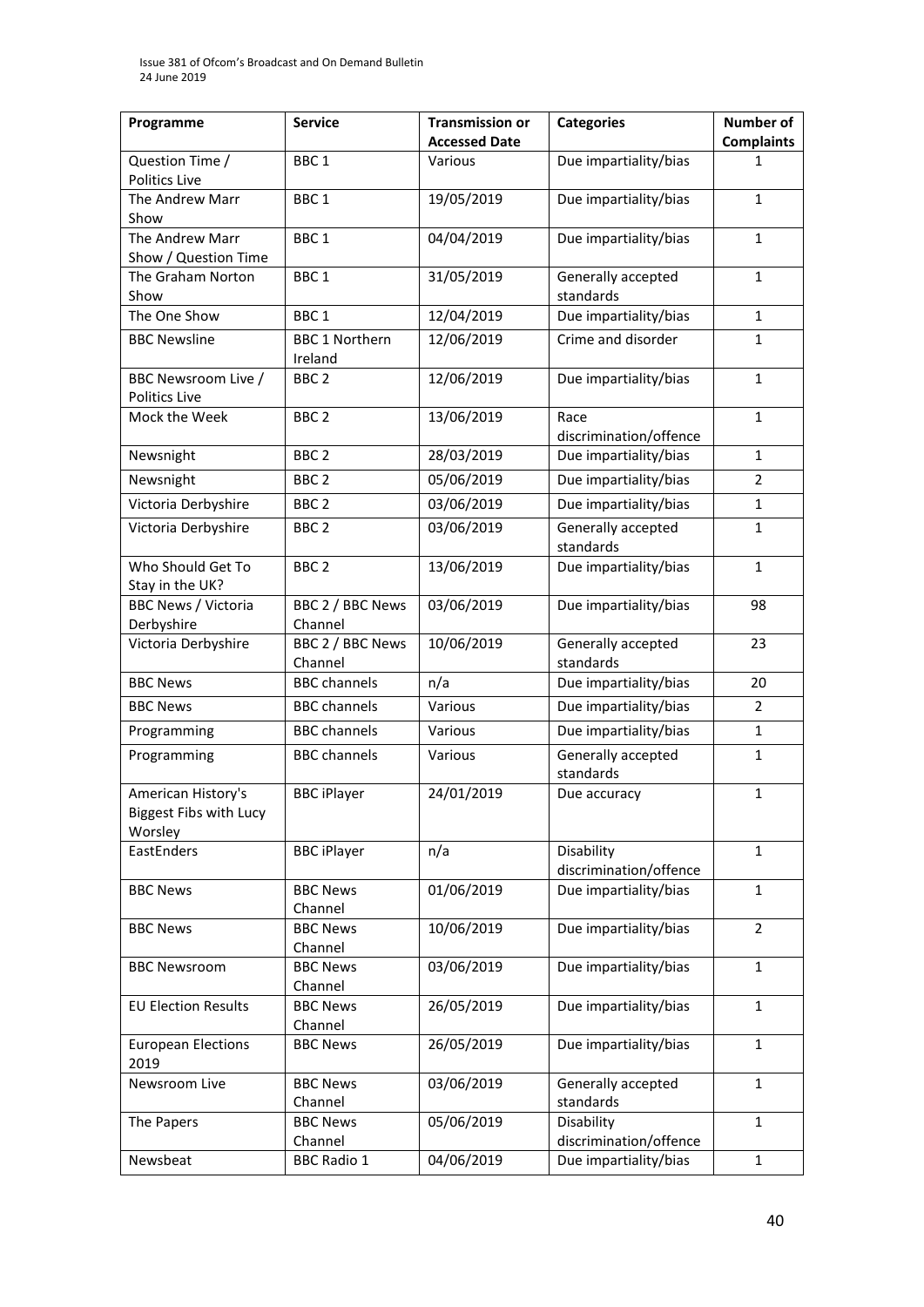| Programme                                | <b>Service</b>          | <b>Transmission or</b> | <b>Categories</b>                           | Number of         |
|------------------------------------------|-------------------------|------------------------|---------------------------------------------|-------------------|
|                                          |                         | <b>Accessed Date</b>   |                                             | <b>Complaints</b> |
| Heresy                                   | <b>BBC Radio 4</b>      | 11/06/2019             | Generally accepted<br>standards             | 320               |
| Macpherson: What<br><b>Happened Next</b> | <b>BBC Radio 4</b>      | 11/03/2019             | Materially misleading                       | $\mathbf{1}$      |
| The News Quiz                            | <b>BBC Radio 4</b>      | 15/02/2019             | Religious/Beliefs<br>discrimination/offence | 1                 |
| Todav                                    | <b>BBC Radio 4</b>      | 07/06/2019             | Due accuracy                                | 1                 |
| 5 Live Breakfast                         | <b>BBC Radio 5 Live</b> | 20/05/2019             | Due impartiality/bias                       | 1                 |
| 5 Live Breakfast                         | <b>BBC Radio 5 Live</b> | 03/06/2019             | Offensive language                          | 1                 |
| Women's World Cup                        | <b>BBC</b> red button   | 12/06/2019             | Gender<br>discrimination/offence            | 1                 |
| <b>BBC World News</b>                    | <b>BBC World</b>        | 13/06/2019             | Due impartiality/bias                       | 1                 |
| Programming                              | <b>CBeebies</b>         | 05/06/2019             | Religious/Beliefs<br>discrimination/offence | 1                 |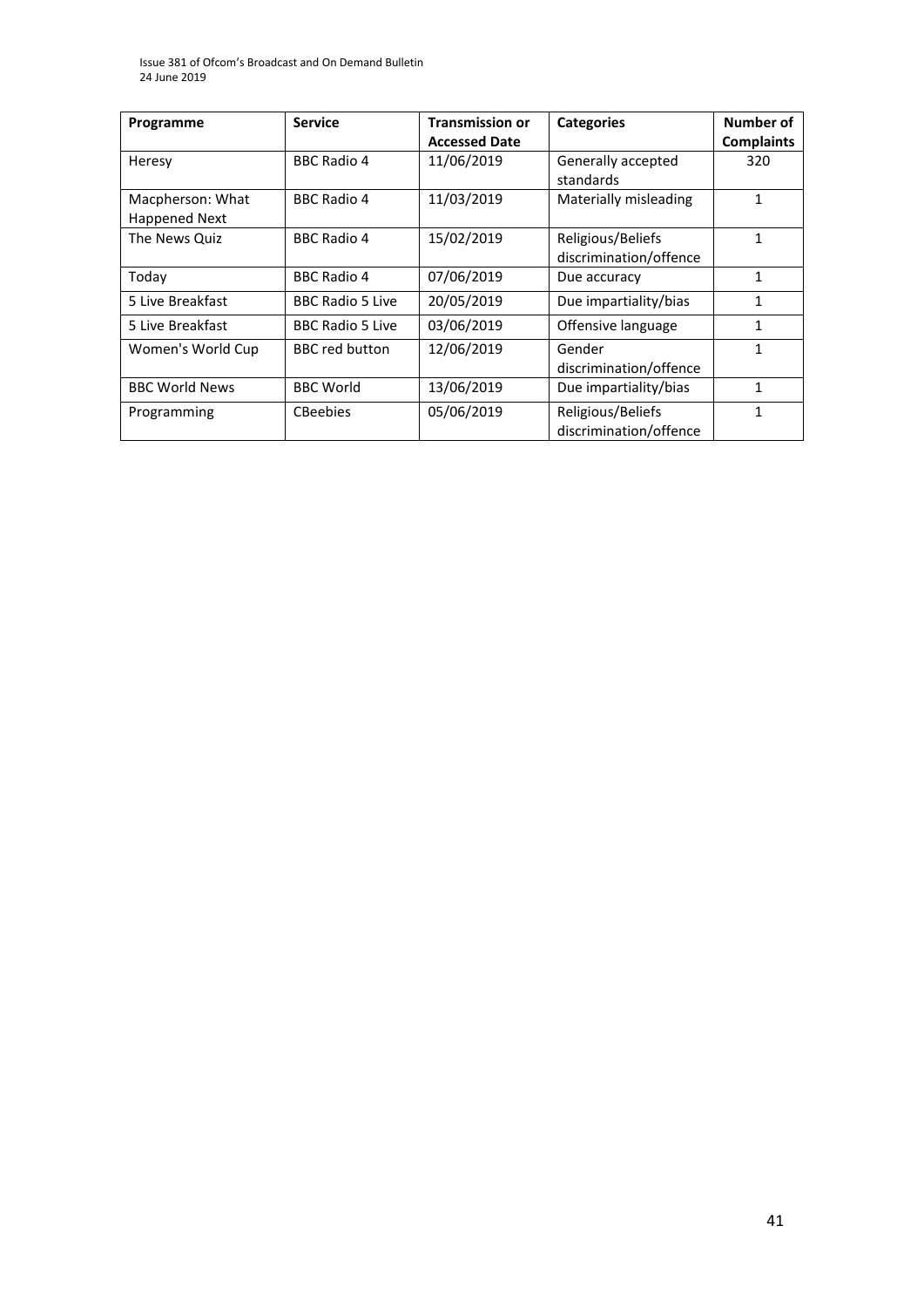# **Investigations List**

If Ofcom considers that a broadcaster or service provider may have breached its codes, rules, licence condition or other regulatory requirements, it will start an investigation.

**It is important to note that an investigation by Ofcom does not necessarily mean the broadcaster or service provider has done anything wrong. Not all investigations result in breaches of the codes, rules, licence conditions or other regulatory requirements being recorded.**

Here are alphabetical lists of new investigations launched between 3 and 16 June 2019.

Investigations launched under the Procedures for investigating breaches of content standards for television and radio

| Programme                                         | <b>Service</b>       | <b>Transmission date</b> |
|---------------------------------------------------|----------------------|--------------------------|
| <b>ATN News</b>                                   | ATN Bangla UK        | 16/03/2019               |
| Capital Breakfast with Roman<br>Kemp              | Capital 95.8 FM      | 31/05/2019               |
| Shelagh Fogarty                                   | LBC 97.3 FM          | 14/05/2019               |
| Vojennaja Taina                                   | <b>Ren TV Baltic</b> | 13/04/2019               |
| The Julia Hartley-Brewer<br><b>Breakfast Show</b> | <b>Talk Radio</b>    | 23/05/2019               |
| Programming                                       | Time 107.5           | 20/05/2019               |

How Ofcom [assesses complaints and conducts investigations about content standards on](https://www.ofcom.org.uk/__data/assets/pdf_file/0020/55109/breaches-content-standards.pdf)  [television and radio programmes](https://www.ofcom.org.uk/__data/assets/pdf_file/0020/55109/breaches-content-standards.pdf)

Investigations launched under the Procedures for the consideration and adjudication of Fairness and Privacy complaints

| Programme                         | <b>Service</b>       | <b>Transmission date</b> |
|-----------------------------------|----------------------|--------------------------|
| <b>Breaking Views with Malick</b> | 92 News              | 12/01/2019               |
| <b>Outsiders</b>                  | Kanal 11<br>(Sweden) | 09/01/2019               |

How Ofcom considers and adjudicates upon [Fairness and Privacy complaints about television](https://www.ofcom.org.uk/__data/assets/pdf_file/0031/57388/fairness-privacy-complaints.pdf)  [and radio programmes](https://www.ofcom.org.uk/__data/assets/pdf_file/0031/57388/fairness-privacy-complaints.pdf)